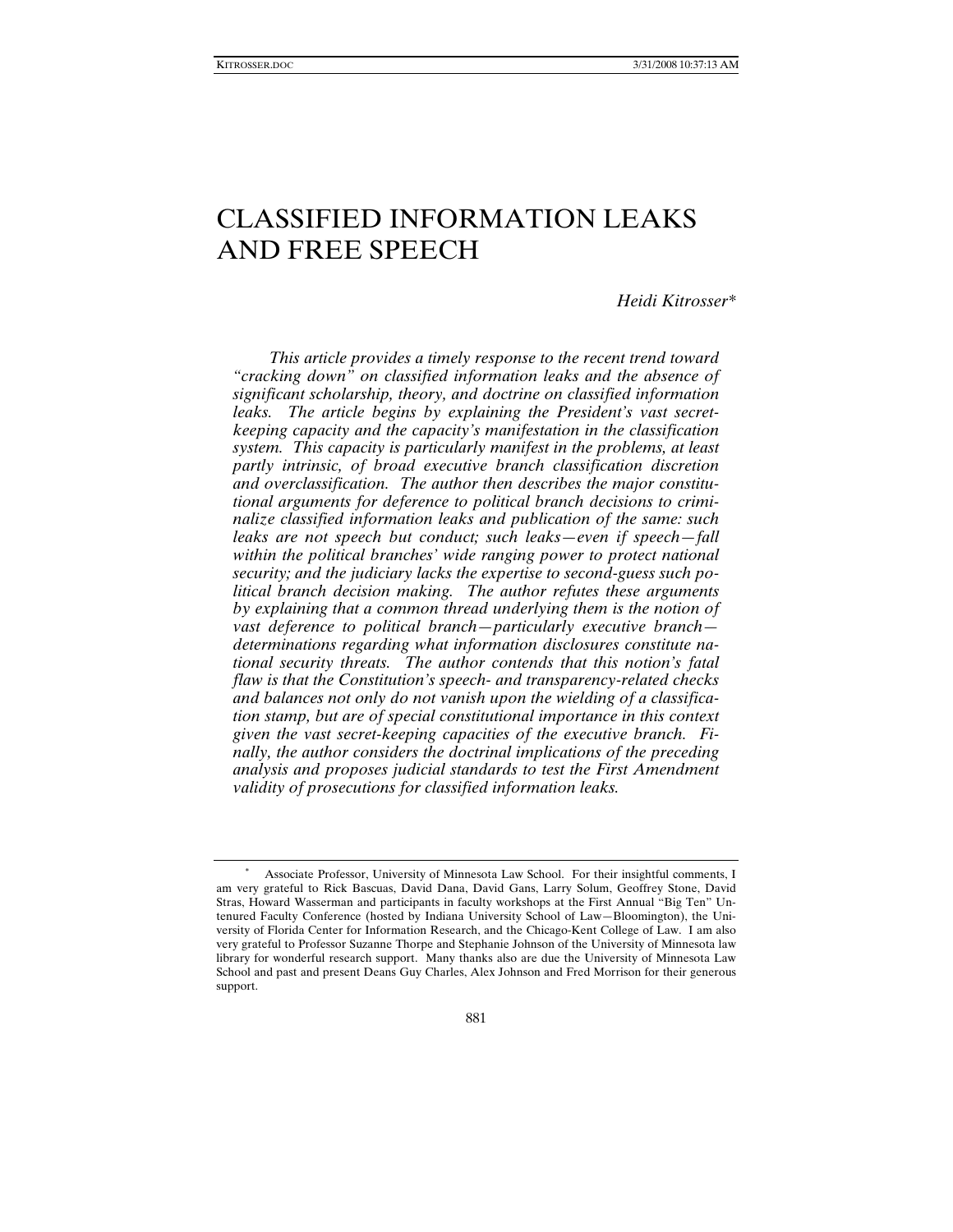#### **INTRODUCTION**

Currently pending in the Eastern District of Virginia is an unprecedented prosecution under the Espionage Act of  $1917<sup>1</sup>$  Judge Ellis, the District Court Judge in the case, writes that "defendants are accused of the unauthorized possession of information relating to the national defense, which they then orally communicated to others, *all within the context of seeking to influence United States foreign policy relating to the Middle East by participating in the public debate on this policy.*"2 The case, *United States v. Rosen & Weissman*, marks the first reported prosecution by the U.S. government against private citizens for exchanging classified information in the course of concededly nonespionage activities—specifically, political lobbying.<sup>3</sup> Never before has such a prosecution been brought against members of the general public or the press, as opposed to current or former government employees.4 Until 2005, only a single Espionage Act prosecution had been brought at all for activities such as publication or lobbying—outside of a classic espionage or spying context.<sup>5</sup>

Judge Ellis denied the defendants' motion to dismiss the indictment, deeming their alleged communications within the purview of the Espionage Act and deeming any First Amendment concerns satisfied.<sup>6</sup> The latter conclusion was based on his interpretation of the statute as covering sufficiently narrow categories of information, including classified information that relates to the national defense, that could potentially

 <sup>1.</sup> United States v. Rosen, No. 1:05cr225 (E.D. Va. May 8, 2007).

<sup>2</sup>*. See* United States v. Rosen, No. 1:05cr225, slip op. at 42 (E.D. Va. Aug. 9, 2006) (emphasis added).

<sup>3</sup>*. See infra* notes 4–5 and accompanying text; *see also* United States v. Rosen, No. 1:05cr225 at 42 (order denying motion to dismiss, Aug. 9, 2006); Memorandum of Law in Support of Defendants Steven J. Rosen's and Keith Weissman's Motion to Dismiss the Superseding Indictment at 2–7, 11, United States v. Rosen, No. 1:05cr225 (E.D. Va. Jan. 19, 2006) [hereinafter Rosen's & Weissman's Memorandum of Law in Support of Motion to Dismiss].

<sup>4</sup>*. See* Nat Hentoff, *Chilling Free Speech,* WASH. TIMES, May 8, 2006, at A19; Scott Shane & David Johnston, *Pro-Israel Lobbying Group Roiled by Prosecution of Two Ex-Officials,* N.Y. TIMES, Mar. 5, 2006, at N21 ("Federal prosecutors are using the Espionage Act for the first time against Americans who are not government officials, do not have a security clearance and, by all indications, are not a part of a foreign spy operation.").

 <sup>5.</sup> Rosen's and Weissman's Memorandum of Law in Support of Motion to Dismiss, *supra* note 3, at 11 (citing statement by Attorney General John Ashcroft, *Report to Congress on Unauthorized Disclosures of Classified Information* (Oct. 15, 2002)). This Article uses the single prosecution figure cited by Attorney General Ashcroft. The Ashcroft reference is to *United States v. Morison*, 844 F.2d 1057 (4th Cir. 1988), discussed *infra* at Part II.A.2. There was, however, an additional prosecution brought in the 1970s against Daniel Ellsberg for leaking the Pentagon Papers. Ellsberg was indicted and the case went to trial, but the case was dismissed before a verdict due to government improprieties. *See* SANFORD J. UNGAR, THE PAPERS & THE PAPERS 242, 274 (1972); Eli J. Lake, *Trouble for Journalists: Low Clearance*, NEW REPUBLIC, Oct. 10, 2005, at 13, *available at* http://www.tnr.com/doc. mhtml?i=20051010&s=lake101005.

<sup>6</sup>*. Rosen*, No. 1:05cr225 at 25–28, 47–49, 58–59 (order denying motion to dismiss, Aug. 9, 2006).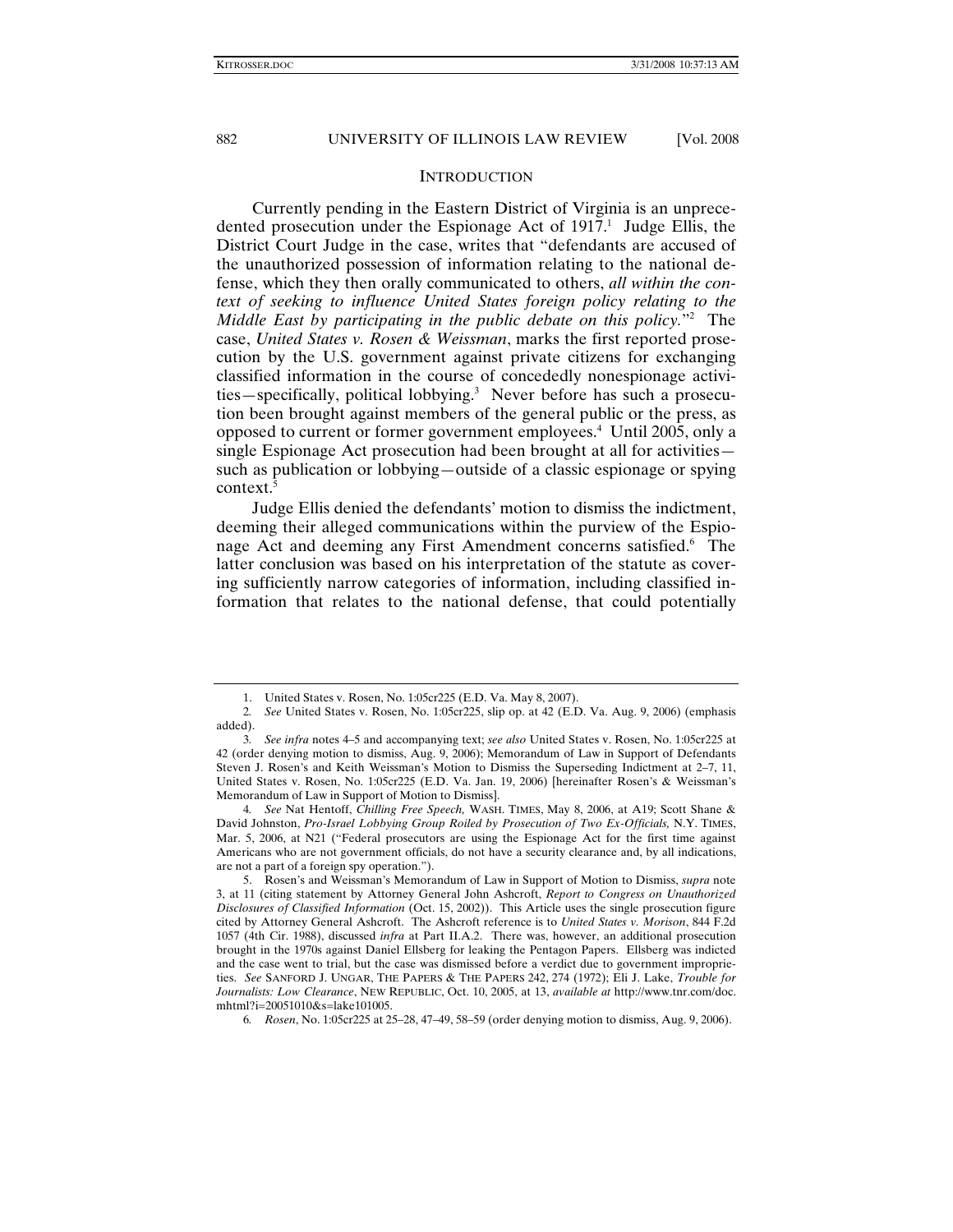harm the United States if disclosed, and that defendants knew could cause such harm.7

Judge Ellis's view of this category's narrowness notwithstanding, it could encompass wide swaths of information central to policymaking, to effective journalism and to public oversight.<sup>8</sup> Indeed, when one considers the rampant problem of overclassification<sup>9</sup> and the ease with which information can be deemed to relate to the national defense and to be potentially harmful if disclosed, it is difficult to envision any important foreign- or defense-policy information that could not reasonably be deemed within the category. As one observer writes, "[n]ational-security reporters can't cover the beat without encountering information that brings them crashing into [the Espionage Act.]"<sup>10</sup> Another notes:

[I]f it's illegal for Rosen and Weissman to seek and receive "classified information," then many investigative journalists are also criminals—not to mention former government officials who write for scholarly journals or the scores of men and women who petition the federal government on defense and foreign policy. In fact, the leaking of classified information is routine in Washington, where such data is traded as a kind of currency. And, while most administrations have tried to crack down on leaks, they have almost always shied away from going after those who receive them—until now. At a time when a growing amount of information is being classified, the prosecution of Rosen and Weissman threatens to have a chilling effect—not on the ability of foreign agents to influence U.S. policy, but on the ability of the American public to understand it.<sup>11</sup>

*United States v. Rosen & Weissman* reflects a broader trend toward cracking down on classified information leaks.<sup>12</sup> The Bush administration and some of its supporters have argued for some time that the Espionage Act provides a statutory basis to prosecute both government employees who leak classified information, and journalists and members of the public who pass on or even willingly receive such information.13

<sup>7</sup>*. Id.*; Transcript of Hearing on Motions at 10–11, United States v. Rosen, No. 1:05cr225 (E.D. Va. Nov. 16, 2006).

 <sup>8.</sup> For discussion of statute's potential breadth as so interpreted, *see infra* notes 151–56 and accompanying text.

<sup>9</sup>*. See infra* Part I.C.2.

 <sup>10.</sup> Jack Shafer, *A Gitmo for Journalists*, SLATE, Mar. 14, 2006, http://www.slate.com/id/2138058/.

 <sup>11.</sup> Lake, *supra* note 5, at 16.

<sup>12</sup>*. See, e.g.*, Gail Russell Chaddock, *A Surge in Whistle-Blowing . . . and Reprisals,* CHRISTIAN SCI. MONITOR, Feb. 16, 2006, at 1, *available at* http://www.csmonitor.com/2006/0216/p01s01-uspo.html; Porter Goss, Op-Ed., *Loose Lips Sink Spies,* N.Y. TIMES, Feb. 10, 2006, at A25; Hentoff, *supra* note 4.

<sup>13</sup>*. See, e.g.*, *A Sudden Taste for the Law,* N.Y. TIMES, May 24, 2006, at A26; Hentoff, *supra* note 4; Walter Pincus, *Press Can Be Prosecuted for Having Secret Files, U.S. Says,* WASH. POST, Feb. 22, 2006, at A3; Gabriel Schoenfeld, *Has the New York Times Violated the Espionage Act?,* COMMENT., Mar. 2006, at 23, *available at* http://www.commentarymagazine.com/viewarticle.cfn?id=10036; Scott Sherman, *Chilling the Press*, NATION, July 17, 2006, at 4, *available at* http://www.thenation.com/doc/ 20060717/sherman; Scott Johnson, *Did the New York Times Break the Law With its Wire-Tapping Story?*, WKLY. STANDARD, Jan. 24, 2006, http://www.weeklystandard.com/Utilities/printer\_preview. asp?idArticle=6631&R=EB9524AED (last visited Jan. 27, 2008); Fred Kaplan, *Spies Like Us,* SLATE,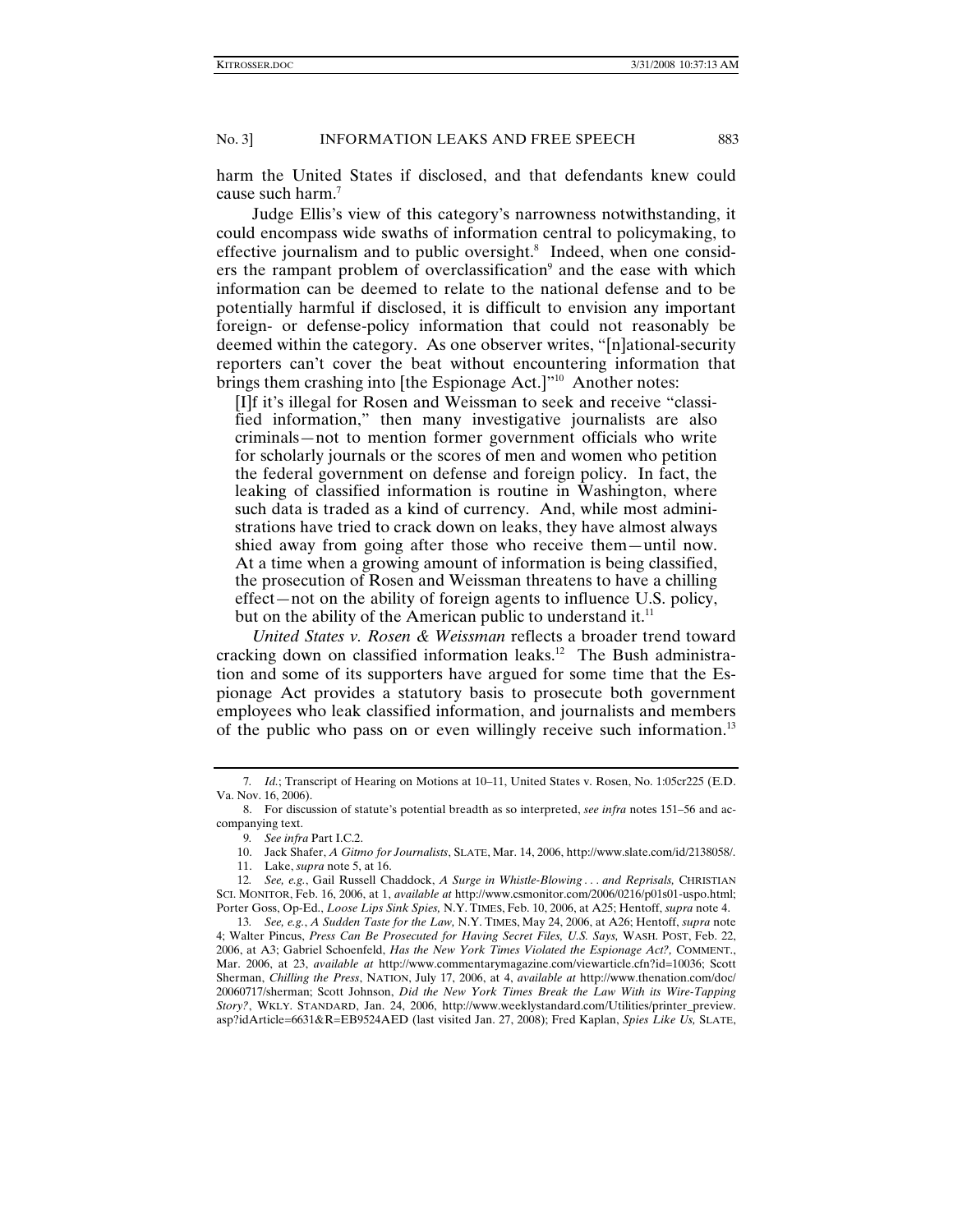They suggest further that such prosecutions are consistent with the First Amendment. $^{14}$ 

Another example of this trend is the response of the Bush Administration to the leak of the classified program in which the National Security Agency for years spied without warrants, and in apparent contravention of statutory authority, on Americans' international phone calls.15 The administration has gone on the offensive in response to these leaks, threatening to prosecute journalists and their sources.<sup>16</sup> A grand jury was convened to investigate the leaks.<sup>17</sup> The administration also has used the program's classified status defensively, denying security clearance to Justice Department ethics attorneys to investigate the leaks and thus shutting down the investigation. $18$ 

As these examples demonstrate, the ability to classify information is an enormously powerful tool of the modern presidency. And the underdeveloped and deeply undertheorized state of the law on classified information leaks has left a major analytical vacuum. This vacuum is susceptible to being filled with a reflexive willingness to slash informed public debate at its root in the name of national security.

The central chasm in existing theory and doctrine on classified information leaks—apart from how little of it exists—is that it fails to adequately integrate the separation of powers and free speech issues raised by the punishment of such leaks. Supporters of wide discretion to punish leaks invoke two closely related arguments. First, they argue that such leaks are not speech in the first place but are conduct that fall within the discretion of the political branches, particularly the executive branch, to punish. Second, they argue that even if such leaks are speech, their relationship to national security means that the political branches, particularly the executive branch, must have wide discretion to punish them.<sup>19</sup> Conversely, opponents of broad leak punishments tend to focus pre-

Mar. 17, 2006, http://www.slate.com/id/2138277/ (last visited Jan. 27, 2008); Jack Shafer, *Bill Keller in Chains*, SLATE, Mar. 9, 2006, http://www.slate.com/id/2137792/ (last visited Jan 27, 2008).

<sup>14</sup>*. See, e.g.*, United States v. Rosen, No. 1:05cr225, slip op. at 40 (E.D. Va. Aug. 9, 2006) (order denying motion to dismiss) (citing government's "proposed categorical rule that espionage statutes cannot implicate the First Amendment"); *Does the First Amendment's Freedom of the Press Clause Place the Institutional Media Above the Law of Classified Secrets?: Hearing Addressing Obligations of the Media With Respect to Publication of Classified Information Before the H. Permanent Select Comm. on Intelligence*, 109th Cong. 6 (2006) [hereinafter *Eastman Statement*] (statement of Dr. John C. Eastman); Hentoff, *supra* note 4; Johnson, *supra* note 13.

<sup>15</sup>*. See, e.g.*, Heidi Kitrosser, "*Macro-Transparency" as Structural Directive: A Look at the NSA Surveillance Controversy*, 91 MINN. L. REV. 1163, 1163–64 (2007).

<sup>16</sup>*. See, e.g.*, *A Sudden Taste for the Law, supra* note 13; Hentoff, *supra* note 4; Pincus, *supra*  note 13; Sherman, *supra* note 13; Shafer, *supra* note 13.

<sup>17</sup>*. See* Scott Shane, *Leak of Classified Information Prompts Inquiry,* N.Y. TIMES, July 29, 2006, at A10.

<sup>18</sup>*. See* Neil A. Lewis, *Bush Blocked Ethics Inquiry, Official Says,* N.Y. TIMES, July 19, 2006, at A14; Eric Lichtblau & Scott Shane, *Bush is Pressed Over New Report on Surveillance,* N.Y. TIMES, May 12, 2006, at A1; Scott Shane, *With Access Denied, Justice Dept. Drops Spying Investigation,* N.Y. TIMES, May 11, 2006, at A34; *Tap-Dancing as Fast as He Can,* N.Y. TIMES, July 20, 2006, at A20.

<sup>19</sup>*. See infra* Part II.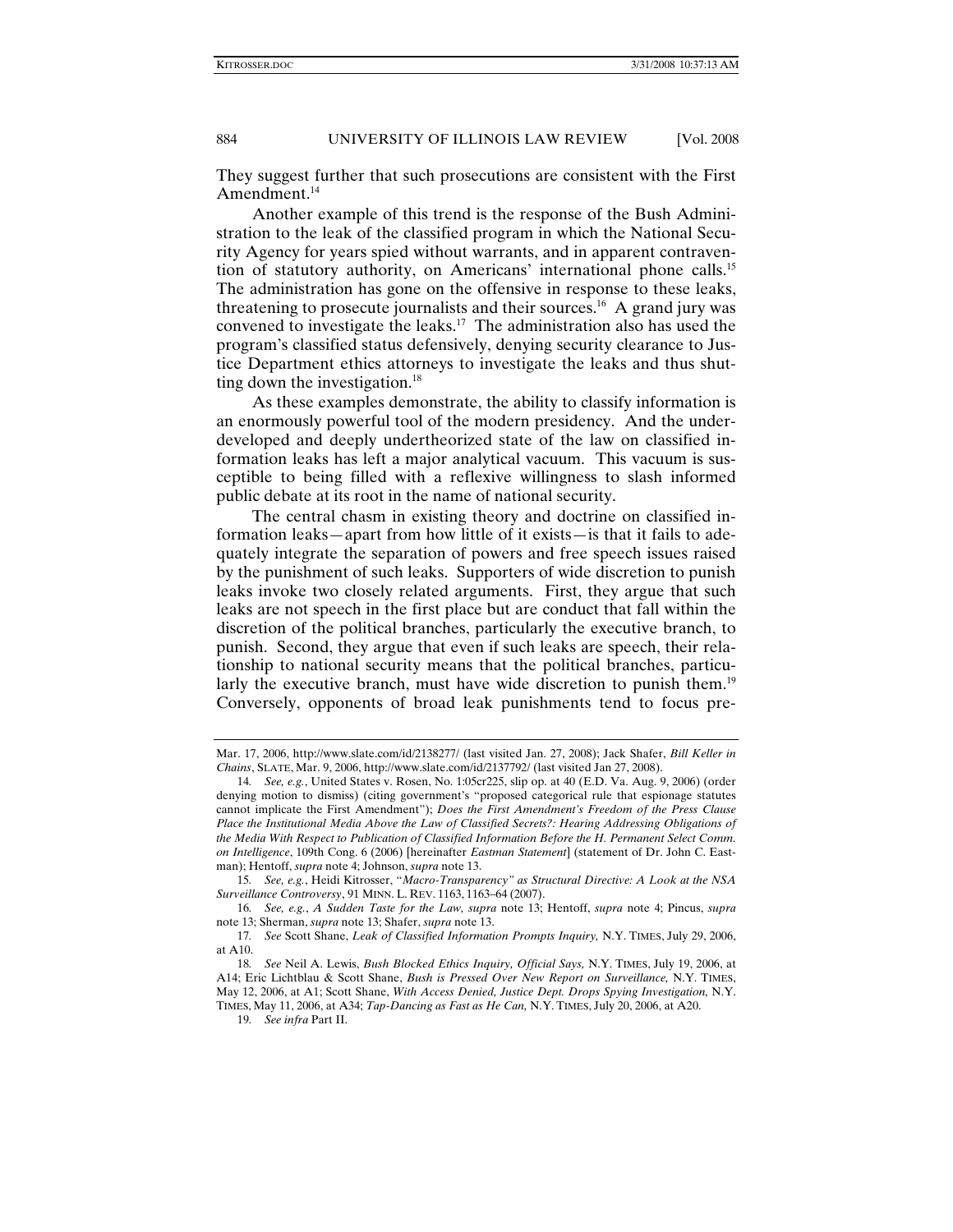dominantly on the First Amendment and do not engage the separation of powers arguments in any depth. Arguments for First Amendment protection thus are vulnerable to objections based on the power of the political branches, and especially of the President, to designate and protect national security secrets.20

Ironically, confronting the separation of powers arguments not only makes arguments for broad speech protections more complete, but substantially bolsters them. Such confrontation makes plain several points. First, as a descriptive matter, the classification system is largely a product of wide-ranging executive branch discretion that breeds rampant overclassification.21 Second, these two features—broad executive discretion and vast overclassification—are, to a degree, intrinsic in any classification system and in fact are an outgrowth of the President's constitutional capacity to keep secrets.<sup>22</sup> Third, the vast range of information classified makes it largely inevitable that leaks often will provide information about vital public policy issues. It is entirely antithetical to First Amendment doctrine and theory for such information exchanges to be made illegal by little more than the wielding of a classification stamp.<sup>23</sup> Fourth, the relationship of such speech to national security does not place it solely within the control of the political branches. To the contrary, the national security related powers of the political branches particularly the executive branch's vast secret-keeping capacity—makes speech and transparency related checks particularly crucial in this realm.24

In short, once lie is given to the notions that classified information leaks are not speech and that classification status is presumptively reliable, the core question is whether the Constitution nonetheless counsels substantial deference to political branch judgments regarding national security related speech suppression. The answer is no, not simply because government speech suppression in this context is as dangerous as in other contexts, but because such suppression in fact is more dangerous in this than in other contexts. As suggested above, the President's Article II capacities enable him to oversee a vast classification system. This can be inferred from constitutional structure and history, and also has been borne out over time as the classification system and the administrative infrastructure to implement it have grown dramatically.<sup>25</sup> But with such capacity for, and realization of, a secrecy system, come substantial implications for an informed populace and hence for the First Amendment and the very structure of self-government. And the particular form of Presidential secrecy that is classification is so broad and so scattered in

<sup>20</sup>*. See infra* Part III.C.2.a.

<sup>21</sup>*. See infra* Part I.C.

<sup>22</sup>*. See infra* Part I.C.

<sup>23</sup>*. See infra* Parts I.C, III.

<sup>24</sup>*. See infra* Part III.

<sup>25</sup>*. See infra* Part I.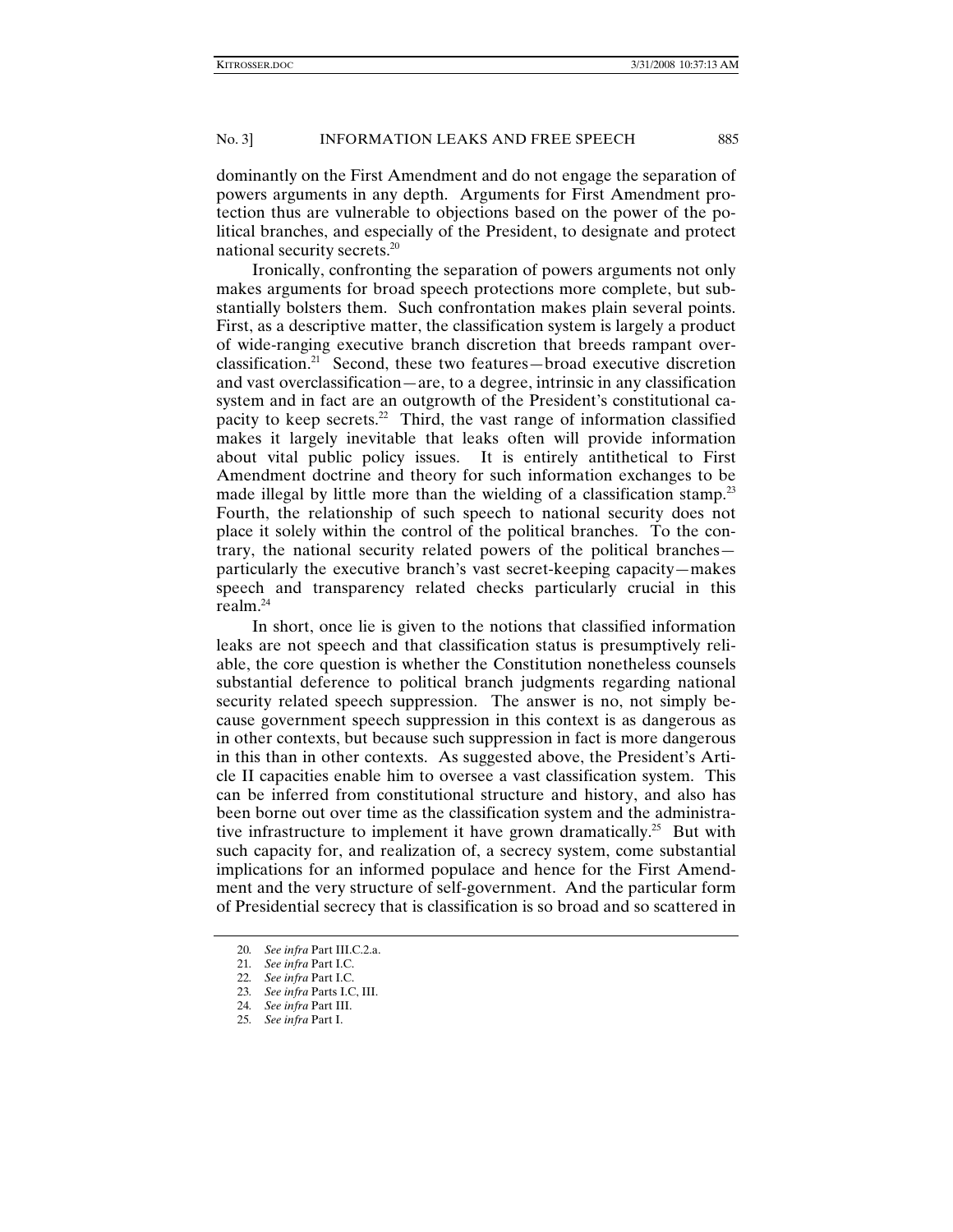its manifestations that it cannot effectively be matched through discrete information requests from Congress or other government players. Instead, the First Amendment demands some breathing room for disclosure by those within the vast secret-keeping infrastructure as well as by the press and the public to whom information might be leaked.<sup>26</sup>

This analysis explains the intuition that the press and the public should be very highly protected from prosecution for classified information publication. This intuition is largely correct, although it does not preclude punishment that would meet stringent First Amendment standards.<sup>27</sup> This Article's analysis also sheds light on the constitutional balance that must be struck in prosecuting government employees for information leaks. On the one hand, government employees serve as functionaries of Article II, subject to Presidential judgments with respect to national security secrets. In this sense, they bear an Article II responsibility that the press and the general public lack. On the other hand, they have special First Amendment value given their access to information within a vast and powerful secret-keeping system. Government employees thus merit a more moderate level of protection than do the press and the public, but a level substantially greater than that reflected by the automatic or presumptive criminalization of classified information  $leaks.<sup>28</sup>$ 

Part I explains the President's vast secret-keeping capacity and the capacity's manifestation in the classification system. This capacity is particularly manifest in the problems, at least partly intrinsic, of broad executive branch classification discretion and vast overclassification. Part II describes the major constitutional arguments for deference to political branch decisions to criminalize classified information leaks: such leaks are not speech but conduct; such leaks—even if speech—fall within the political branches' wide-ranging power to protect national security; and the judiciary lacks the expertise to second-guess such political branch decision making. Part III refutes these arguments. It explains that a common thread underlying them is the notion of vast deference to political branch—particularly executive branch—determinations regarding what constitutes a national security threat. It contends that this notion's fatal flaw is that the Constitution's speech and transparency related checks and balances not only do not vanish upon the wielding of a classification stamp, but are of special constitutional importance in this context given the vast secret-keeping capacities of the executive branch. Part IV considers the doctrinal implications of the analysis preceding it, proposing judicial standards to test the First Amendment validity of prosecutions for classified information leaks.

<sup>26</sup>*. See infra* Part III.

<sup>27</sup>*. See infra* Part III.C.2.b.i.

<sup>28</sup>*. See infra* Part III.C.2.b.ii.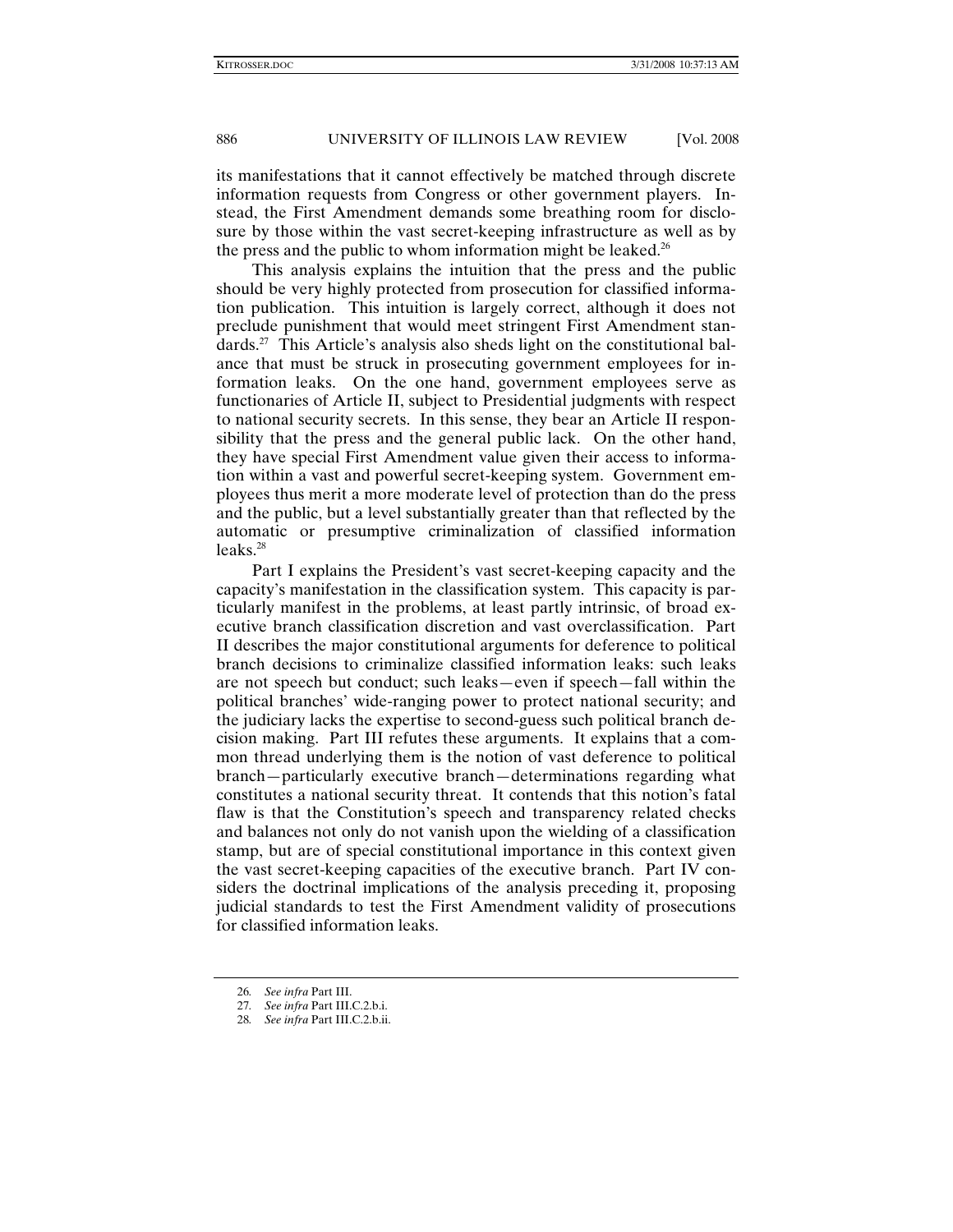# I. THE SECRET-KEEPING CAPACITIES OF THE EXECUTIVE BRANCH

#### *A. The President's Evolving Constitutional Capacity for Secret-Keeping*

It is well-known that the presidential office was designed in part to facilitate "secresy [sic] ... dispatch ... vigor and energy."<sup>29</sup> Alexander Hamilton famously extolled the presence of these qualities in the Constitution's unitary President (as opposed to a multiheaded presidential office).30 "Hamilton, positing that '[e]nergy in the executive is a leading character in the definition of good government,' explained that 'unity is conducive to energy' because '[d]ecision, activity, secrecy, and dispatch will generally characterize the proceedings of one man in a much more eminent degree than the proceedings of any greater number  $\dots$  ..."<sup>31</sup> John Jay, also writing in *The Federalist*, praised the President's capacity for secrecy in the context of treaty negotiations. $32$ 

It is virtually inevitable that the President's constitutional capacity for secrecy expands dramatically over time. First, secrets logically breed more secrets. For example, the execution of a project in secret naturally creates subsets of secrets as to the nature of the execution, including any mistakes made along the way. $33$  This is true even if the fact of the project and its secret execution itself is public and even if the President does not stray from the project's public parameters. Of course, in reality, very real risks also exist that a license to conduct one project in secret will lead to the unilateral undertaking of other, unauthorized secret projects under cloak of the authorized project.<sup>34</sup>

Second, the ability of secrets to breed more secrets is particularly advanced in the context of policy execution, including the carrying out of military ventures. Such policy execution is precisely what the President is charged to do under the Constitution. $35$  The discretion that necessarily inheres in policy execution, including the formation of subpolicies, makes

<sup>29</sup>*. See, e.g.*, 1 THE RECORDS OF THE FEDERAL CONVENTION OF 1787, at 112 (Max Farrand ed., 1966) (quoting George Mason: "The chief advantages which have been urged in favor of unity in the Executive, are the secresy [sic], the dispatch, the vigor and energy . . ."); *id.* at 70 (quoting James Wilson to similar effect); *see also* Heidi Kitrosser, *Secrecy and Separated Powers: Executive Privilege Revisited*, 92 IOWA L. REV. 489, 511–12, 521–22 (2007) (citing these historical points).

<sup>30</sup>*. See* THE FEDERALIST No. 70, at 423–24 (Alexander Hamilton) (Clinton Rossiter ed., 1961).

 <sup>31.</sup> Kitrosser, *supra* note 29, at 511 (quoting THE FEDERALIST No. 70 (Alexander Hamilton), *supra* note 30).

 <sup>32.</sup> THE FEDERALIST No. 64 (John Jay), *supra* note 30, at 392.

<sup>33</sup>*. See* Kitrosser, *supra* note 29, at 494, 529 (referring to layers of secrets within secrets).

 <sup>34.</sup> A current example of this is the recently revealed use of warrantless surveillance by the National Security Agency, which had been authorized by statute only to carry out warranted surveillance with warrants obtained in a special, secretive process. *See, e.g.*, JAMES RISEN, STATE OF WAR: THE SECRET HISTORY OF THE CIA AND THE BUSH ADMINISTRATION 42–59 (2006). Similar observations have been made about the CIA's evolution. *See* KATHRYN S. OLMSTED, CHALLENGING THE SECRET GOVERNMENT: THE POST-WATERGATE INVESTIGATIONS OF THE CIA AND FBI 13 (1996) (noting that the CIA "had been established with minimal public debate at the dawn of the Cold War era and had taken on unanticipated duties in relative secrecy over the subsequent years").

<sup>35</sup>*. See* U.S. CONST. art. II, § 1, cl. 1; *id.* at § 2; *id.* at § 3; *see also* Kitrosser, *supra* note 15, at 1167–73.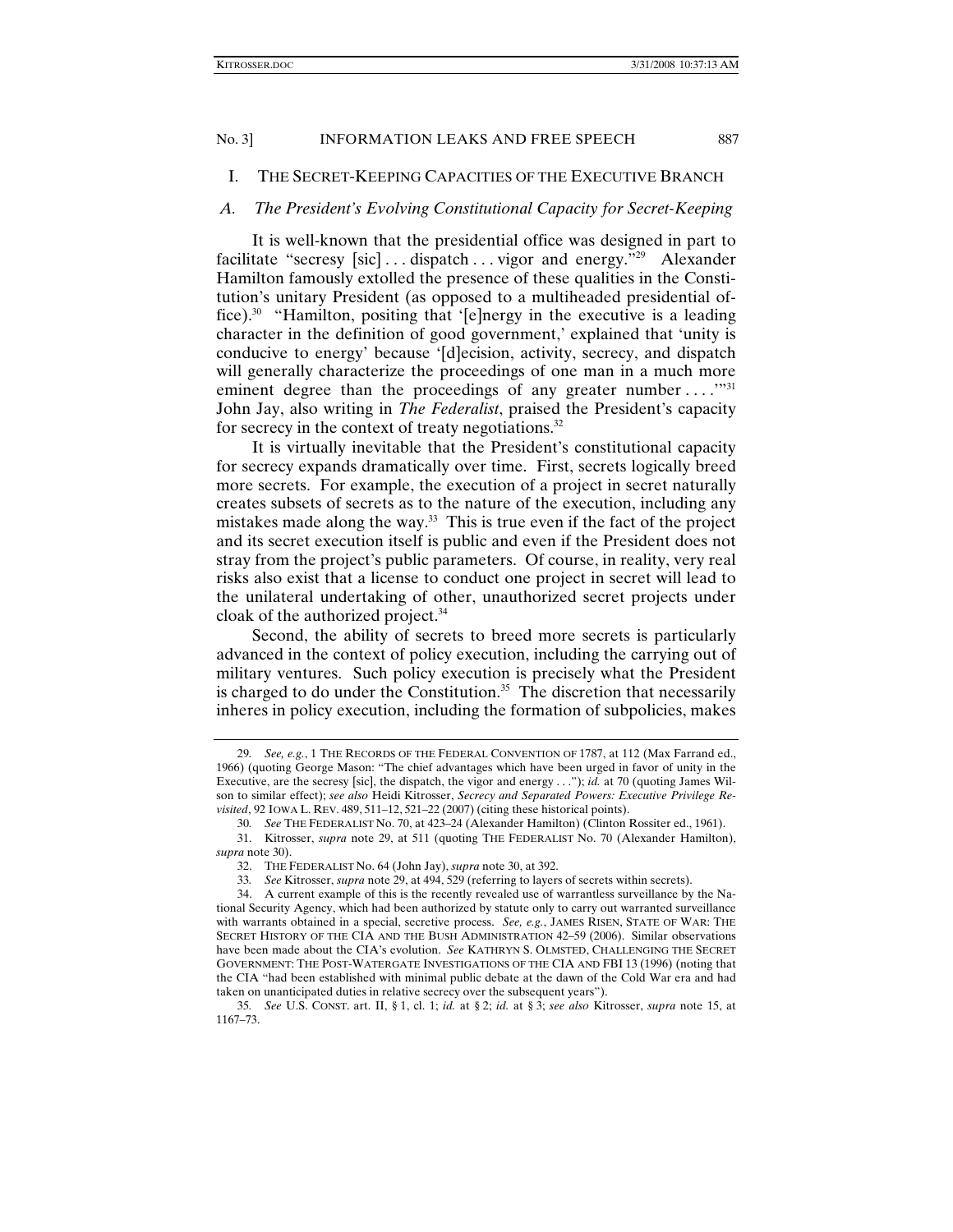such execution rife with the potential to take new and unexpected turns.<sup>36</sup> To the extent that such execution is conducted in secret, layers of secrets necessarily accompany the layers of activity that take place.<sup>37</sup> This is true, again, even where the President does not veer from the parameters of the initial, publicly known project. It also is true regardless of whether courts have gone too far in permitting broad and ambiguous delegations by Congress to the executive branch.<sup>38</sup> Judicial constraints (or lack thereof) aside, executive discretion, including its policy-making elements, is intrinsic to the very fact of execution.<sup>39</sup>

Third, the continuing advance of technology enhances the capacity of the government's "doer," meaning its executive. The Church Committee—a U.S. Senate Committee formed to investigate executive branch abuses—explained more than thirty years ago that "[n]ew technological innovations have markedly increased the [executive branch] agencies' intelligence collection capabilities, a circumstance which has greatly enlarged the potential for abuses of personal liberties."40 This observation was made in tandem with the Committee's observation that "[t]he intelligence agencies are generally responsible directly to the President and because of their capabilities and because they have usually operated out of the spotlight, and often in secret, they have also contributed to the growth of executive power."<sup>41</sup> Technology advances thus catalyze the vicious cycle of enhanced executive power and secrecy. Such advances enhance the executive's capacity to operate, thus increasing the layers of discretionary and secret activity that may occur. Secrecy also enhances executive power, $42$  thus increasing the range of executive activities that may be conducted in secret.

# *B. Presidential Secrecy and Bureaucratic Secrecy*

The President's constitutional capacity for secrecy largely extends throughout, and is enhanced by the great breadth of, the executive branch. This is true both factually and theoretically. Factually, of course, the executive branch and its duties have expanded dramatically

<sup>36</sup>*. See, e.g.*, Printz v. United States, 521 U.S. 898, 927 (1997) ("Executive action that has utterly no policymaking component is rare . . . ."); Mistretta v. United States, 488 U.S. 361, 417 (1989) (Scalia, J., dissenting) ("[A] certain degree of discretion, and thus of lawmaking, *inheres* in most executive or judicial action.").

<sup>37</sup>*. See supra* notes 33, 34.

<sup>38</sup>*. See, e.g.*, *Mistretta*, 488 U.S. at 415–21 (Scalia, J., dissenting) (arguing that the *Mistretta* Court permitted too broad a legislative delegation and referring to the inevitability and longstanding acceptance of broad delegations generally).

<sup>39</sup>*. See supra* note 36 and accompanying text.

 <sup>40.</sup> S. REP. NO. 94-755, pt. 1, at 10 (1976) (Final Report of the Senate Select Committee to Study Governmental Operations with Respect to Intelligence Activities Book I).

<sup>41</sup>*. Id.*

<sup>42</sup>*. See, e.g.*, OLMSTED, *supra* note 34, at 96; ARTHUR M. SCHLESINGER, JR., THE IMPERIAL PRESIDENCY 331–32 (1973).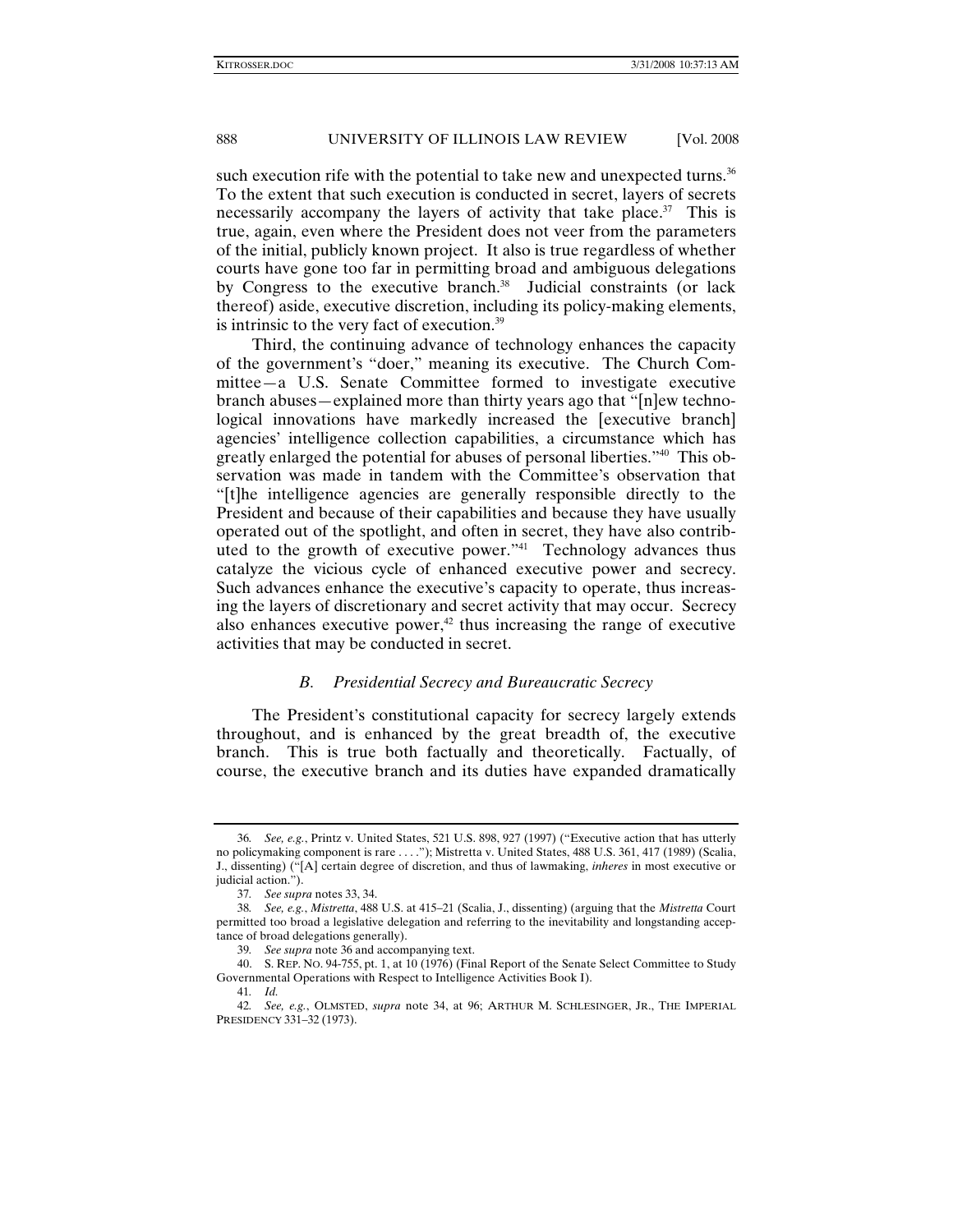throughout our nation's history.<sup>43</sup> And with that expansion have come equally dramatic rises in the amount of information kept secret and in the infrastructure to create and support official secrecy.<sup> $44$ </sup> As explained in Subpart C, official secrecy has become a very large bureaucratic industry unto itself. This state of affairs is theoretically unsurprising, as it is a manifestation of the President's evolving constitutional secrecy capacity. As Saikrishna Prakash notes: "Without the assistance of Cabinet Secretaries, attorneys, file clerks, and millions of others, the Chief Executive would not be able to fully realize most, if not all, of his executive powers."45 Of course, the President is constitutionally dependent on Congress to provide him with officers, departments, funding, and laws to execute.46 Once created, however, these bureaucratic components absorb and enhance much of the President's constitutional capacity for secrecy. They benefit from, and add to, executive discretion in carrying out legislative delegations, executive capacity to use such discretion in secret, and executive ability to exploit technology.

These factual and theoretical points are consistent with basic theories of bureaucracy. As Max Weber notes:

Every bureaucracy seeks to increase the superiority of the professionally informed by keeping their knowledge and intentions secret. Bureaucratic administration always tends to be an administration of "secret sessions": in so far as it can, it hides its knowledge and action from criticism . . . . The concept of the "official secret" is the specific invention of bureaucracy, and nothing is so fanatically defended by the bureaucracy as this attitude . . . .47

There is one caveat to the notion that the bureaucracy absorbs and enhances the President's constitutional capacity for secrecy. With the greater number of people who hold official secrets comes a greater potential for unauthorized information leaks. This, of course, raises the question at the heart of this article—whether such leaks are a constitutionally healthy and protected means to counteract the bureaucracy's vast secret-keeping capacity, or whether such leaks constitutionally may, perhaps even should, be punished. For purposes of this Subpart, it suffices to note descriptively that the potential for leaks grows with the number of official secrets and official secret-keepers.<sup>48</sup>

<sup>43</sup>*. See, e.g.*, OLMSTED, *supra* note 34, at 43–44; SCHLESINGER, JR., *supra* note 42, at viii–x.

<sup>44</sup>*. See infra* Part I.C.

 <sup>45.</sup> Saikrishna Prakash, *A Critical Comment on the Constitutionality of Executive Privilege,* 83 MINN. L. REV. 1143, 1159 (1999).

<sup>46</sup>*. Id.* at 1154–64.

 <sup>47.</sup> MAX WEBER, FROM MAX WEBER: ESSAYS IN SOCIOLOGY 233–34 (H.H. Gerth & C. Wright Mills trans. and eds., 1946), *quoted in* DANIEL PATRICK MOYNIHAN, SECRECY 143 (1998).

 <sup>48.</sup> This observation has been made many times, perhaps most famously by Justice Stewart who observed that "when everything is classified, then nothing is classified." N.Y. Times v. United States, 403 U.S. 713, 729 (1971) (Stewart, J., concurring).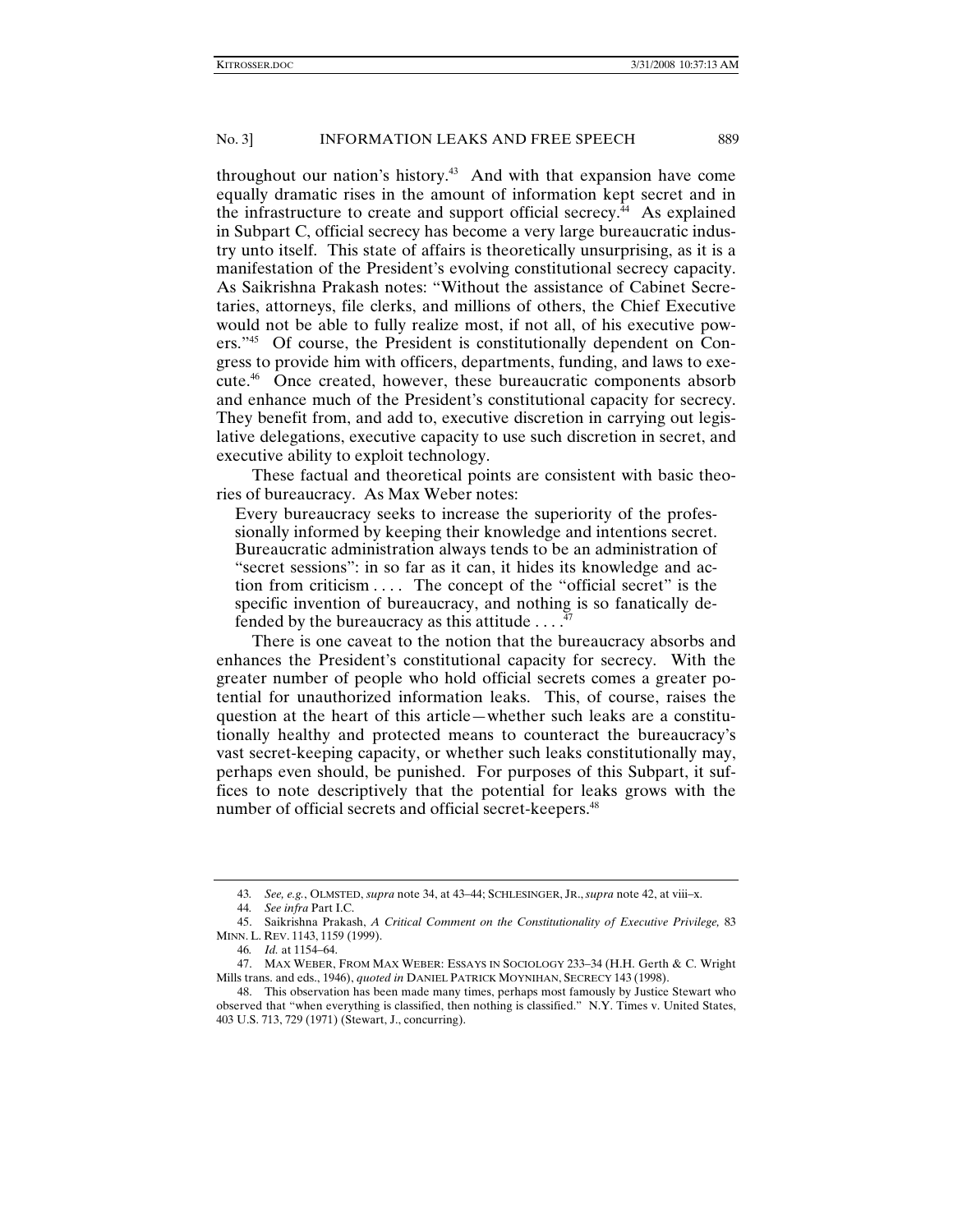#### *C. The Rise and Rise of the Classification System*

Nowhere is the secret-keeping capacity of the President—and of the executive branch by extension—more manifest than in the classification system. This Subpart explains some important aspects of the classification system's development and its current state.

#### *1. The Predominant Role of the Executive Branch*

Perhaps the most important characteristic of the classification system is that, descriptively, it is almost entirely under the control of the executive branch. This is so with respect to most aspects of classification policy and also with respect to the system's implementation.

#### a. Policy

With respect to policy, the core directives as to what types of materials shall be classified, how they shall be classified, and any declassification procedures stem almost entirely from executive order.<sup>49</sup> This is the case with respect to all but a few very narrow categories of information such as atomic energy information—the classification of which are provided for by statute.<sup>50</sup> This has been the case for the entire history of the classification system. Prior to 1940, official secrets were designated only within and by the armed forces.<sup>51</sup> In 1940, President Franklin Roosevelt issued the first executive order on classification,<sup>52</sup> essentially "confer[ing] presidential recognition  $\dots$  on the military classification system."<sup>53</sup> In 1951, President Truman issued his own executive order on classification, "extend[ing] the system to non-military agencies [by] authorizing *any* executive department or agency to classify information when it seemed 'necessary in the interest of national security.'"54

Because the classification system is based largely on executive orders, its "standards tend to change when a new party is swept into the

<sup>49</sup>*. See, e.g.*, DANIEL PATRICK MOYNIHAN, REPORT OF THE COMMISSION ON PROTECTING AND REDUCING GOVERNMENT SECRECY, S. DOC. NO. 105-2, at XXXVIII, 5, 11–13 (1997); HAROLD C. RELYEA, SECURITY CLASSIFIED AND CONTROLLED INFORMATION: HISTORY, STATUS AND EMERGING MANAGEMENT ISSUES 2–5 (2007); SCHLESINGER, JR., *supra* note 42, at 338–41.

<sup>50</sup>*. See, e.g.*, NATHAN BROOKS, CONG. RESEARCH SERV. REP., THE PROTECTION OF CLASSIFIED INFORMATION: THE LEGAL FRAMEWORK 2 n.7 (2004), *available at* http://firstamendmentcenter.org/pdf/CRS.security4.pdf ; S. DOC. NO. 105-2, at 5, 15, 23–24.

 <sup>51.</sup> RELYEA, *supra* note 49, at 2.

<sup>52</sup>*. Id.*

 <sup>53.</sup> SCHLESINGER, JR., *supra* note 42, at 339.

<sup>54</sup>*. Id.* at 340. President Truman's executive order also was the first classification order to identify the Constitution as its legal basis. *Id.* President Roosevelt had attempted, albeit not very convincingly, to claim some statutory authorization for his executive order. *Id.* at 339. President Truman purported to derive his authority from Article II of the Constitution. *Id.* at 340. Subsequent Presidents have followed Truman's lead, deeming Article II sufficient authority for them to establish a governmentwide official secrecy program. BROOKS, *supra* note 50, at 1–2 (2004); SCHLESINGER, JR., *supra* note 42, at 340.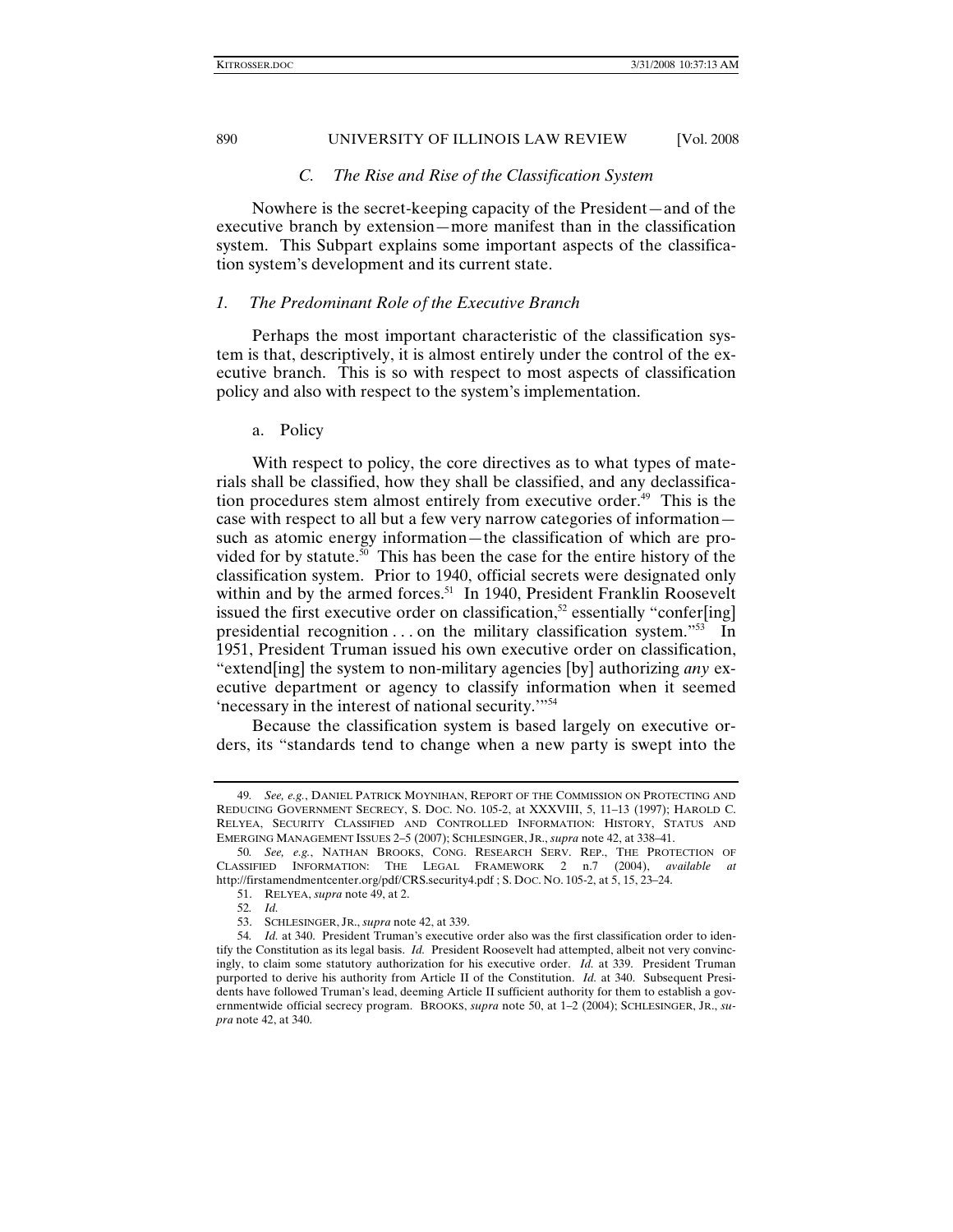White House.<sup>"55</sup> A commission appointed in the 1990s to study the classification system (hereinafter "The Moynihan Commission," for its chairman, Senator Daniel Patrick Moynihan) noted in 1997:

Over the last fifty years, with the exception of the Kennedy administration, a new executive order on classification was issued each time one of the political parties regained control of the Executive Branch. These have often been at variance with one another . . . at times even reversing outright the policies of the previous order.<sup>56</sup>

The Moynihan Commission added that "officials opposed to the specifics of a given order" at times "have resisted complying with and enforcing policies, essentially waiting out an administration in the hope that the order will be replaced."57

A few examples from the current administration's classification order exemplify some of the topics that classification orders typically cover and changes that new administrations can bring. The current executive order is similar to the Clinton Administration's order in its general description of the information that may be classified. Such information includes (with italicized words indicating additions by the current administration): "military plans, weapons systems, or operations"; "foreign government information"; "intelligence activities (including special activities), intelligence sources or methods, or cryptology"; "scientific, technological, or economic matters relating to the national security, *which includes defense against transnational terrorism*"; "United States Government programs for safeguarding nuclear materials or facilities"; "vulnerabilities or capabilities of systems, installations, *infrastructures*, projects, plans, *or protection services* relating to the national security, *which includes defense against transnational terrorism;"* or *"weapons of mass destruction*."58 Information within a listed category may be classified if a classifier finds that its disclosure "reasonably could be expected to result in damage to the national security."59 The Clinton Administration's order directed that information "shall not be classified" whenever there "is significant doubt about the need to classify" it. $60$  The Bush Administration's order omits this admonition.<sup>61</sup> Similarly, the Bush order omits a Clinton-era directive to classify information at the lower of two

 <sup>55.</sup> BROOKS, *supra* note 50, at 3.

<sup>56</sup>*. Id.* (quoting DANIEL PATRICK MOYNIHAN, REPORT OF THE COMMISSION ON PROTECTING AND REDUCING GOVERNMENT SECRECY, S. DOC. NO. 105-2, at 11 (1997)).

 <sup>57.</sup> S. DOC. NO. 105-2, at 12.

 <sup>58.</sup> Exec. Order No. 13,292, § 1.4, 3 C.F.R. 196 (2004), *reprinted as amended in* 50 U.S.C. § 435 (Supp. III 2003), *available at* http://www.fas.org/sgp/bush/eoamend.html [hereinafter Exec. Order No. 13,292] (amending Executive Order 12,958). For a redline version indicating Bush Administration's additions, see Bush Executive Order 13,292 on Classified National Security Information—Additions and Deletions, http://www.fas.org/sgp/bush/eo13292inout.html [hereinafter Exec. Order No. 13,292 redline].

 <sup>59.</sup> The Bush Administration added a notation that the national security "includes defense against transnational terrorism." Exec. Order No. 13,292, *supra* note 58, § 1.1(a).

<sup>60</sup>*. See* Exec. Order No. 13,292 redline, *supra* note 58 (see deleted language at § 1.1).

<sup>61</sup>*. Id.*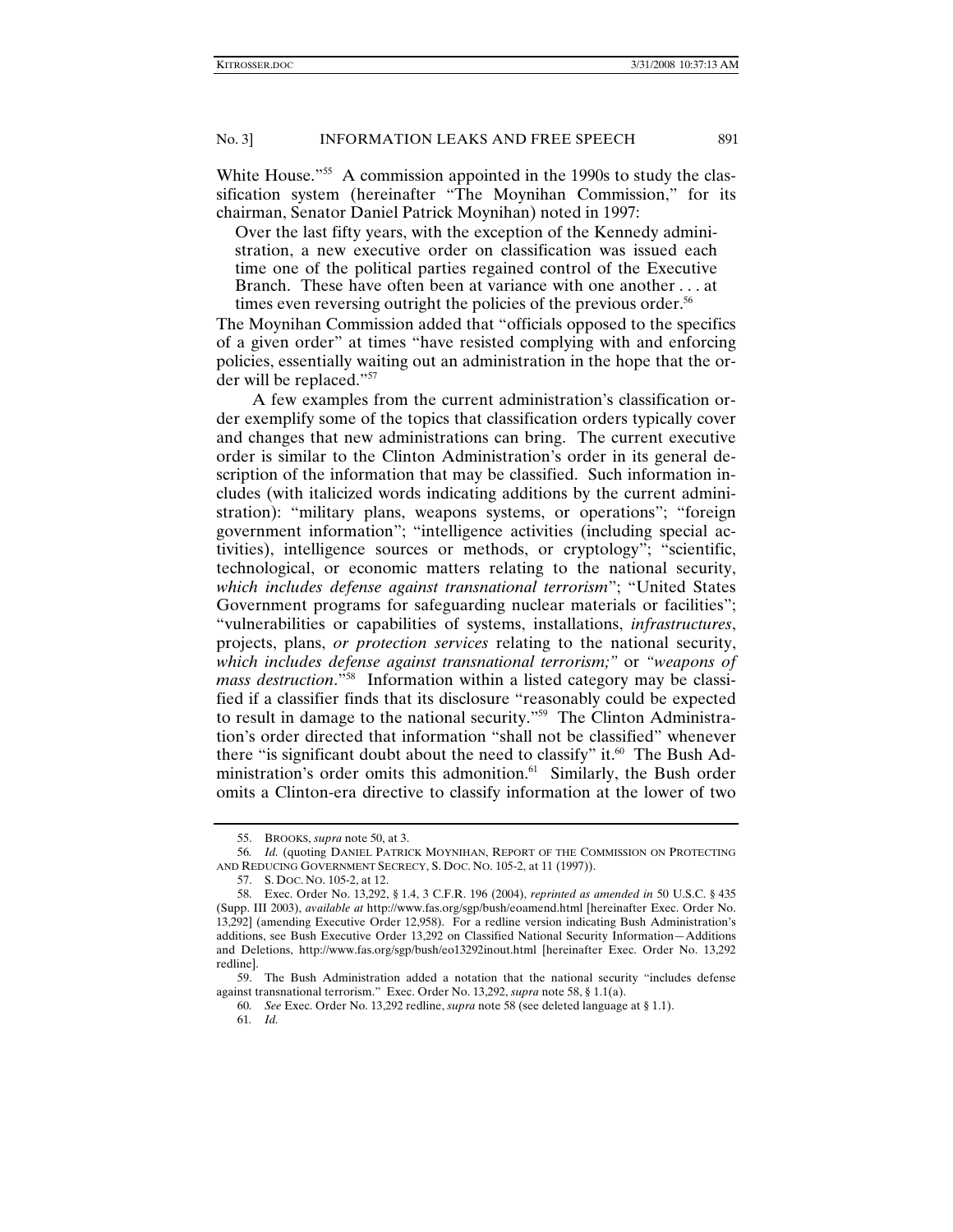classification levels when there is doubt as to which of the levels is appropriate.62 The Bush Administration also added a provision directing that "[t]he unauthorized disclosure of foreign government information is presumed to cause damage to the national security."63 The Bush Administration also removed a Clinton-era provision prohibiting the reclassification of properly declassified and publicly released information, replacing it with a conditional right to reclassify such information.64

#### b. Implementation

The executive branch not only makes most classification policy, it implements virtually all of it. The latter is a very basic aspect of separated powers, with the executive charged to execute policies, including its own classification scheme.65 While this point is elementary, its significance for executive secret-keeping power should not be overlooked. As the Moynihan Commission observed, "a policy is only as good as its implementation."66 This is true partly because of the element of policy discretion intrinsically present in most policy implementation.<sup>67</sup> The line between policy making and policy implementation is particularly blurred in a system with directives so broad, and implementation decisions so numerous, as the classification system.

Of the several million individuals with some form of classification authority in the United States,<sup>68</sup> about 4000 have "original classification" authority.69 This level of authority entails explicit policy discretion in two major respects. First, original classifiers make "initial determination[s] . . . that information requires extraordinary protection, because unauthorized disclosure of the information could reasonably be expected to cause damage to national security."70 Second, original classifiers sometimes create classification guides. Such guides are instructions for "derivative classifiers." Each guide "pertains to a particular subject and identifies the elements of information about that subject that must be

<sup>62</sup>*. Id.* § 1.2 (see deleted language).

<sup>63</sup>*. Id.* § 1.1(c).

<sup>64</sup>*. Id.* § 1.7(c).

<sup>65</sup>*. See* BLACK'S LAW DICTIONARY 610 (8th ed. 2004).

 <sup>66.</sup> DANIEL PATRICK MOYNIHAN, REPORT OF THE COMMISSION ON PROTECTING AND REDUCING GOVERNMENT SECRECY, S. DOC. NO. 105-2, at 39 (1997).

<sup>67</sup>*. See supra* notes 36, 39 and accompanying text.

 <sup>68.</sup> In 1999, the Moynihan Commission Report cited a figure of roughly three million persons with some form of classification authority, including government employees and government contractors. S. DOC. NO. 105-2, Chairman's Foreword, at xxxix. This number very likely has increased since that time, based on the dramatic increase in original classifiers. *Compare, e.g.*, *id.* (noting that there were 1336 original classifiers as of 1999), *with* INFO. SEC. OVERSIGHT OFFICE, 2005 REPORT TO THE PRESIDENT 9 (2006) [hereinafter ISOO 2005 REPORT] (noting that there were 3959 original classifiers as of 2005).

 <sup>69.</sup> The exact number as reported in 2005 is 3959. ISOO 2005 REPORT, *supra* note 68.

<sup>70</sup>*. Id.* at 10.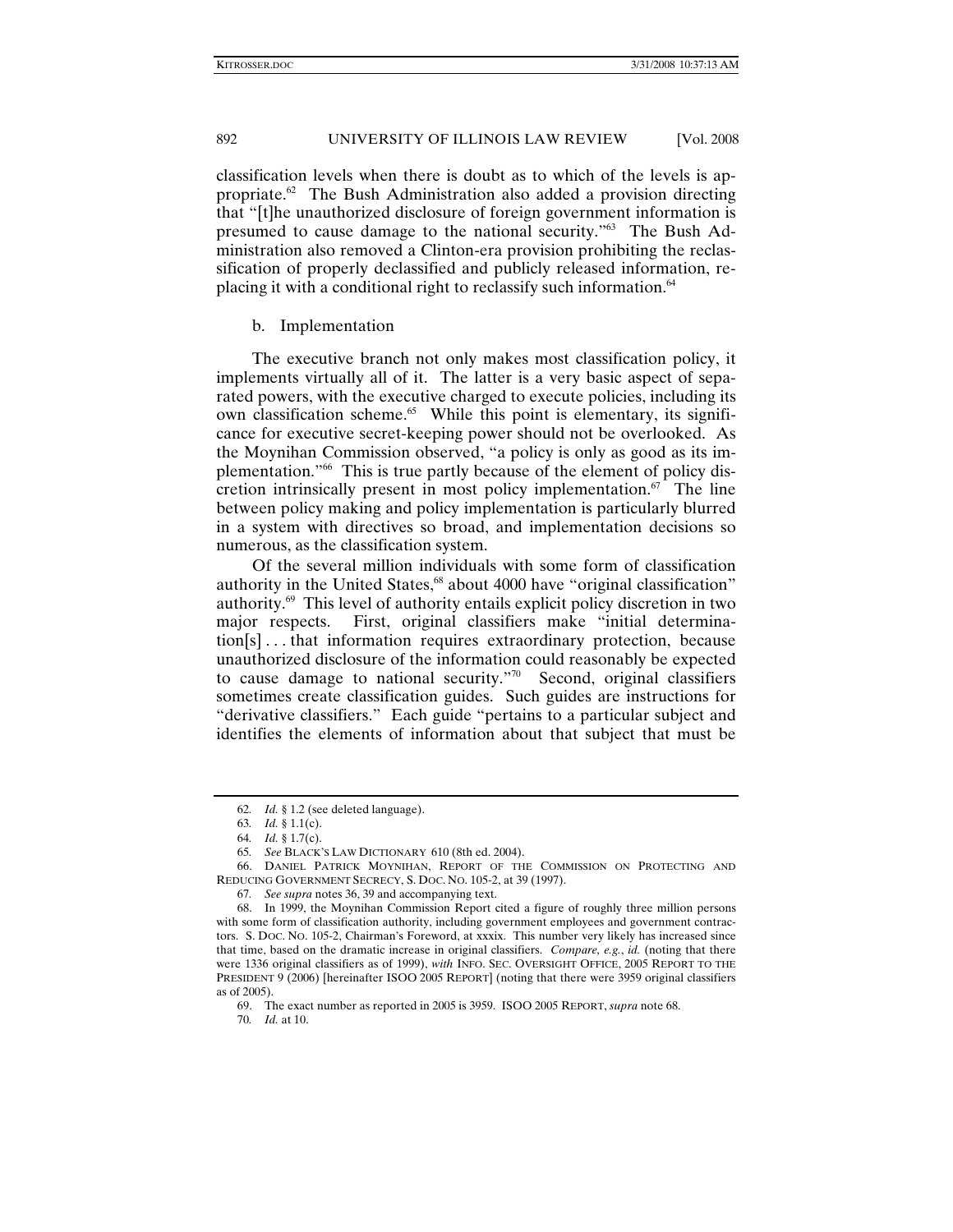classified, as well as the level and duration of classification for each such element."71

The remaining several million persons with classification authority are "derivative classifiers."72 In theory, derivative classifiers lack policy discretion because they only classify items derivative of "that which has already been classified."73 In actuality, of course, determining what is derivative of already classified information—short of exact replicas of the latter—itself entails discretion. This is particularly so where the basis for derivative classification is the following of classification guides. The potentially ad hoc nature of such discretion is compounded where derivative classifiers lack proper training. In its 2005 report to the President on classification activity, for example, the Information Security Oversight Office<sup>74</sup> noted that "the majority of State [Department] employees [had] not yet received formal training in the use of [their] guide."75

# c. The Extent to Which Executive Control of a Classification System Is Inevitable

While interbranch policy directives and oversight can and should be enhanced, substantial executive branch discretion and control is inevitable in any far-reaching classification system. There is no question that congressional and judicial reticence to interfere with executive branch secrecy partly explains why there is so little effective statutory guidance or congressional or judicial oversight of the classification system.<sup>76</sup> As I argue later in this article, such reticence misconstrues the constitutional responsibility and capacity of each branch to manage executive branch secrecy.<sup>77</sup> A changed understanding and a resulting increase in legislative directives and in meaningful congressional and judicial oversight would help to bring checks and balances to the official secrets realm.<sup>78</sup> At the same time, potential changes necessarily are limited, short of a dramatic statutory narrowing or elimination of the classification system. Execu-

<sup>71</sup>*. Id.* at 12.

<sup>72</sup>*. See supra* note 68.

 <sup>73.</sup> ISOO 2005 REPORT, *supra* note 68, at 10.

 <sup>74. &</sup>quot;ISOO" is a part "of the National Archives and Records Administration . . . and receives its policy and program guidance from the National Security Council . . . ." It "oversees the security classification programs in both Government and industry and reports annually to the President on their status." *Id.* at unnumbered page immediately following top cover page.

<sup>75</sup>*. Id.* at 11.

<sup>76</sup>*. See, e.g.*, DANIEL PATRICK MOYNIHAN, REPORT OF THE COMMISSION ON PROTECTING AND REDUCING GOVERNMENT SECRECY, S. DOC. NO. 105-2, at 15 (1997); Robert P. Deyling, *Judicial Deference and De Novo Review in Litigation over National Security Information Under the Freedom of Information Act*, 37 VILL. L. REV. 67, 85–88 (1992).

<sup>77</sup>*. See infra* Parts III.B, III.C.

<sup>78</sup>*. See, e.g.*, S. DOC. NO. 105-2, at xxii–xxiv, 11–16; Deyling, *supra* note 76, at 111–12.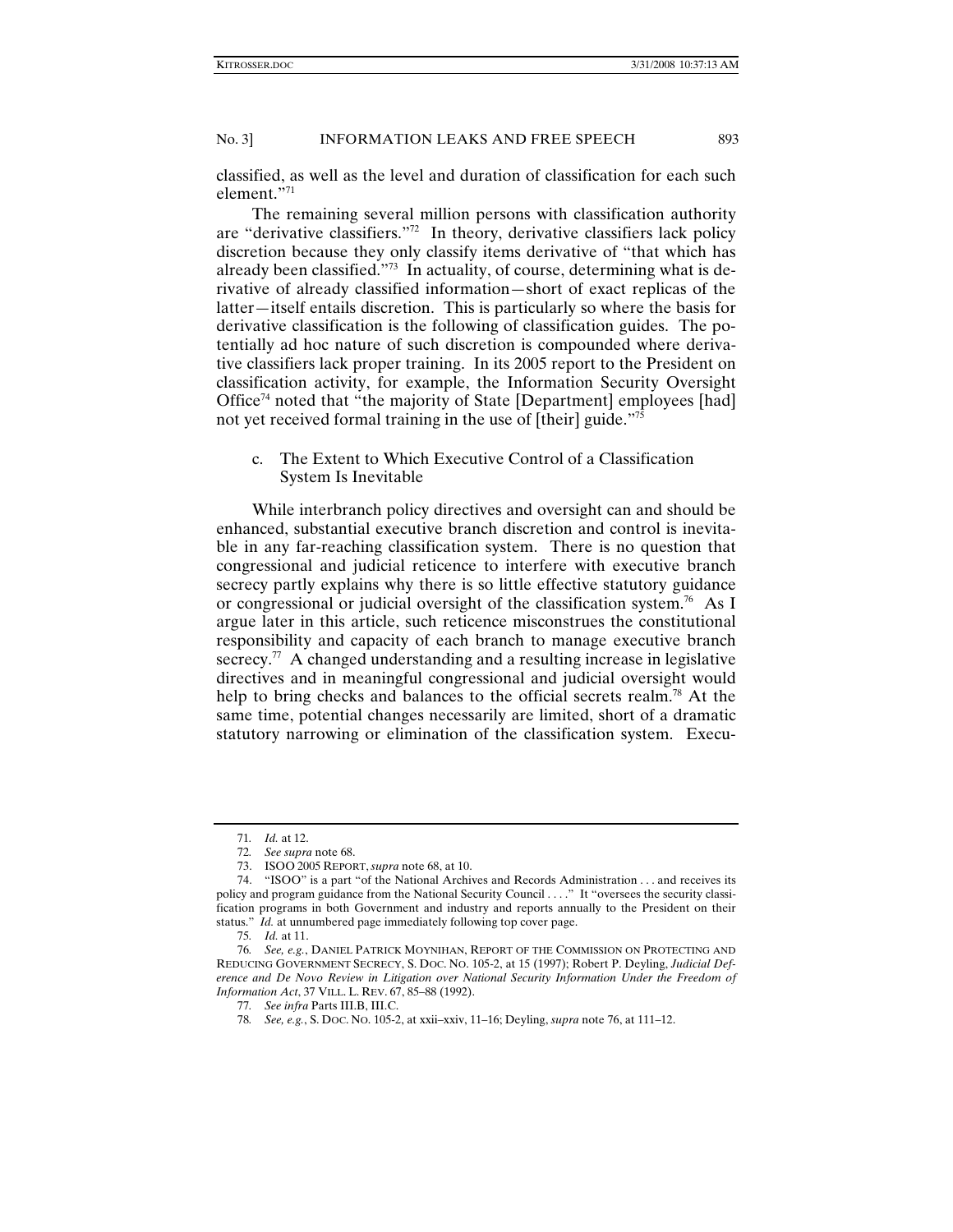tive branch implementation of any system is inevitable, along with broad executive discretion and de facto policy making.<sup>79</sup>

Oversight, too, necessarily is limited in its impact. Congress is structurally equipped only to make discrete information requests as issues come to its attention. While this oversight function is important, it is no match for a vast system that produces millions of new classified items each year. Judicial oversight also is limited to individual cases as they arise. At present, for instance, the judiciary's main oversight role occurs when an individual seeks information under the Freedom of Information Act ("FOIA"), the request is refused on the ground that the information is classified, and the individual challenges the propriety of classification before a judge as FOIA provides.<sup>80</sup> Even if the judiciary did not routinely defer to executive branch decisions in such cases, $81$  the cases' isolated and protracted natures make them poor structural matches for the classification system as a whole. In short, executive branch discretion and control of the classification system can be mitigated, but they inevitably are substantial.

## *2. Overclassification*

There long has been widespread concern across the political spectrum about the existence of rampant overclassification.<sup>82</sup> J. William Leonard, the current director of the Information Security Oversight Office,<sup>83</sup> acknowledges a problem of "excessive classification."84 Leonard says that he has "seen information classified that [he's] also seen published in third-grade textbooks."85 Former New Jersey governor and 9/11 Commission Chairman Thomas Keane has said that "three-quarters of the classified material he reviewed for the [9/11] Commission should not have been classified in the first place."<sup>86</sup> Senator John Kerry made a similar point a decade earlier about his review of classified documents on POW/MIA Affairs for the Senate Committee on Foreign Relations: "I do not think that more than a hundred, or a couple of hundred, pages of the thousands of documents we looked at had any current classification importance, and more often than not they were documents that remained

 85. Scott Shane, *Since 2001, Sharp Increase in the Number of Documents Classified by the Government*, N.Y. TIMES, July 3, 2005, at A1.

<sup>79</sup>*. See supra* notes 36–39 and accompanying text; *see also* S. DOC. NO. 105-2, at 15 (noting that under the Report's proposed statute, "[t]he President would retain the authority to implement the law . . . as long as such procedures remained within the general boundaries of the law").

<sup>80</sup>*. See* Deyling, *supra* note 76, at 67–82.

<sup>81</sup>*. See id.* at 67–68, 82–88.

<sup>82</sup>*. See infra* notes 84–90 and accompanying text.

<sup>83</sup>*. See supra* note 74 for a description of "ISOO."

<sup>84</sup>*. Emerging Threats: Overclassification and Pseudo-Classification: Hearing Before the Subcomm. on National Security, Emerging Threats, and International Relations of the H. Comm. on Government Reform*, 109th Cong. 45, 50 (2005) (statement of J. William Leonard, Director, Information Security Oversight Office, National Archives and Records Administration).

 <sup>86. 108</sup> CONG. REC. S9714 (2004) (statement of Sen. Wyden).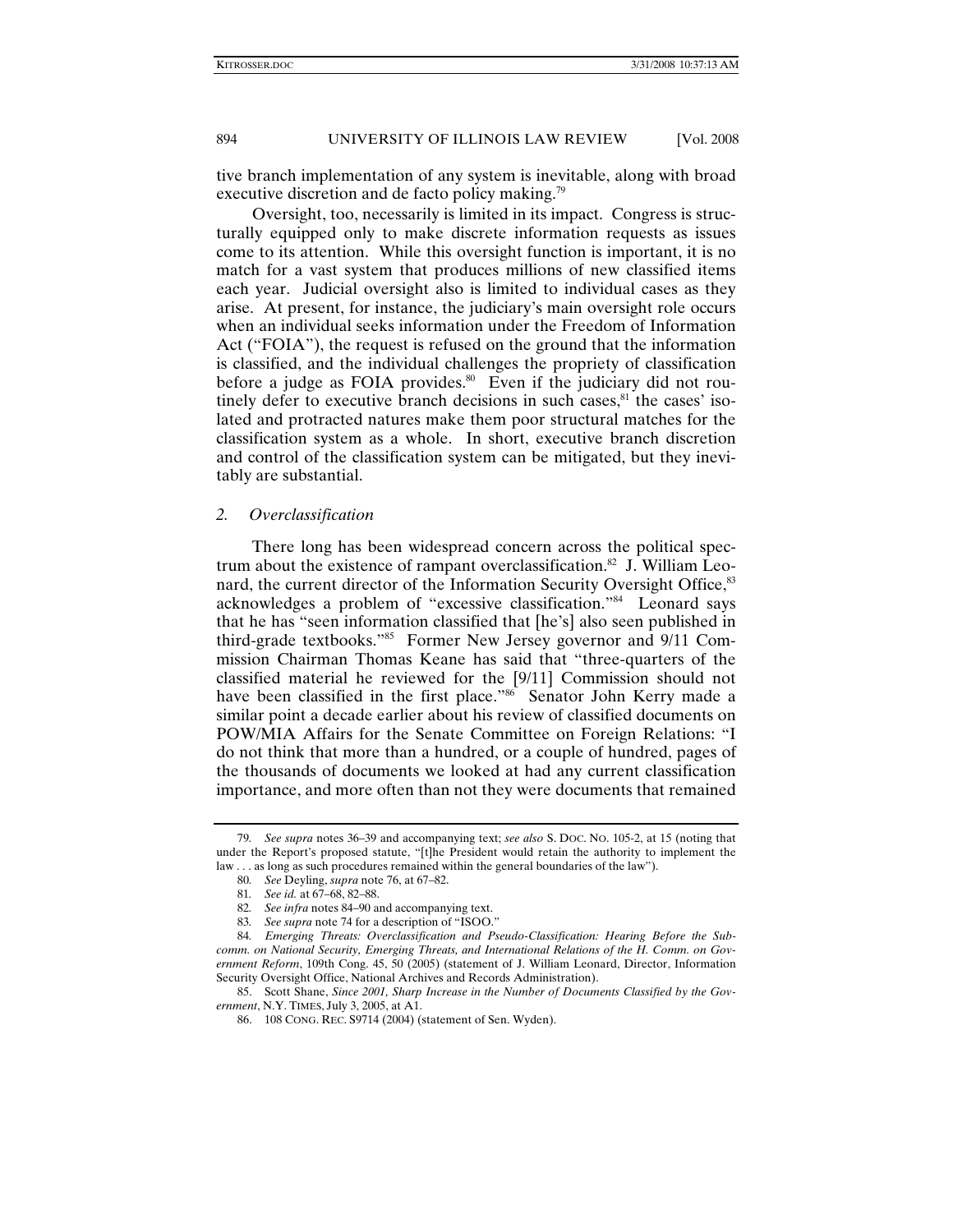classified or were classified to hide negative political information, not secrets."87 The Moynihan Commission observed that "[t]he classification system . . . is used too often to deny the public an understanding of the policymaking process, rather than for the necessary protection of intelligence activities and other highly sensitive matters."<sup>88</sup>

This problem is not unique to any one party, President, or era. Rather, the problem spans the life of the classification system. The immediately preceding quotes come from Republicans and Democrats alike and concern both past and present classification systems. As a further example, Senator Moynihan—both in his own capacity and as chairman of the Moynihan Commission—assessed the damage of excessive secrecy and classification throughout World War II and the Cold War.<sup>89</sup> And roughly three decades ago, a Senate committee formed to investigate intelligence abuses deemed "[e]xcessive secrecy," a tool that long had been utilized to "shield the existence of constitutional, legal and moral prob $lems."$ <sup>90</sup>

In another striking example, Erwin N. Griswold, the former solicitor general of the United States who fought on behalf of the Nixon administration to restrain publication of the classified Pentagon Papers, acknowledged years after the litigation that "I have never seen any trace of a threat to the national security from the [Papers'] publication. Indeed, I have never seen it even suggested that there was such an actual threat."<sup>91</sup> In the same discussion, Griswold deemed it "apparent to any person who has considerable experience with classified material that there is massive overclassification and that the principal concern of the classifiers is not with national security, but rather with governmental embarrassment of one sort or another."<sup>92</sup>

Statistics give an additional sense of the classification system's reach. As noted earlier, there presently are several million persons with some form of classification authority.<sup>93</sup> The number of new classification decisions—including combined original and derivative decisions to classify—for the past six years for which figures are available are: 14,206,773 (FY 2005);<sup>94</sup> 15,645,237 (FY 2004);<sup>95</sup> 14,228,020 (FY 2003);<sup>96</sup> 23,745,329  $(FY 2002);^{97}$  33,020,887 $(FY 2001);^{98}$  23,220,926  $(FY 2000).^{99}$ 

 <sup>87.</sup> DANIEL PATRICK MOYNIHAN, REPORT OF THE COMMISSION ON PROTECTING AND REDUCING GOVERNMENT SECRECY, S. DOC. NO. 105-2, at xxxii (1997) (internal citation omitted).

<sup>88</sup>*. Id.* at xxi.

 <sup>89.</sup> MOYNIHAN, *supra* note 47, at 125–201; *see also* S. DOC. NO. 105-2, at xl–xliv.

 <sup>90.</sup> S. REP. NO. 94-755, pt. 2, at 292 (1976) (Final Report of the Senate Select Committee to Study Governmental Operations with Respect to Intelligence Activities, Book II).

 <sup>91.</sup> Erwin N. Griswold, *Secrets Not Worth Keeping*, WASH. POST, Feb. 15, 1989, at A25.

<sup>92</sup>*. Id.*

<sup>93</sup>*. See supra* note 68 and accompanying text.

 <sup>94.</sup> ISOO 2005 REPORT, *supra* note 68, at 13.

 <sup>95.</sup> INFO. SEC. OVERSIGHT OFFICE, 2004 REPORT TO THE PRESIDENT 15 (2005) [hereinafter ISOO 2004 REPORT].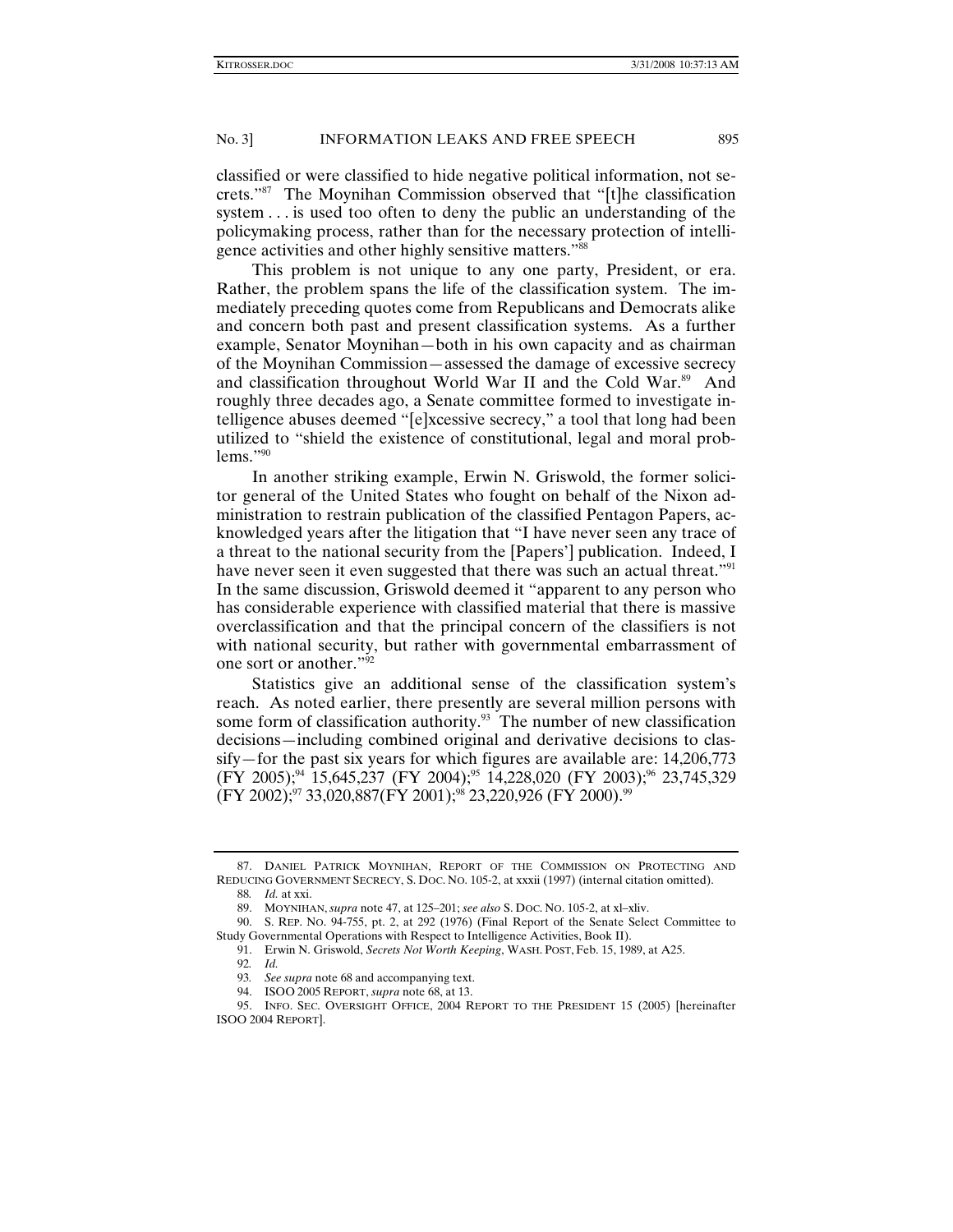It should be possible to mitigate overclassification through better checks and balances, such as the enhanced statutory and oversight checks discussed in the preceding subsection.<sup>100</sup> One potential mitigating measure is a statutory provision proposed by the Moynihan Commission in 1999 requiring classifiers to weigh secrecy needs against public interests in disclosure.101 Declassification measures have been implemented in the past with some limited success.<sup>102</sup>

Yet while the problem likely can be mitigated, a nontrivial amount of overclassification seems inevitable in any major classification system. This is so largely for the reasons explored above in Part I.B regarding the inevitability of overreaching secrecy within any powerful executive branch.<sup>103</sup> The fact that overclassification is as old as the classification system itself, albeit with ebbs and flows in degree, supports this understanding.

# II. CURRENT APPROACHES TO PRESIDENTIAL SECRECY: CONFLATING STRENGTH WITH PREROGATIVE

Arguments favoring strong political-branch discretion to punish classified information leaks boil down to a conflation of strength with prerogative (or to what I call the "strength equals prerogative" approach). Such arguments, in short, equate the President's broad constitutional *capacity* to keep secrets with a constitutional *prerogative* to keep secrets in the face of counter-forces such as congressional requests for information or classified information leaks. The strength equals prerogative approach often is taken directly, although sometimes it is taken indirectly. One indirect form of the approach is the argument that information exchanges transform speech into conduct when information is classified by the executive branch. This argument equates the executive's vast secret-keeping capacity with a constitutional prerogative to remove speech from the realm of constitutional protection and to place it within the realm of executive discretion. Another indirect form is the argument that only the political branches—particularly the President—are capable of understanding whether and when information leaks should be

 <sup>96.</sup> INFO. SEC. OVERSIGHT OFFICE, 2003 REPORT TO THE PRESIDENT 19 (2004) [hereinafter ISOO 2003 REPORT].

 <sup>97.</sup> INFO. SEC. OVERSIGHT OFFICE, 2002 REPORT TO THE PRESIDENT 23 (2003) [hereinafter ISOO 2002 REPORT].

 <sup>98.</sup> INFO. SEC. OVERSIGHT OFFICE, 2001 REPORT TO THE PRESIDENT 2 (2002) [hereinafter ISOO 2001 REPORT].

 <sup>99.</sup> INFO. SEC. OVERSIGHT OFFICE, 2000 REPORT TO THE PRESIDENT 15–18 (2002) [hereinafter ISOO 2000 REPORT].

<sup>100</sup>*. See supra* Part I.C.1.c.

 <sup>101.</sup> DANIEL PATRICK MOYNIHAN, REPORT OF THE COMMISSION ON PROTECTING AND REDUCING GOVERNMENT SECRECY, S. DOC. NO. 105-2, at 14 (1997).

<sup>102</sup>*. See, e.g.*, INFO. SEC. OVERSIGHT OFFICE, REPORT TO THE PRESIDENT: AN ASSESSMENT OF DECLASSIFICATION IN THE EXECUTIVE BRANCH (2004); ISOO 2000 REPORT*, supra* note 99, at 1–7.

<sup>103</sup>*. See supra* Part I.B.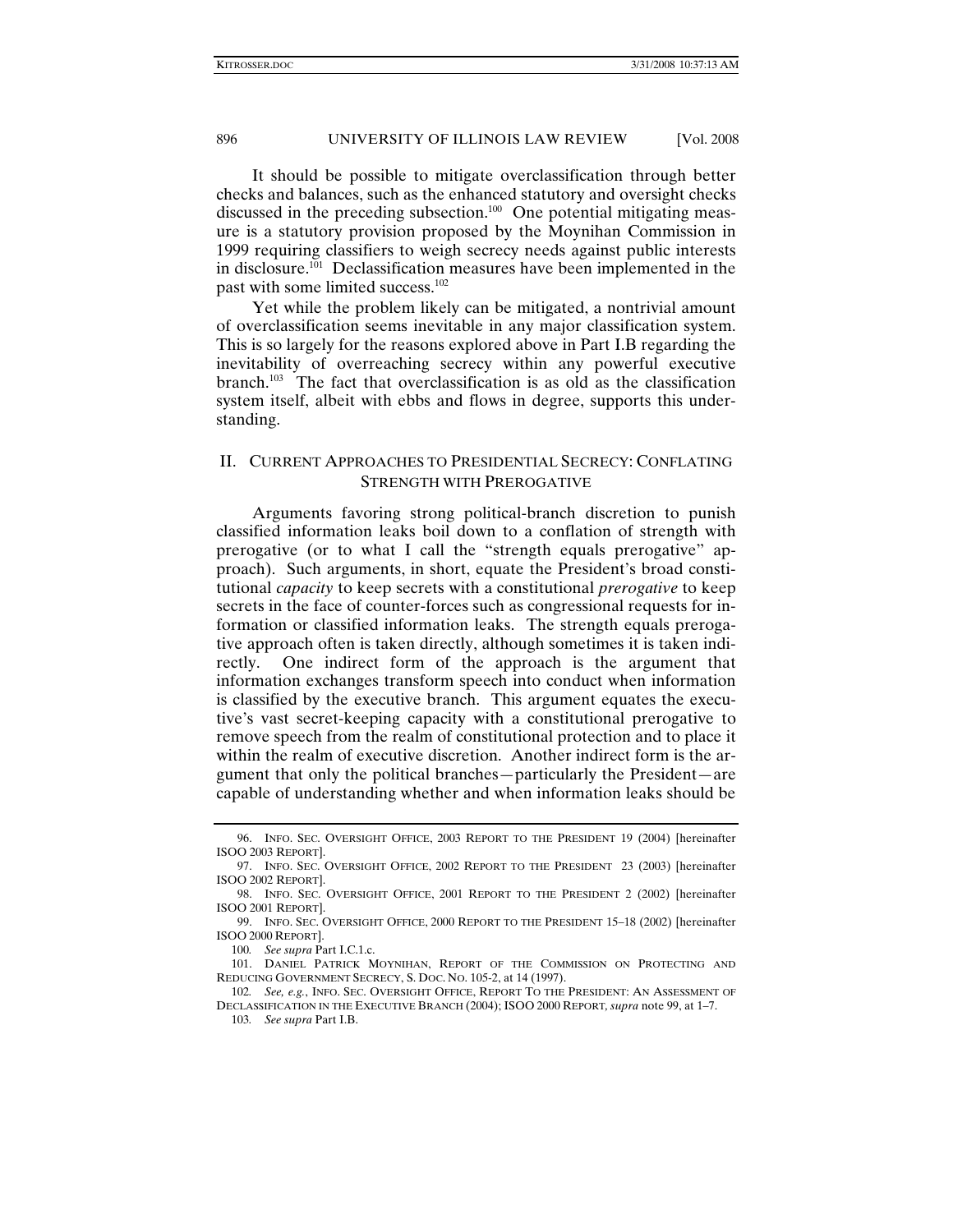punished. This argument equates the capacities of the political branches—particularly the President—to designate national security secrets with a singular ability, and hence conclusive authority, to do the same.<sup>104</sup>

This Part explains the flawed nature of all three versions of the strength equals prerogative approach. It uses the approach and its three major manifestations as foci to outline the existing state of the case law and related discourse.

# *A. Case Law and the Strength Equals Prerogative Approach to Classified Information Leaks*

#### *1. Pentagon Papers*

The most famous case involving the publication of national security secrets is *New York Times v. United States*,<sup>105</sup> commonly called the "Pentagon Papers case." The case was initiated by the Nixon administration, which sought to enjoin the New York Times and the Washington Post from publishing excerpts from a leaked classified historical study on Vietnam policy.106 The administration sought a prior restraint rather than postpublication prosecution. Therefore, it did not rely on the Espionage Act or other statutory or regulatory authority, as no statute or regulation authorized prior restraints. Instead, the administration argued that it had inherent authority to request, and courts had inherent authority to grant, a prior restraint based on the national security dangers that publication purportedly would cause.<sup>107</sup>

The Supreme Court denied the request for a prior restraint.<sup>108</sup> The terse *per curiam* opinion did not mention the separation of powers. It rested solely on First Amendment grounds, citing the uniquely high threshold to obtain a prior restraint and noting that the government did not meet that threshold.109 In the concurring and dissenting opinions, however, six Justices evinced leanings toward the strength equals pre-

 <sup>104.</sup> As reflected in this paragraph and in the case law analysis below, these arguments generally are not couched as "political question" arguments. Nonetheless, one might opine that they effectively invoke the political question doctrine by counseling leaving matters to one or both political branches for reasons of relative expertise or constitutional prerogative. *See, e.g.*, Baker v. Carr, 369 U.S. 186, 208–17 (1962) (explaining political question doctrine and its major elements). Regardless of the label affixed to the arguments, however, their component elements, as detailed in this Part, remain the same, and thus remain subject to this Article's objections. *See id.* at 217 (noting the "impossibility of [resolving political question claims] by any semantic cataloguing").

 <sup>105. 403</sup> U.S. 713 (1971).

<sup>106</sup>*. See* United States v. N.Y. Times Co., 328 F. Supp. 324, 325–26 (S.D.N.Y.), *remanded and stay continued,* 444 F.2d 544 (2d Cir.), *rev'd*, N.Y. Times Co. v. United States, 403 U.S. 713 (1971) (per curiam).

<sup>107</sup>*. See N.Y. Times,* 403 U.S. at 718–19 (Black, J., concurring); *id.* at 732 (White, J., concurring).

<sup>108</sup>*. Id.* at 714.

<sup>109</sup>*. Id.* (per curiam).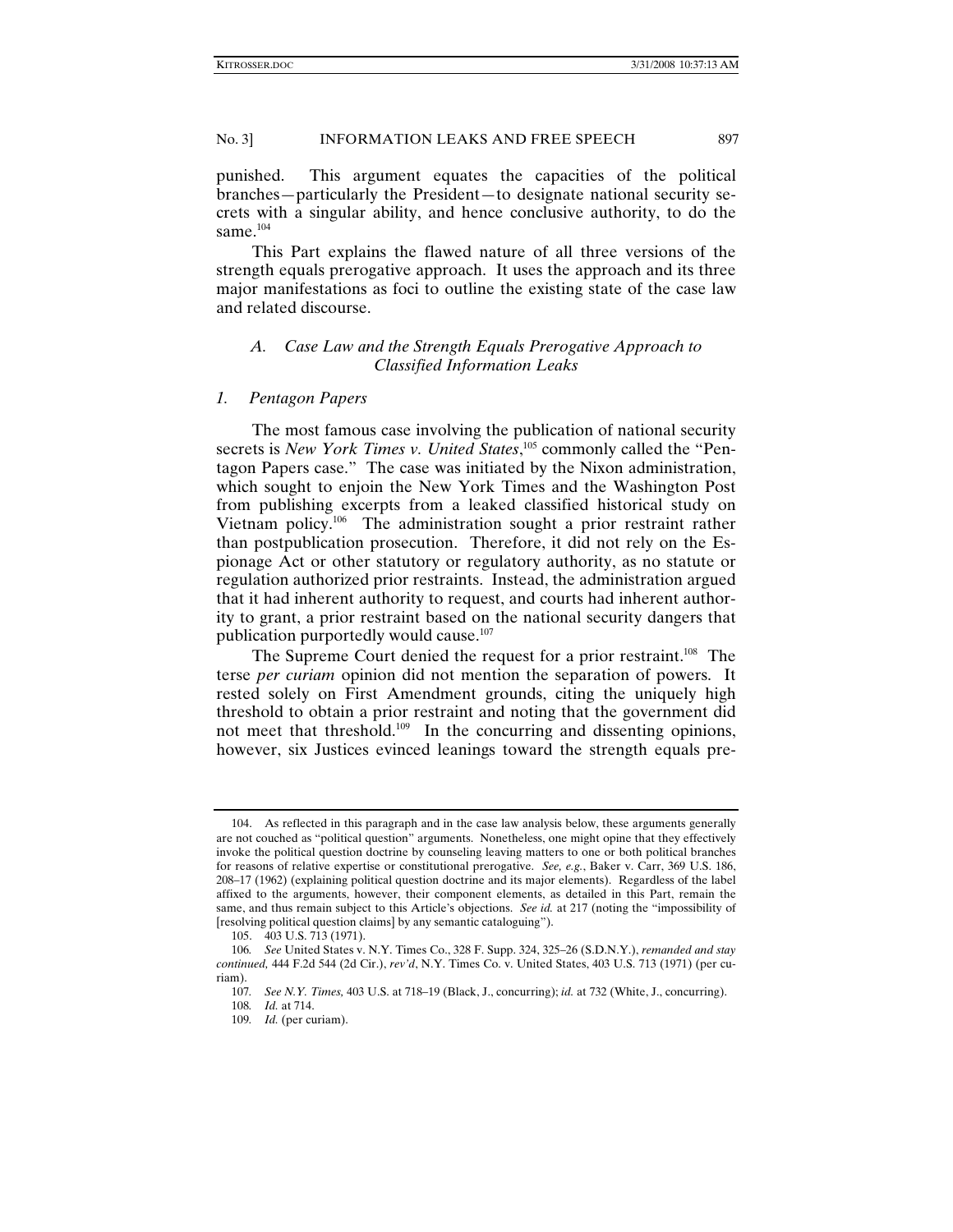rogative approach and suggested that statutes or even regulations authorizing postpublication prosecutions might be constitutional.

The three dissenters would have gone furthest, remanding to consider whether even a nonstatutory, nonregulatory prior restraint was warranted. Justice Harlan's dissent, joined by Chief Justice Burger and Justice Blackmun, relied heavily on the strength equals prerogative approach to explain this conclusion:

I agree that, in performance of its duty to protect the values of the First Amendment against political pressures, the judiciary must review the initial Executive determination to the point of satisfying itself that the subject matter of the dispute does lie within the proper compass of the President's foreign relations power. Constitutional considerations forbid "a complete abandonment of judicial control." Moreover the judiciary may properly insist that the determination that disclosure of the subject matter would irreparably impair the national security be made by the head of the Executive Department concerned—here the Secretary of State or the Secretary of Defense—after actual personal consideration by that officer. . . . But in my judgment the judiciary may not properly go beyond these two inquiries and redetermine for itself the probable impact of disclosure on the national security. "[T]he very nature of executive decisions as to foreign policy is political, not judicial. Such decisions are wholly confided by our Constitution to the political departments of the government, Executive and Legislative. They are delicate, complex, and involve large elements of prophecy. They are and should be undertaken only by those directly responsible to the people whose welfare they advance or imperil. They are decisions of a kind for which the Judiciary has neither aptitude, facilities nor responsibility and which has long been held to belong in the domain of political power not subject to judicial intrusion or inquiry." Even if there is some room for the judiciary to override the executive determination, it is plain that the scope of review must be exceedingly narrow.<sup>110</sup>

Among the concurring Justices, Justice Stewart, in a concurrence joined by Justice White, relied heavily on the strength equals prerogative approach. Referring approvingly to the possibility of executive regulations to authorize punishing information leaks, he argued:

The responsibility must be where the power is. If the Constitution gives the Executive a large degree of unshared power in the conduct of foreign affairs and the maintenance of our national defense, then under the Constitution the Executive must have the largely unshared duty to determine and preserve the degree of internal security necessary to exercise that power successfully. . . . [I]t is clear to me that it is the constitutional duty of the Executive—as a matter of sovereign prerogative and not as a matter of law as the courts

<sup>110</sup>*. Id.* at 757–58 (Harlan, J., dissenting) (internal citations omitted).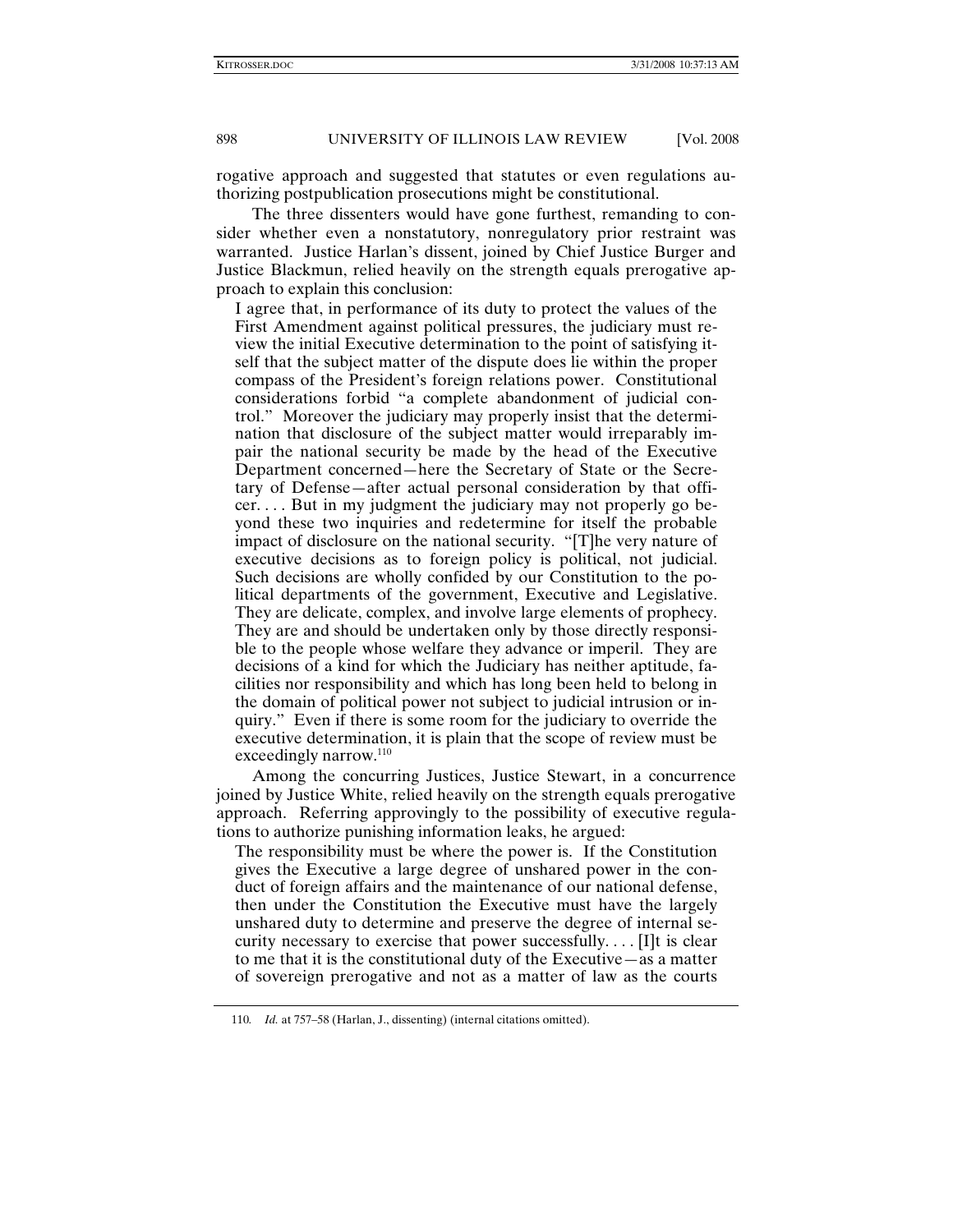know law—through the promulgation and enforcement of executive regulations, to protect the confidentiality necessary to carry out its responsibilities in the fields of international relations and national defense.<sup>111</sup>

Justice Stewart joined the majority judgment only because no statutes or regulations authorized the punishment sought and because the very high threshold for imposing a prior restraint without such authorization was not clearly met. Notably, he lamented that the Court had been asked "to perform a function that the Constitution gave to the Executive, not the Judiciary."<sup>112</sup>

The concurrences by Justice White, joined by Justice Stewart, and by Justice Marshall addressed the types of punishments that statutes or regulations might authorize for classified information leaks. Both concurrences suggested that the Espionage Act already might authorize postpublication prosecutions and that the constitutional standard for affirming any convictions would be less severe than for obtaining a prior restraint.<sup>113</sup> These concurrences thus left a door wide open for the postpublication prosecution of classified information leaks.

#### *2.* United States v. Morison

Prior to *United States v. Rosen & Weissman*, *United States v. Morison*114 was the only prosecution brought under the Espionage Act in response to information that was leaked for publication rather than utilized in a classic espionage or spying context.<sup>115</sup> Samuel Morison was an employee of the Naval Intelligence Support Center ("NISC"). As an employee, he had signed a nondisclosure agreement regarding classified and other sensitive information. While still employed by NISC, he leaked satellite photographs of a Soviet air carrier to *Jane's Fighting Ships*  (*Jane's*), an annual British publication about international naval operations. Morison had had an ongoing relationship with *Jane's* and at the time of the leak was seeking permanent employment from *Jane's*.<sup>116</sup> He was convicted under the Espionage Act for leaking classified national defense information.<sup>117</sup>

<sup>111</sup>*. Id.* at 728–30 (Stewart, J., concurring).

<sup>112</sup>*. Id.* at 730.

<sup>113</sup>*. Id.* at 741–47 (Marshall, J., concurring); *id.* at 733–36 (White, J., concurring).

 <sup>114. 844</sup> F.2d 1057 (4th Cir. 1988).

 <sup>115.</sup> Technically, there was one other prosecution—that of former Defense Department employee Daniel Ellsberg for leaking the papers that sparked the *Pentagon Papers* case. The Ellsberg prosecution was dismissed on nonmerits grounds at the district court level, however, due to ethical improprieties by the government. SANFORD J. UNGAR, THE PAPERS AND THE PAPERS 4, 6–9 (1972) (Columbia Univ. Press., Morningside ed. 1989); *see supra* note 5.

<sup>116</sup>*. Morison*, 844 F.2d at 1060–61.

<sup>117</sup>*. Id.* at 1062–63.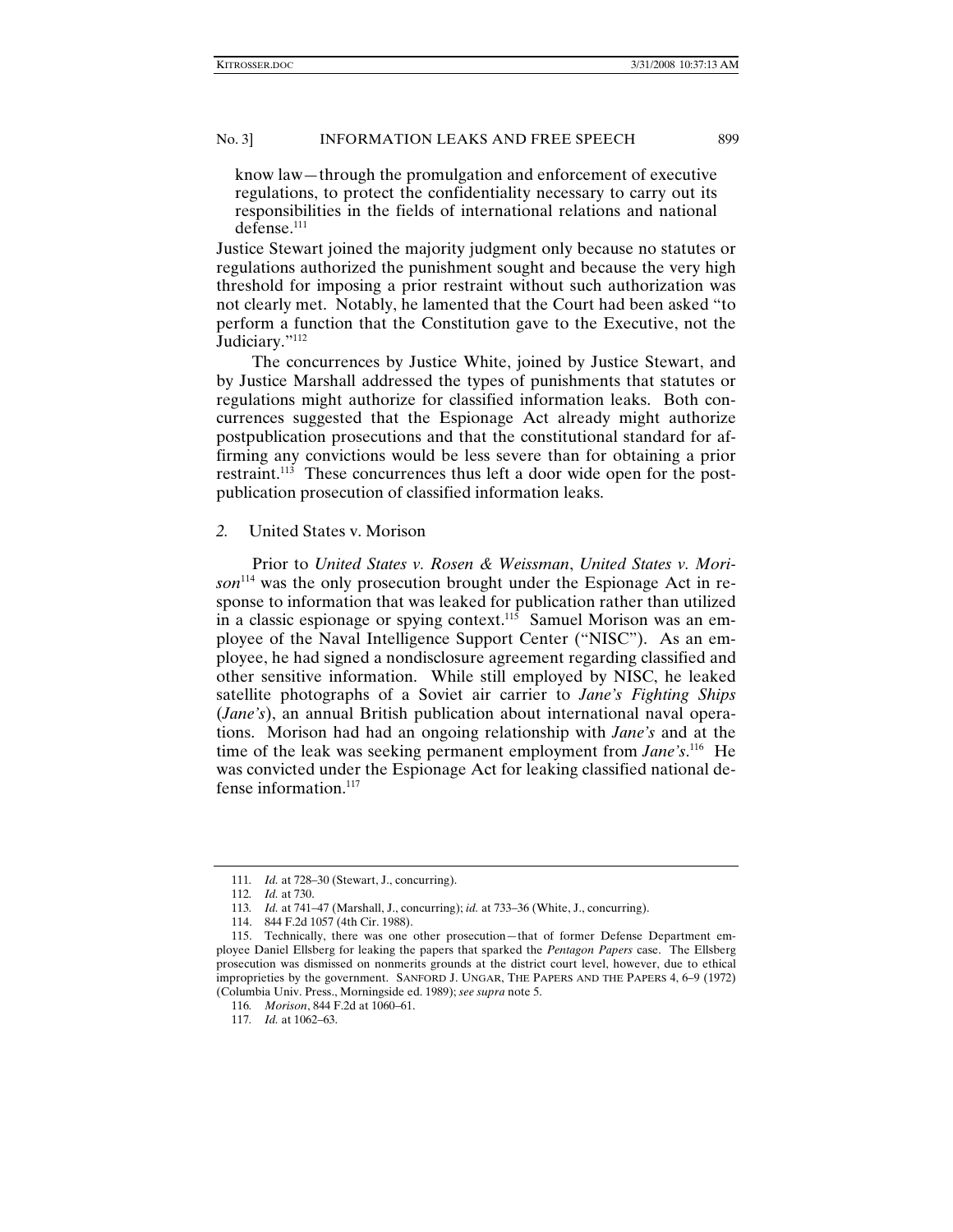The Fourth Circuit upheld his conviction through a majority opinion and two concurrences.<sup>118</sup> Each opinion relied on a somewhat different version of the strength equals prerogative approach. The majority crafted a very strong version of the approach, equating the leak of national defense information, once classified by the executive branch, as conduct that falls outside of the First Amendment.<sup>119</sup> This point was categorical, applicable regardless of whether the information was leaked for public consumption. $120$ 

Judge Wilkinson concurred in the majority opinion, $121$  but wrote separately to express a somewhat more nuanced view. Judge Wilkinson rejected the notion that First Amendment rights were not implicated in the case<sup>122</sup> and relied instead on the expertise component of the strength equals prerogative approach. He explained that while "aggressive" judicial balancing may be called for in some First Amendment contexts, it is not appropriate with respect to national security information leaks.<sup>123</sup> He opined that "questions of national security and foreign affairs are 'of a kind for which the Judiciary has neither aptitude, facilities nor responsibility and which has long been held to belong in the domain of political power not subject to judicial intrusion or inquiry.'"124Courts thus, Wilkinson asserted, should be highly deferential in examining classified information leak prosecutions and convictions.<sup>125</sup> Judge Phillips's concurrence largely echoed Judge Wilkinson's approach, although Judge Phillips expressed a bit more reticence about the First Amendment implications of too deferential a judicial examination.<sup>126</sup>

# *3.* United States v. Rosen & Weissman

*United States v. Rosen & Weissman* currently is pending in the Eastern District of Virginia.127 Both Rosen and Weissman were lobbyists for the American Israel Public Affairs Committee ("AIPAC"). According to the District Court, "AIPAC is a pro-Israel organization that lobbies the United States executive and legislative branches on issues of interest to Israel, especially U.S. foreign policy with respect to the Middle East."<sup>128</sup> Rosen and Weissman were indicted under the Espionage Act.<sup>129</sup> The District Court summarizes the indictment as follows:

<sup>118</sup>*. See generally id.*

<sup>119</sup>*. Id.* at 1068, 1069–70, 1074–75.

<sup>120</sup>*. Id.* at 1068, 1069–70.

<sup>121</sup>*. Id.* at 1080 (Wilkinson, J., concurring).

<sup>122</sup>*. Id.* at 1081–82.

<sup>123</sup>*. Id.* at 1082–83.

<sup>124</sup>*. Id.* at 1083 (internal citation omitted).

<sup>125</sup>*. Id.* at 1084.

<sup>126</sup>*. Id.* at 1085–86 (Phillips, J., concurring).

 <sup>127.</sup> United States v. Rosen, No. 1:05cr225 (E.D. Va. May 8, 2007).

 <sup>128.</sup> United States v. Rosen, No. 1:05cr225, slip op. at 2 (E.D. Va. Aug. 9, 2006) (order denying motion to dismiss).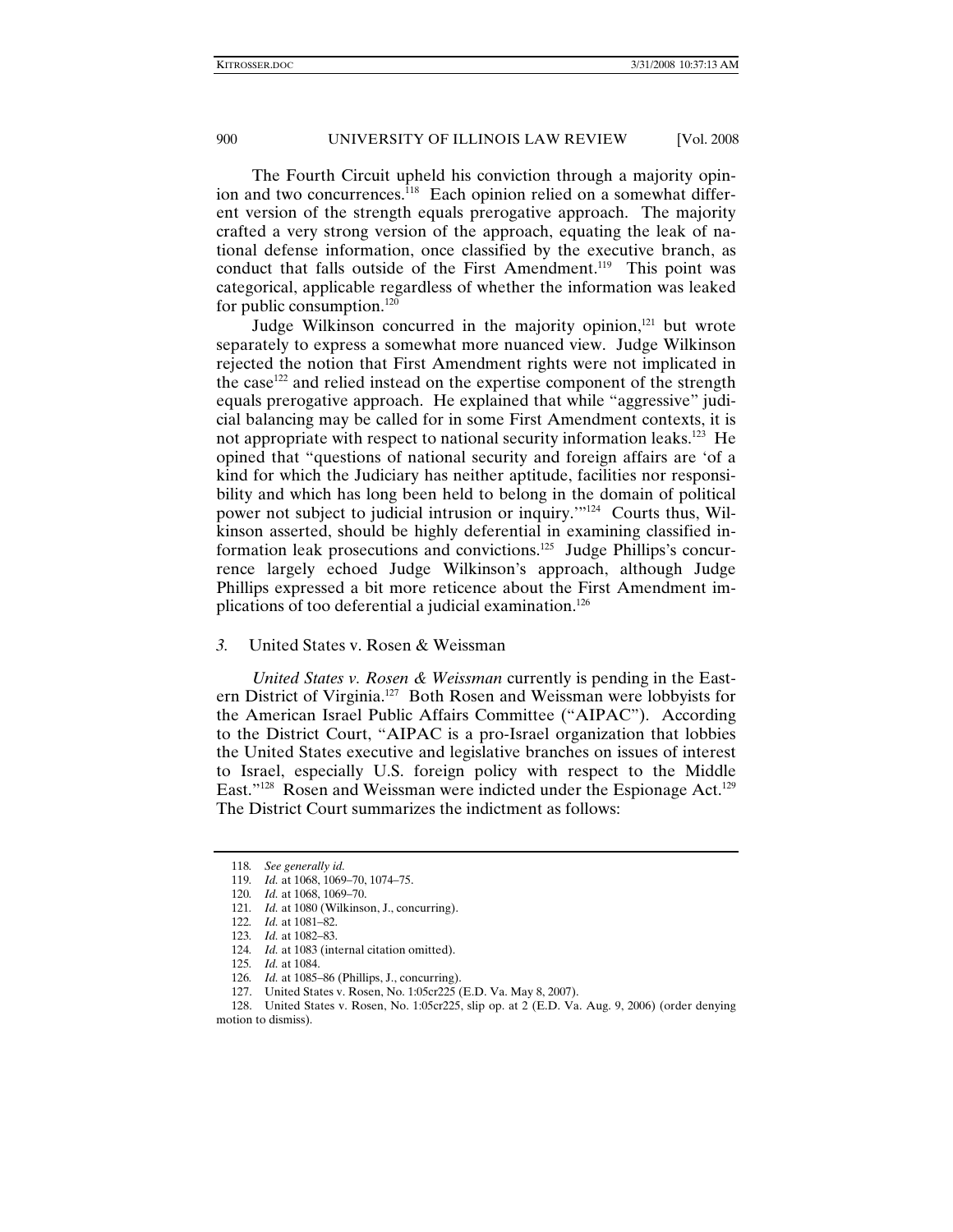In general, the . . . indictment [against Rosen and Weissman] alleges that in furtherance of their lobbying activities, defendants (i) cultivated relationships with government officials with access to sensitive U.S. government information  $\dots$  (ii) obtained the information from these officials, and (iii) transmitted the information to persons not otherwise entitled to receive it, including members of the media, foreign policy analysts, and officials of a foreign government.<sup>130</sup>

Rosen and Weissman filed a motion to dismiss the indictment.<sup>131</sup> They argued, among other things, that the relevant Espionage Act provisions violate the First Amendment facially and as applied to them.<sup>132</sup> They posited that their information exchanges constitute core political speech that cannot be punished on the basis of content unless such punishment passes strict scrutiny.<sup>133</sup> Strict scrutiny is the scrutiny level generally applied to content based regulations of speech.<sup>134</sup> Citing the importance of a public well informed about foreign policy, the defendants argued that it cannot withstand strict scrutiny to "penaliz[e] the retransmission of information by persons involved in policy advocacy (or, for that matter, the press), and who did not obtain the information illegally."135 They concluded that the Espionage Act provisions are unconstitutional as applied to them. They also deemed the act facially overbroad because it appears generally to criminalize transmissions such as theirs.136

In response, the U.S. government took the extreme strength equals prerogative position that the First Amendment was not implicated at all, as the defendants' behavior was conduct, not speech.<sup>137</sup> The government cited *United States v. Morison* to the effect that "the First Amendment simply does not protect the type of conduct prohibited by the espionage statutes."138 The government took this argument beyond the context of proprietary information, suggesting that even political branch judgments that advocacy threatens national security implicate conduct and not speech.<sup>139</sup> Toward this end, the government approvingly cited long dis-

 <sup>129.</sup> Rosen's & Weissman's Memorandum of Law in Support of Motion to Dismiss, *supra* note 3, at  $3-4$ .<br>130.

<sup>130</sup>*. Rosen*, No. 1:05cr225, slip op. at 3 (E.D. Va. Aug. 9, 2006) (order denying motion to dismiss). 131*. See* Rosen's & Weissman's Memorandum of Law in Support of Motion to Dismiss, *supra*  note 3.

<sup>132</sup>*. Rosen*, No. 1:05cr225, slip op. at 7 (E.D. Va. Aug. 9, 2006) (order denying motion to dismiss).

 <sup>133.</sup> Rosen's & Weissman's Memorandum of Law in Support of Motion to Dismiss, *supra* note 3, at 40–45. The defendants rested this argument in part on the verbal nature of the prohibited communications. They suggested that conduct, not speech, might have been at issue had documents been transmitted. *Id.* at 43–44.

<sup>134</sup>*. Id.* at 43–44.

<sup>135</sup>*. Id.* at 52.

<sup>136</sup>*. Id.* at 54–58.

<sup>137</sup>*. See* Government's Supplemental Response to Defendants' Motion to Dismiss the Superseding Indictment at 22–27, United States v. Rosen, No. 1:05cr225 (E.D. Va. March 31, 2006) [hereinafter Government's Supplemental Response].

<sup>138</sup>*. Id.* at 22.

<sup>139</sup>*. Id.* at 23–24.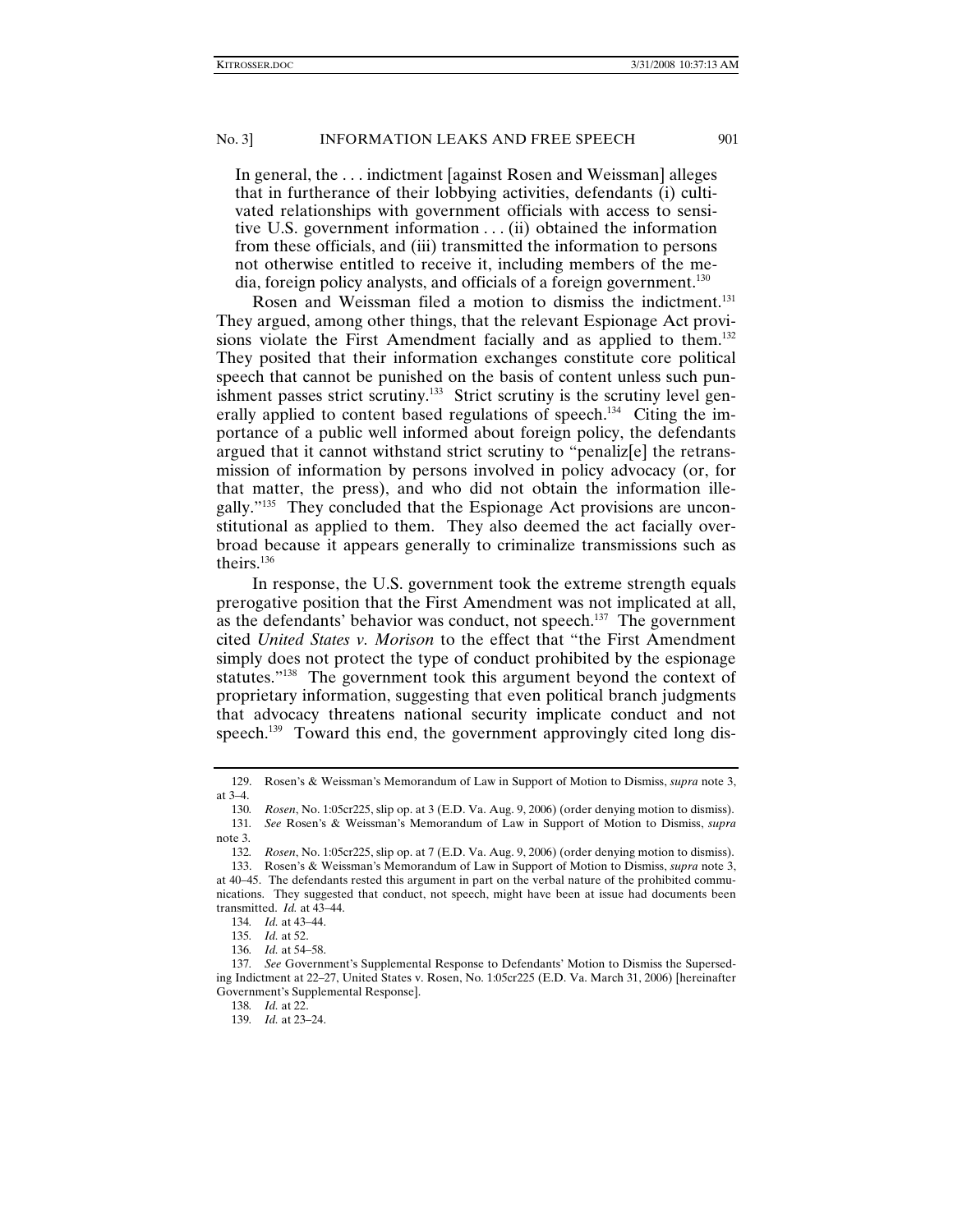credited Supreme Court opinions from 1919 upholding convictions under the Espionage Act for expressions of opposition to U.S. foreign and military policies.140 The government cited these opinions to demonstrate that, "[f]rom the earliest days of the espionage statutes' history, the conduct prohibited therein has never been protected by the First Amendment."<sup>141</sup>

The district court denied defendants' motion.<sup>142</sup> In so doing, it also adopted a strength equals prerogative approach, albeit one somewhat more moderate than that urged by the government. The court rejected the government's position that activities covered by the Espionage Act categorically are undeserving of First Amendment protection.<sup>143</sup> It deemed defendants' information exchanges to "implicate the core values the First Amendment was designed to protect."<sup>144</sup> Yet despite taking this view, the court set the bar for determining whether national security concerns outweigh speech value so low as to defer almost categorically to executive branch decisions to suppress information. The court suggested that only a loose assessment of "'the competing social interests' at stake" was in order.<sup>145</sup> In conducting this assessment, it found the Espionage Act provision under which defendants were prosecuted for information disclosure sufficiently narrow, both facially and as applied to defendants.146 As construed by the court, the statutory provision punishes the disclosure of information that is "'potentially damaging to the United States or . . . useful to an *enemy* of the United States,  $m<sub>147</sub>$  that defendant knows has such potential, $148$  and that is closely held by the government (e.g., classified).<sup>149</sup> So construed, the court found that "the statute is narrowly and sensibly tailored to serve the government's legitimate interest in protecting the national security, and its effect on First Amendment

145*. Id.* at 45 (quoting United States v. Morison, 844 F.2d 1057, 1082 (4th Cir. 1988)).

<sup>140</sup>*. Id.* at 23–24 (citing Schenck v. United States, 249 U.S. 47 (1919), and Frohwerk v. United States, 249 U.S. 204 (1919)). For reference to these cases' long discredited reasoning and holdings, see, for example, Dale Carpenter, *Unanimously Wrong*, 2006 CATO SUP. CT. REV. 217, 217 n.2. Furthermore, as the Eastern District of Virginia points out in its order denying the motion to dismiss of defendants Rosen and Weissman, even *Schenck* and its progeny "did not adopt a categorical rule that prosecutions under the Espionage Act did not implicate the First Amendment, but carefully weighed the government's interest in prosecuting the war against the defendants' First Amendment interests." *Rosen*, No. 1:05cr225, slip op. at 43 (E.D. Va. Aug. 9, 2006) (order denying motion to dismiss).

 <sup>141.</sup> Government's Supplemental Response, *supra* note 137, at 23.

<sup>142</sup>*. Rosen*, No. 1:05cr225, slip op. at 67 (order denying motion to dismiss).

<sup>143</sup>*. Id.* at 40.

<sup>144</sup>*. Id.* at 45.

<sup>146</sup>*. See id.* at 59, 63.

<sup>147</sup>*. Id.* at 56 (citing *Morison*, 844 F.2d at 1084 (Wilkinson, J., concurring) (emphasis added by district court); *Morison*, 844 F.2d at 1086 (Phillips, J., concurring)).

<sup>148</sup>*. Id.* at 58–59; Transcript of Hearing on Motions at 10–11, United States v. Rosen, No. 1:05cr225 (E.D. Va. Nov. 16, 2006). The District Court interpreted this knowledge provision to require the government, when prosecuting defendants for disclosing intangible information, to show a "likelihood of . . . [a] bad faith purpose to either harm the United States or to aid a foreign government." *Rosen*, No. 1:05cr225, slip op. at 34 (E.D. Va. Aug. 9, 2006) (order denying motion to dismiss).

<sup>149</sup>*. Rosen*, No 1:05cr225, slip op. at 62 (E.D. Va. Aug. 9, 2006) (order denying motion to dismiss).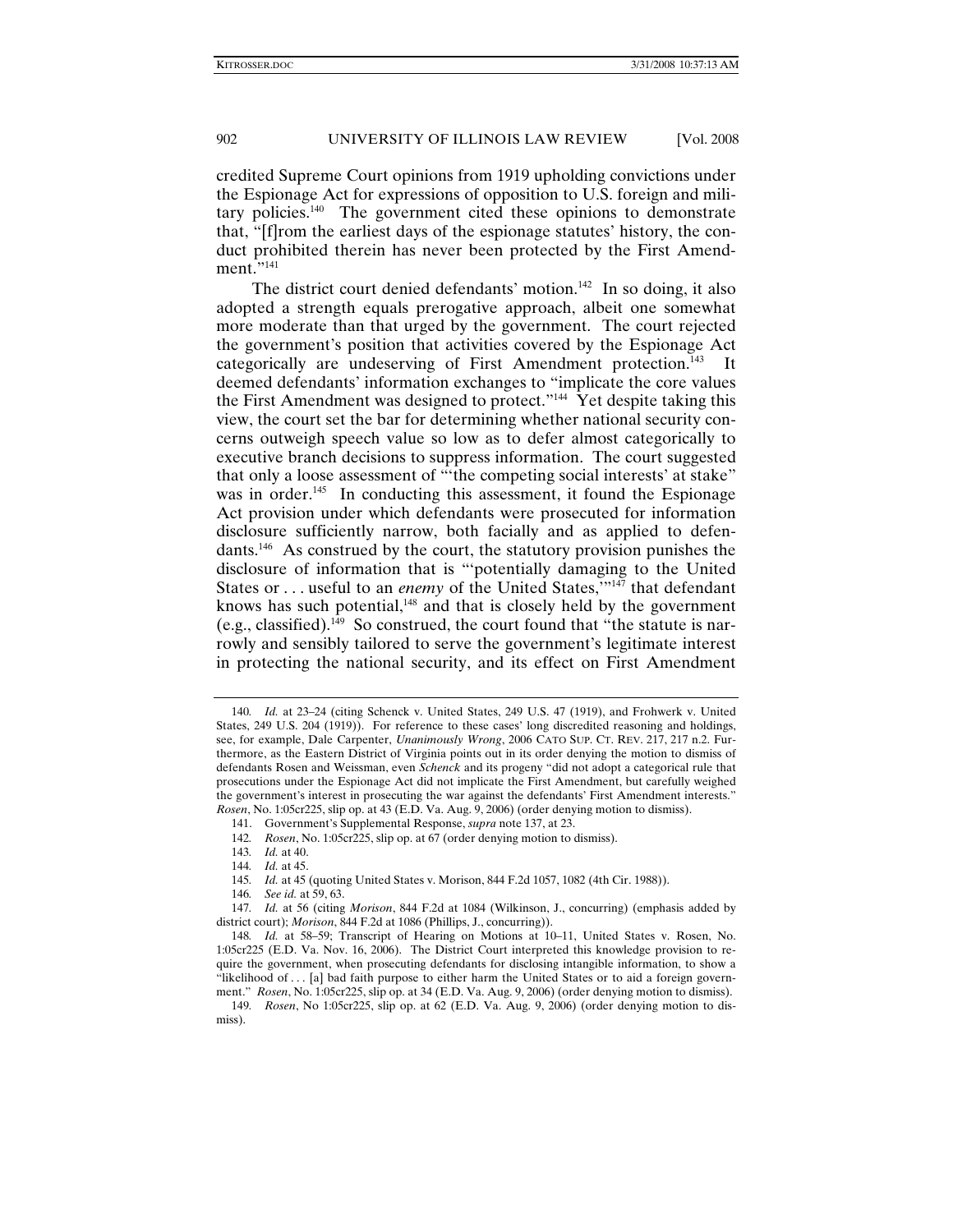freedoms is neither real nor substantial as judged in relation to this legitimate sweep."150

In practical effect, the district court's analysis may differ little from the government's proposed approach. It is difficult to imagine many disclosures relating to the national defense that could not be deemed to pose some "conceivable threat to national security."151 It is for this reason that, in the realm of speech not involving proprietary information, the Supreme Court adopted a very strict standard to assess whether the speech endangers national security.<sup>152</sup> It is not difficult to demonstrate some attenuated link to national security of which a discloser must reasonably be aware. While the district court construed the knowledge element to encompass a "likelihood of . . . bad faith purpose" to cause the relevant harms in oral disclosure prosecutions, it found no such provision for tangible disclosure prosecutions.<sup>153</sup> Furthermore, the relatively openended set of harms with respect to which "bad faith" must be shown may prevent the latter element from having much bite when it does apply.154 Given the relative weakness of the statute's knowledge and harm elements, then, conviction may well turn on the requirement that the information be closely held by the government.<sup>155</sup> If that is the case, the district court's standard differs little from that advocated by the government, with executive branch classifications largely conclusive of the constitutionality of prosecution. Such an approach also differs little from that used in *United States v. Morison* and suggested in several *Pentagon Papers* opinions. Indeed, the district court relied heavily on both sets of opinions in its analysis.<sup>156</sup>

Finally, the district court posited that the Espionage Act provisions punishing the dissemination of information from those in positions of "trust with the government," such as government employees, clearly are constitutional.157 Citing *Morison*, as well as cases approving contractually driven prior restraints on publication by former government employees, the court concluded that "Congress may constitutionally subject to criminal prosecution anyone who exploits a position of trust to obtain

<sup>150</sup>*. Id.* at 63.

 <sup>151.</sup> The "conceivable threat" language is used by the district court, which it quotes from Judge Wilkinson's concurring opinion in *Morison*. *See id.* at 56 (citing *Morison*, 844 F.2d at 1085 (Wilkinson, J., concurring)).

<sup>152</sup>*. See* discussion *infra* Part III.B.1.

<sup>153</sup>*. See supra* note 148.

<sup>154</sup>*. See* GEOFFREY R. STONE, PERILOUS TIMES: FREE SPEECH IN WARTIME 217 (2004) (explaining that even a subjective intent requirement is insufficiently protective of speech when it is not clear what intended harms, and what degree of imminence for the same, must be shown).

<sup>155</sup>*. See supra* note 149 and accompanying text.

<sup>156</sup>*. See Rosen*, No. 1:05cr225, slip op. at 53–56 (E.D. Va. Aug. 9, 2006) (order denying motion to dismiss).

<sup>157</sup>*. Id.* at 49–51.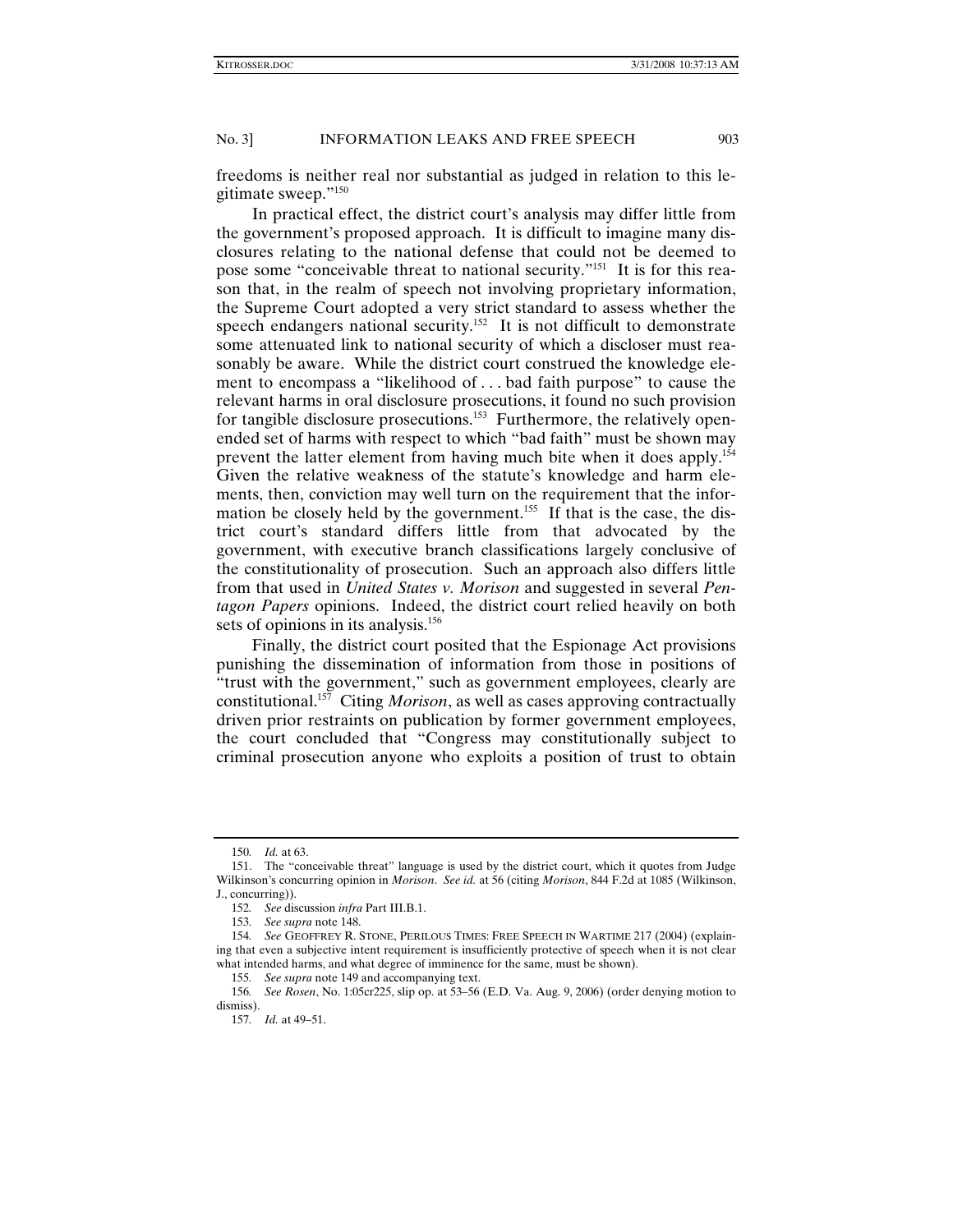and disclose [national defense information] to one not entitled to receive  $it. "158"$ 

# *B. The Strength Equals Prerogative Approach in Scholarship and Public Discourse*

As with the case law, there is a relative dearth of scholarship on classified information leaks and free speech. That which exists tends to take a moderately speech-protective, First Amendment centered approach.159 Yet elements of a strength equals prerogative approach can be discerned in other areas of scholarship involving Presidential information control. This most notable is the case in scholarship about executive privilege doctrine. In that context, the President's capacity for secrecy is equated with at least a qualified prerogative on the President's part to keep secrets from an inquiring Congress.<sup>160</sup> As Saikrishna Prakash has pointed out in this context, it is logically flawed to equate capacity with legal prerogative.<sup>161</sup> I have taken that point somewhat further in writing about executive privilege, arguing that the capacity (or strength) equals prerogative argument overlooks a structural and historical directive to balance the President's capacity for secrecy against checking forces, such as an inquiring Congress.<sup>162</sup> The problems with a strength equals prerogative approach are discussed in more detail in Part III. For now, it suffices to note that the basic elements of an Article II driven approach to that effect exist in scholarship, despite the relative dearth of scholarship specific to classified information leaks.

Much of the recent public discourse in favor of prosecuting classified information leaks also reflects a strength equals prerogative approach. In this context, the approach often manifests itself in a form similar to the "conduct" argument discussed above.<sup>163</sup> That is, proponents of prosecuting classified information leaks often treat the fact of classification as conclusive of the existence of grave national security harms from leakage. Perhaps the most extreme example of such thinking is a statement by a San Francisco talk radio host to the effect that editors whose newspapers publish classified information can be convicted of treason and executed.164 The statements of others—from members of the administration and Congress to private citizens—less provocatively as-

<sup>158</sup>*. Id.* at 50–51. Lawrence Franklin, the Defense Department employee who allegedly leaked information to Rosen and Weisman, also had been charged under the Espionage Act. Franklin pled guilty to Espionage Act violations in the fall of 2005. *Id.* at 2 n.3.

 <sup>159.</sup> See discussion of relevant free speech arguments, *infra* Part III.C.2.a.

<sup>160</sup>*. See* Kitrosser, *supra* note 29, at 505–06 (citing arguments to this effect by Mark Rozell).

<sup>161</sup>*. See* Prakash, *supra* note 45, at 1176.

<sup>162</sup>*. See* Kitrosser, *supra* note 29, at 495, 522, 524–27.

<sup>163</sup>*. See supra* Part II.A.

<sup>164</sup>*. See* Joe Garofoli, *Fanning the Flames: Melanie Morgan's Swing from Liberal to Right-Wing Radio Shouter May Not Have Happened Overnight, But It's Permanent—And Profitable*, S.F. CHRON., Oct. 8, 2006, at CM-8.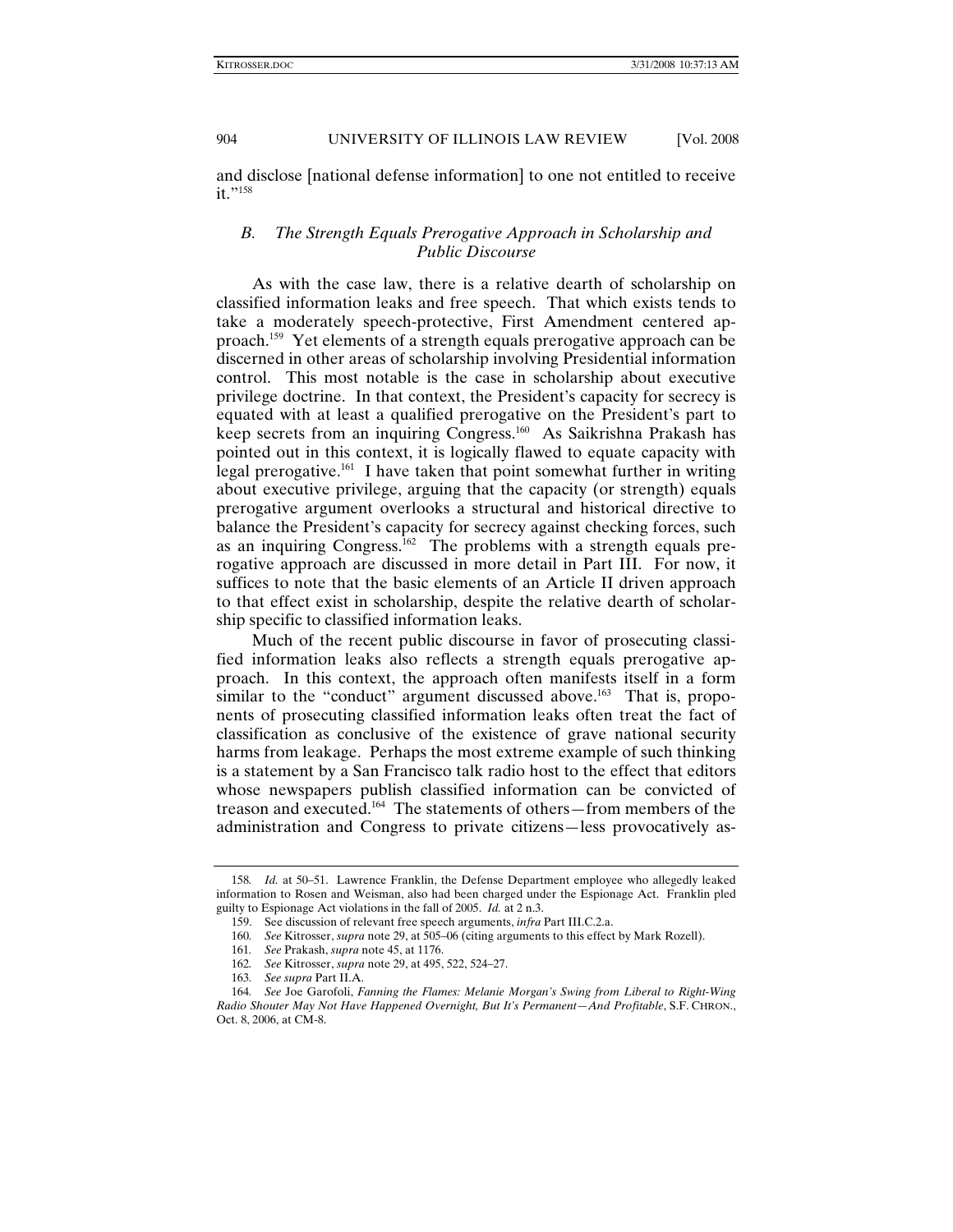sume that classified information leaks necessarily are so harmful as to merit prosecution and conviction. In 2000, for example, only a veto by President Clinton stopped a bill that would have automatically made it a crime to reveal classified information.<sup>165</sup> The current administration chose not to champion such a bill only upon assurance by the Justice Department that it would use the Espionage Act to accomplish the same end.166 Additionally, some commentators make the strength equals prerogative argument more directly, opining that the President must have the final word as to which information is too dangerous to reveal.<sup>167</sup>

# III. TOWARD A STRENGTH MEETS CHECKING APPROACH TO PRESIDENTIAL SECRECY

This Part explains the fallacy of the strength equals prerogative approach to executive branch secrecy and introduces the strength meets checking approach to the same. Subparts A and B explain that the indirect forms of the strength equals prerogative approach—the conduct and expertise arguments—break down upon examination. This leaves us with the approach in its purest form, as an argument that the executive branch's unique capacity for secrecy equates with a legal prerogative to enforce the same. Subpart C explains why that argument not only crumbles upon inspection, but is constitutionally backward. The Constitution instead counsels what I call a strength meets checking approach.

# *A. The Fallacy of the "Conduct" Argument: National Security Leaks Often Are High Value Speech*

As explained earlier, the conduct version of the strength equals prerogative argument is that information exchanges are not speech when the information is labeled secret by the government. Instead, the exchange of such information is an act of violating a government secrecy mandate, the criminalization of which poses no First Amendment problem.<sup>168</sup> This

 <sup>165.</sup> Lake, *supra* note 5, at 14; Dan Eggen, *Little is Clear in Law on Leaks*, WASH. POST, Apr. 28, 2006, at A7.

 <sup>166.</sup> Lake, *supra* note 5; Eggen, *supra* note 165.

<sup>167</sup>*. See, e.g.*, *Eastman Statement*, *supra* note 14, at 4–5 (deeming it an "extraordinary claim" that journalists may second-guess the propriety of classifications); *id.* at 12-13 (citing special need for executive branch secrecy as part of argument for prosecuting journalists who leak classified information); Susan Burgess, *The Big Chill: An Espionage Act Case in a Virginia Federal Court Exposes the Murky Standards Governing National Security Discussions*, NEWS MEDIA & L., Spring 2006, at 4, 6, *available at* http://www.rcfp.org/news/mag/30-2/cov-thebigch.html (quoting conservative commentator Gabriel Schoenfeld and FBI to the effect that the press should not override government determinations as to what is a legitimate national security secret); Robert G. Kaiser, *Public Secrets*, WASH. POST, June 11, 2006, at B1 ("Some readers ask us why the president's decisions on how best to protect the nation shouldn't govern us, and specifically our choices of what to publish."); Johnson, *supra* note 13 ("It is doubtful that even [New York Times Executive Editor Bill] Keller believes that he is in a better position than the president to judge the consequences of the publication . . . .").

<sup>168</sup>*. See supra* Part II.A.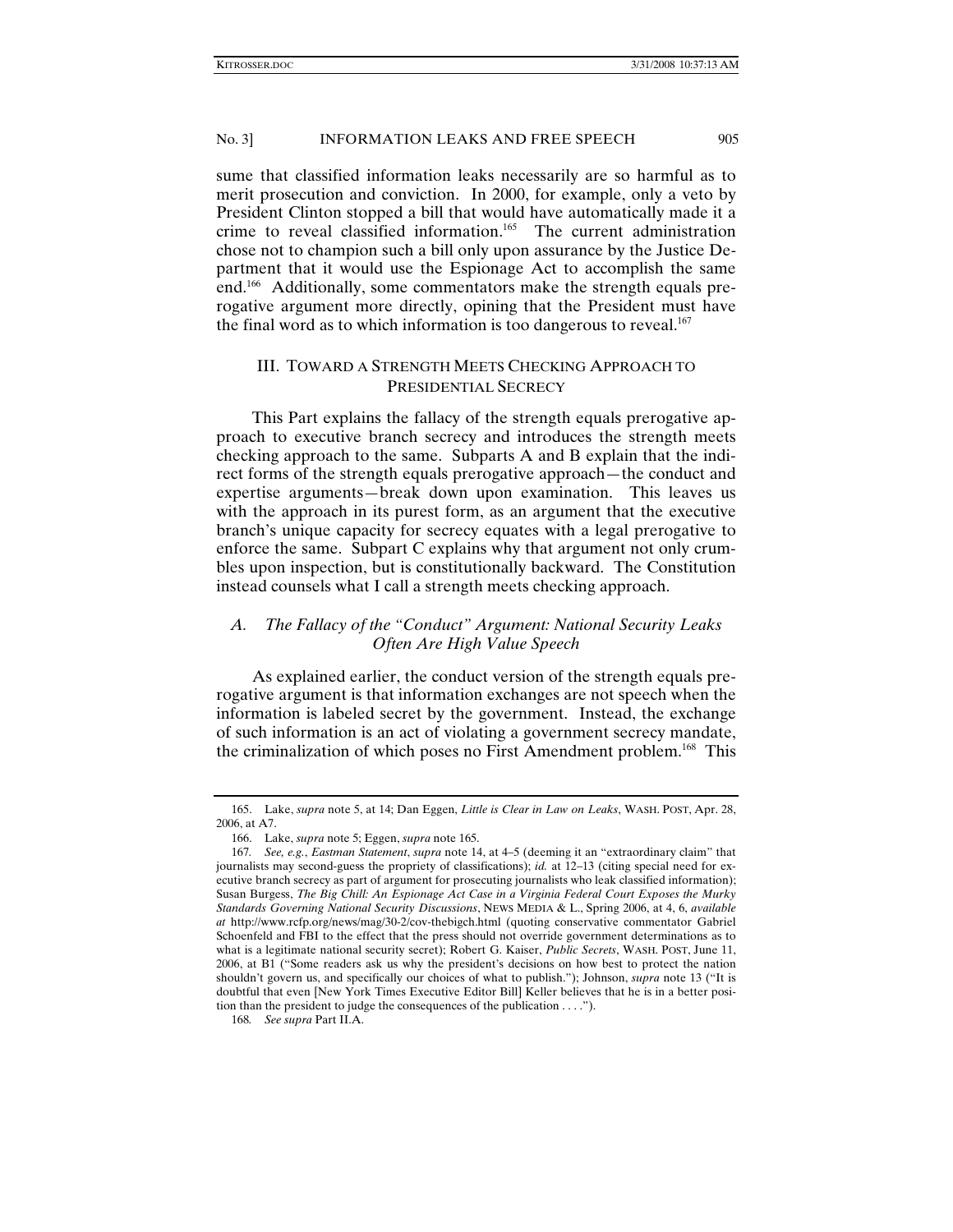is the position taken by the U.S. government in *United States v. Rosen &*  Weissman<sup>169</sup> and by the panel majority in *United States v. Morison*.<sup>170</sup> As we have seen, the view also is instrumental in the public and political discourse about classified information leaks.<sup>171</sup>

It has been observed that "simply labeling speech 'conduct'" is an analytical nonstarter where speech is regulated for its content.172 That observation applies here. Classified information exchanges are deemed illegal because their speech content has been classified as too dangerous to reveal. This might suggest grounds on which the speech can be restricted, $173$  but it does not turn the speech into conduct. $174$  Nor does the tautology that the speakers engage in the conduct of violating laws against their speech turn the speech into conduct. As Eugene Volokh notes, "the point of modern First Amendment law is that speech is often protected even though it violates a law restricting it.... Such laws . . . are nonetheless speech restrictions, and courts rightly evaluate them—and often strike them down—under the First Amendment."<sup>175</sup>

Classified information exchanges not only are speech, but often are very high value speech. Under virtually any theory of free speech value, speech about government is deeply protected.<sup>176</sup> Whether because of its relationship to self-governance or to individual autonomy, the First Amendment value of government-related speech is widely acknowledged by theorists.177 That speech about government is at the core of the First Amendment's value also is an article of faith throughout Supreme Court doctrine. For example, in *New York Times v. Sullivan*, the Court famously situated defamation law against "the background of a profound national commitment to the principle that debate on public issues should be uninhibited, robust, and wide open, and that it may well include vehement, caustic, and sometimes unpleasantly sharp attacks on government and public officials."178

The principle that speech about government is of core First Amendment value extends to information sharing as well as opinion sharing. The right to express viewpoints would mean little if government

<sup>169</sup>*. See supra* notes 137–41 and accompanying text.

<sup>170</sup>*. See supra* notes 119–20 and accompanying text.

<sup>171</sup>*. See supra* notes 163–66 and accompanying text.

<sup>172</sup>*. See, e.g.*, Eugene Volokh, *Speech as Conduct: Generally Applicable Laws, Illegal Courses of Conduct, "Situation-Altering Utterances," and the Uncharted Zones*, 90 CORNELL L. REV. 1277, 1286, 1311–26, 1336–39, 1347–48 (2005).

<sup>173</sup>*. See infra* Part IV (considering judicial standards that should apply to restrictions on classified information leaks).

<sup>174</sup>*. Cf.* Heidi Kitrosser, *Containing Unprotected Speech*, 57 FLA. L. REV. 843, 847–48, 872–73 (2005) (discussing very fine line between unprotected speech and fully protected, deeply valued speech).

 <sup>175.</sup> Volokh, *supra* note 172, at 1315–16.

 <sup>176.</sup> Heidi Kitrosser, *Secrecy in the Immigration Courts and Beyond: Considering the Right to Know in the Administrative State*, 39 HARV. C.R.-C.L. L. REV. 95, 127–29 (2004).

<sup>177</sup>*. See id.*; *see also id.* at 129 nn.184–85.

 <sup>178.</sup> N.Y. Times Co. v. Sullivan, 376 U.S. 254, 270 (1964).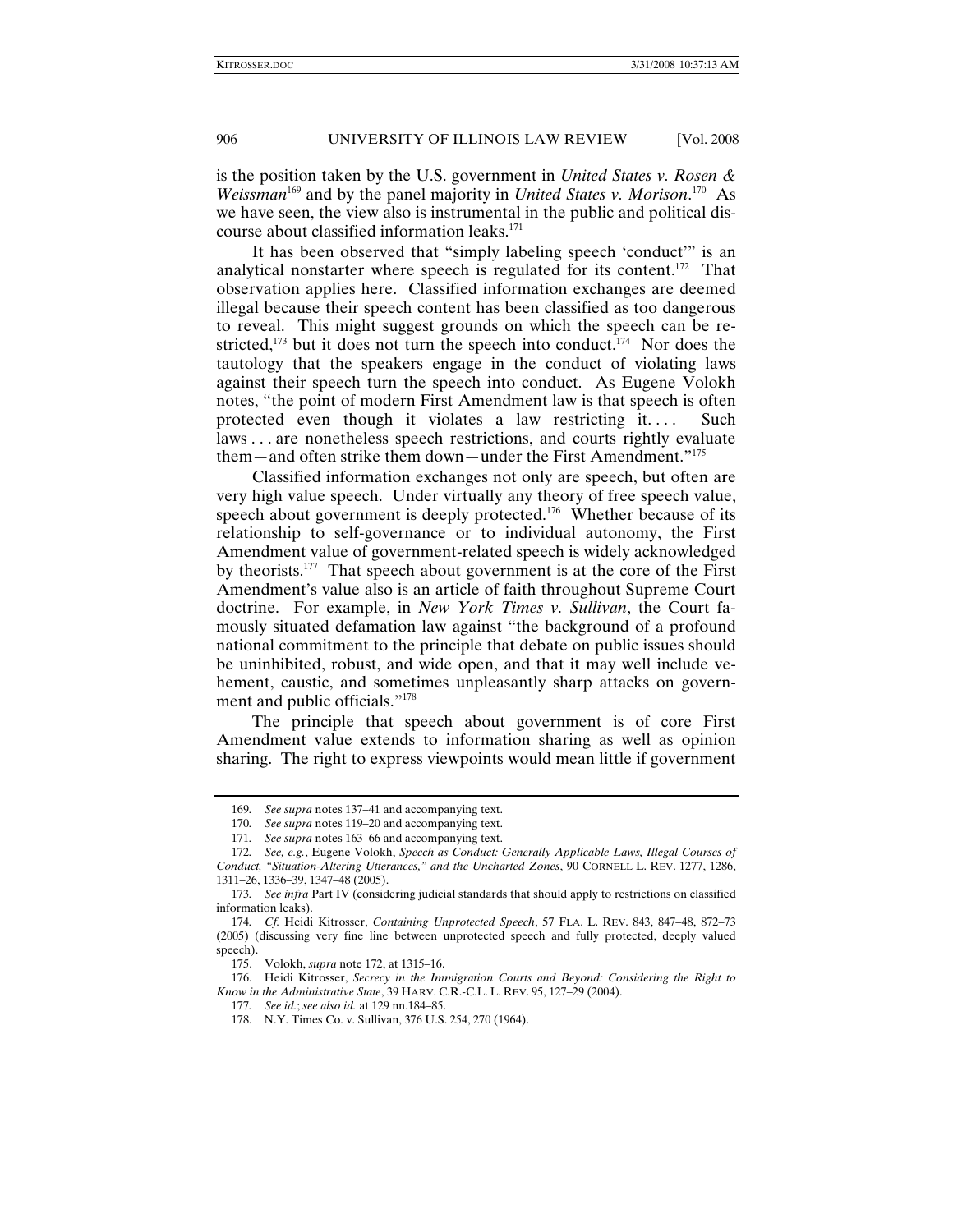could stifle the exchange of facts underlying such viewpoints. The Supreme Court has embraced this logic many times. In *Thornhill v. Alabama*, for example, the Court struck down a law restricting labor-related picketing because the law impacted information flow on a matter of public importance.<sup>179</sup> The restriction, the Court noted, covered "nearly every practicable, effective means whereby those interested—including the employees directly affected—may enlighten the public on the nature and causes of a labor dispute. The safeguarding of these means is essential to the securing of an informed and educated public opinion with respect to a matter which is of public concern."180 The *Thornhill* Court also cited the relationship between speech's informing function and constitutional history, noting that "[t]he exigencies of the colonial period and the efforts to secure freedom from oppressive administration developed a broadened conception of [speech and press freedoms] as adequate to supply the public need for information and education with respect to the significant issues of the times."<sup>181</sup> The Court employed similar reasoning in *Grosjean v. American Press Co.*, in which it struck down a special tax targeting the media.182 The *Grosjean* Court explained that "the predominant purpose of [the free press clause] was to preserve an untrammeled press as a vital source of public information . . . . [I]nformed public opinion is the most potent of all restraints upon misgovernment."183

More recently, in *Bartnicki v. Vopper*, the Court relied on the informing value of free speech and a free press to invalidate federal and state privacy statutes as applied against a private citizen and a radio station for disseminating illegally intercepted cellular telephone conversations.184 In the intercepted conversations, members of a teachers' union discussed a labor dispute.185 The *Bartnicki* Court made clear that its analysis was limited to the factual context at hand, in which "respondents played no part in the illegal interception . . . their access to the information on the tapes was obtained lawfully, even though the information itself was intercepted unlawfully by someone else ... [and] the subject matter of the [intercepted] conversation was a matter of public concern."186 Turning to the merits, the *Bartnicki* Court explained that a prohibition on disclosure clearly is a prohibition on speech: "'If the acts of "disclosing" and "publishing" information do not constitute speech, it is hard to imagine what does fall within that category, as distinct from the

<sup>179</sup>*. See* Thornhill v. Alabama, 310 U.S. 88, 105–06 (1940).

<sup>180</sup>*. Id.* at 104; *see also id.* at 102 ("In the circumstances of our times the dissemination of information concerning the facts of a labor dispute must be regarded as within that area of free discussion that is guaranteed by the Constitution.").

<sup>181</sup>*. Id.* at 102.

<sup>182</sup>*. See* Grosjean v. Am. Press Co., 297 U.S. 233, 250–51(1936).

<sup>183</sup>*. Id.* at 250.

<sup>184</sup>*. See* Bartnicki v. Vopper, 532 U.S. 514, 534–35 (2001).

<sup>185</sup>*. Id.* at 518.

<sup>186</sup>*. Id.* at 525.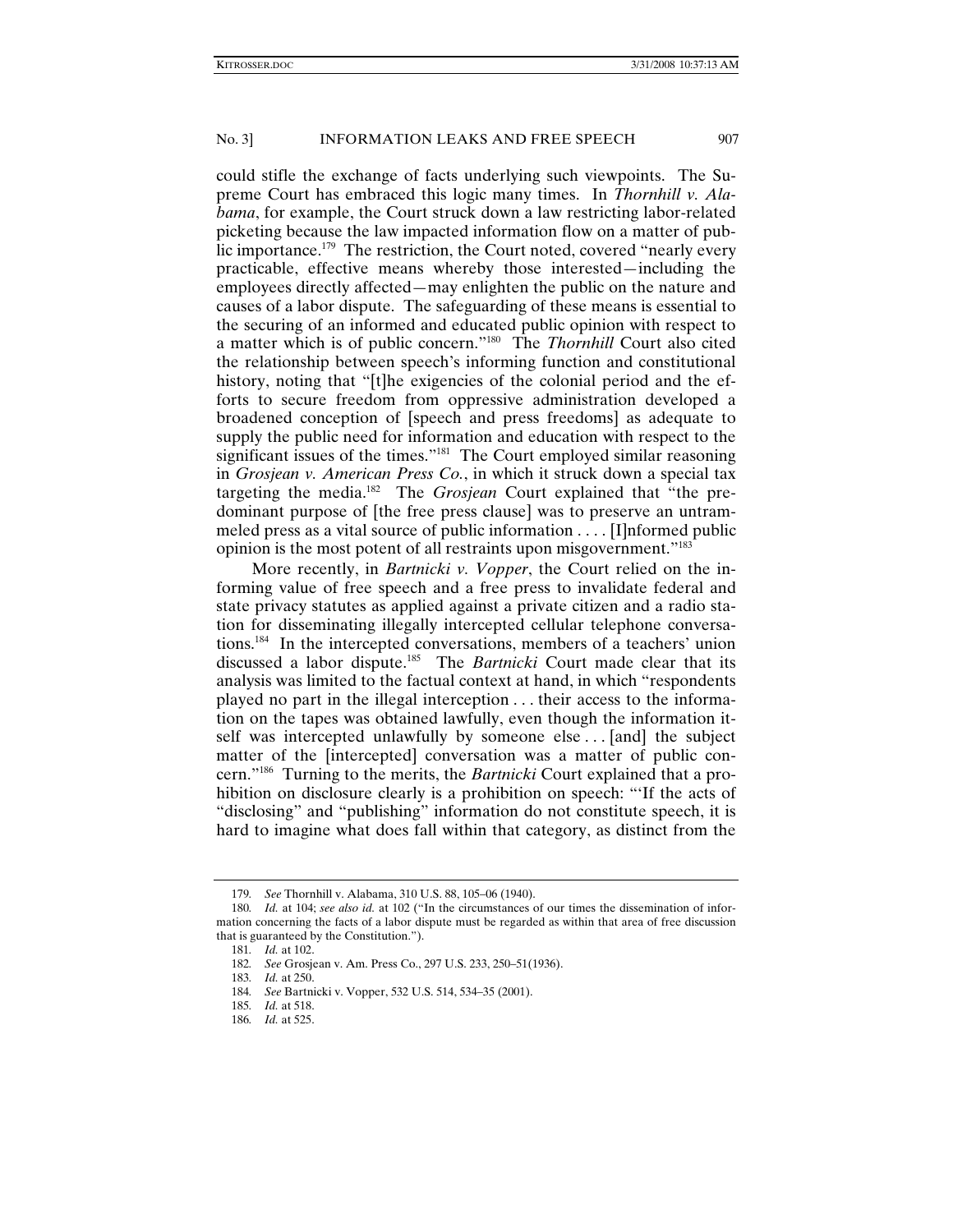category of expressive conduct.'"187 The Court elaborated that sanctioning the disclosure of "truthful information of public concern" not only implicates speech, but "implicates the core purposes of the First Amendment."<sup>188</sup>

Nor does the fact that a government employee has agreed not to release classified information as a condition of employment transform all employee disclosures into the "pure" conduct of breaching an agreement. Because the relevant condition is a condition on speech, and particularly on core political speech, one must assess whether the condition is an unconstitutional one, generally or as applied to a particular disclosure or punishment.<sup>189</sup> Furthermore, even where a condition is acceptable for some purposes—say, for obligating an employee to submit any publications for government clearance<sup>190</sup> the speech is not stripped of all First Amendment value and protection to the extent that other restrictions, such as criminal punishment, are imposed. $191$ 

In short, if discussing government policy is core political speech, that status does not magically change whenever the policy is labeled classified. This is not to say that leaking or publishing classified information cannot legitimately be punished. It is to say, however, that the legitimacy of punishment raises questions far more difficult than whether the leak or publication is conduct.<sup>192</sup>

# *B. The Fallacy of the Expertise Argument: The President Is Not Uniquely Advantaged to Have the Final Say on Punishable Information Leaks*

A major tenet of the strength equals prerogative argument is, as noted above, that the political branches, predominantly the executive branch, are uniquely well situated to designate national security secrets.<sup>193</sup> This argument has intuitive appeal. Indeed, one can relate both to the intellectual point and to an element of psychological comfort in telling ourselves that there is at least one—the President—who is uniquely on top of things. One who, alone or with the help of a close circle, knows all that needs to be known and has the judgment to know what is too dangerous to reveal.<sup>194</sup> Unfortunately, as recent events pain-

<sup>187</sup>*. Id.* at 527 (internal citation omitted).

<sup>188</sup>*. Id.* at 533–34. 189*. See, e.g.*, Garcetti v. Ceballos, 547 U.S. 410, 417–18 (2006).

<sup>190</sup>*. See, e.g.*, Snepp v. United States, 444 U.S. 507, 507–09, 509 n.3 (1980) (per curiam) (dismissing in a footnote Snepp's contention that such an agreement is an unconstitutional prior restraint on speech).

<sup>191</sup>*. See generally id*. While the Court's dismissive approach to Snepp's claim is very troubling, it suffices for our purposes to note that even this approach does not preclude the possibility of a speechprotective response to a different type of restriction, such as postpublication prosecution.

<sup>192</sup>*. See supra* text accompanying notes 168–71.

<sup>193</sup>*. See supra* text accompanying notes 108, 118–23.

<sup>194</sup>*. See, e.g.*, SCHLESINGER, JR., *supra* note 42, at 331 (stating, to describe the mindset borne of the "secrecy system," "[w]e must trust the President because only he knows the facts").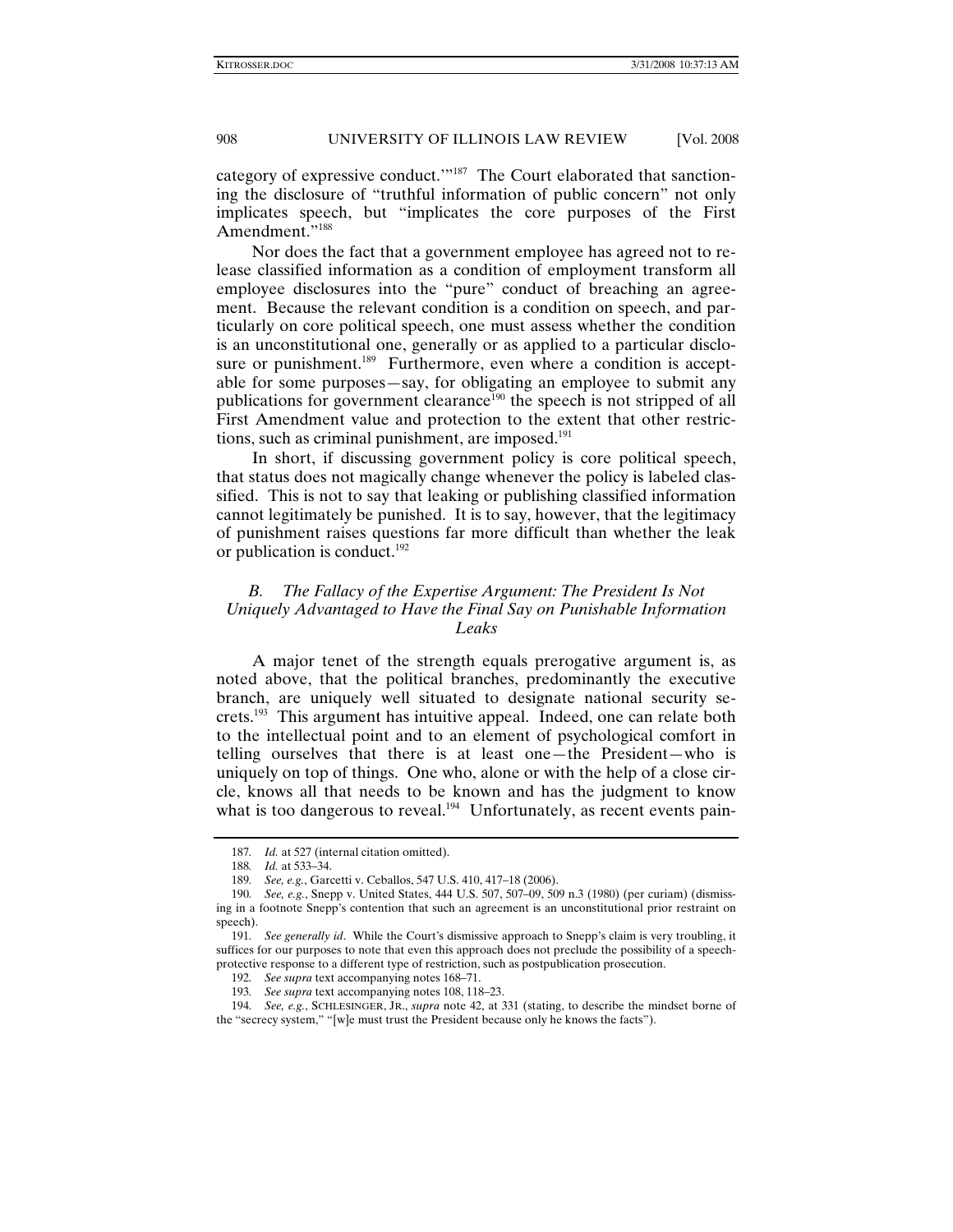fully remind us, this cannot be taken as an article of faith. Indeed, when we scratch the surface of the expertise claim, little of substance remains.

As an initial matter, it is fair to say that secrecy determinations are "policy" determinations insofar as they entail weighing the costs and benefits of secrecy and openness in particular cases. On the surface, this point could be said to support an expertise argument like Judge Wilkinson's in *United States v. Morison*, to the effect that broad deference is warranted in the realm of national security secrets because such matters are policy matters "'of a kind for which the Judiciary has neither aptitude, facilities nor responsibility and which has long been held to belong in the domain of political power not subject to judicial intrusion or inquiry.'"195Upon further probing, however, this argument comes apart.

# *1. The Judiciary Already Heavily Scrutinizes National Security Rationales for Speech Suppression*

First, heavy scrutiny of national-security based policy arguments to suppress speech is nothing new to the judiciary. The Supreme Court settled upon a heavy standard of scrutiny to assess national security arguments for speech suppression outside the realm of government secrets. In the landmark case of *Brandenburg v. Ohio*, 196 the Supreme Court held that one cannot constitutionally be punished for speech linked to terrorism or to other dangerous activity unless the speech is intended to incite, and likely to incite, imminent, lawless action.<sup>197</sup> The *Brandenburg* Court thus made clear that the judiciary has the final word in weighing the necessity of prosecution for speech deemed dangerous. The legislature passes legislation authorizing prosecution and the executive branch makes case-by-case prosecution decisions, but ultimately the judiciary must heavily scrutinize any prosecutions.

# *2. The Relative Advantages and Disadvantages of Political-Branch Decision Making*

Second, as the respective histories of the *Brandenburg* test and of classification reflect, the political branches offer relative advantages and disadvantages as decision makers regarding national security related speech. The obvious advantages of the political branches are their respective abilities to acquire volumes of complicated knowledge about national security. The executive branch can acquire such knowledge in the course of implementing the law and engaging in activities including military ventures, foreign affairs, and surveillance. Congress can acquire such knowledge through oversight. Furthermore, the national security

<sup>195</sup>*.* United States v. Morison, 844 F.2d 1057, 1083 (4th Cir. 1988) (internal citation omitted); *see supra* note 124 and accompanying text.

 <sup>196. 395</sup> U.S. 444 (1969).

<sup>197</sup>*. Id.* at 447–48.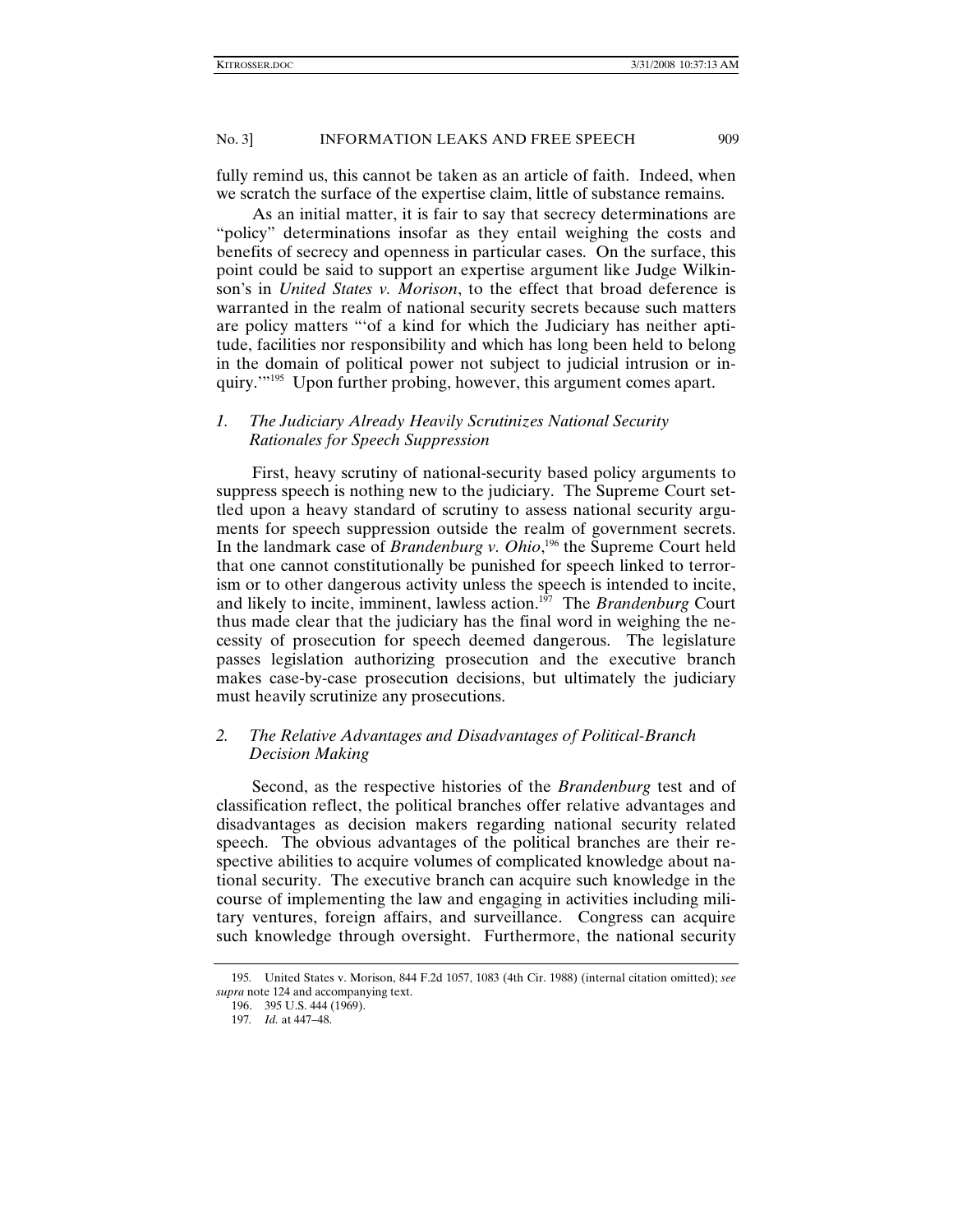activities of the legislature and executive can be ongoing and responsive to world events as they arise. The judiciary, in contrast, is limited to considering cases when they arise in the courts, solely on the basis of record evidence and argument.

Yet the political branches also have major disadvantages as decision makers in the realm of national security related speech. Congress's major disadvantage is its limited institutional ability to constrain executive overreaching. That Congress must pass legislation authorizing any executive branch prosecutions is a crucial structural protection for free speech.<sup>198</sup> But this step, while necessary, is far from sufficient to safeguard First Amendment interests. While Congress's open, deliberative nature makes it better situated than the executive to consider constitutional issues, Congress's political nature makes it an inappropriate final decision maker to limit individual constitutional rights.<sup>199</sup> Furthermore, as discussed earlier, Congress at most can outline general classification policies and criminal infringements. It is the executive who inevitably exercises vast discretion in classifying information and in deciding when to prosecute leaks and publications. And the executive brings substantial disadvantages to the table as final decision maker regarding national security related speech.

The lack of an institutionally open, dialogic structure for executive branch decision making lends itself to a culture of "groupthink" that secrecy fosters and exacerbates. And such culture only enhances the demand for secrecy so as to preserve itself and its members' powers. This point is a basic insight of Weberian theory, $200$  as well as a logical inference from executive branch structure.<sup>201</sup> Furthermore, the point manifests itself in our vast classification system and in overclassification.<sup>202</sup> Perhaps most strikingly, the point also manifests itself in current and historical instances of executive branch secrecy that appear to have been deeply, even fatally, counterproductive. As I have observed elsewhere:

[C]ountless scholars, journalists, legislators and executive branch officials have noted secrecy's judgment-clouding and securityhindering effects in relation to historic and current events. For examples of such criticism, one needs to look no further than commentary on the 2003 invasion of Iraq. It has been argued repeatedly that the reticence of the press and of Congress to ask difficult questions prior to the invasion of Iraq combined with the Bush administration's penchant for secrecy created an insular White House

<sup>198</sup>*. Cf.* N.Y. Times Co. v. United States, 403 U.S. 713, 718–19 (1971) (Black, J., concurring) (reference to fatal absence of congressional authorization for the prior restraint sought by the government); *id.* at 730 (Stewart, J., concurring) (same); *id.* at 732–33 (White, J., concurring) (same); *id.* at 741–42 (Marshall, J., concurring) (same).

<sup>199</sup>*. See, e.g.*, STONE, *supra* note 154, at 185 (referring to 1918 Sedition Act as "most repressive legislation in American history").

<sup>200</sup>*. See supra* text accompanying note 47.

<sup>201</sup>*. See supra* Part I.A–B.

<sup>202</sup>*. See supra* Part I.C.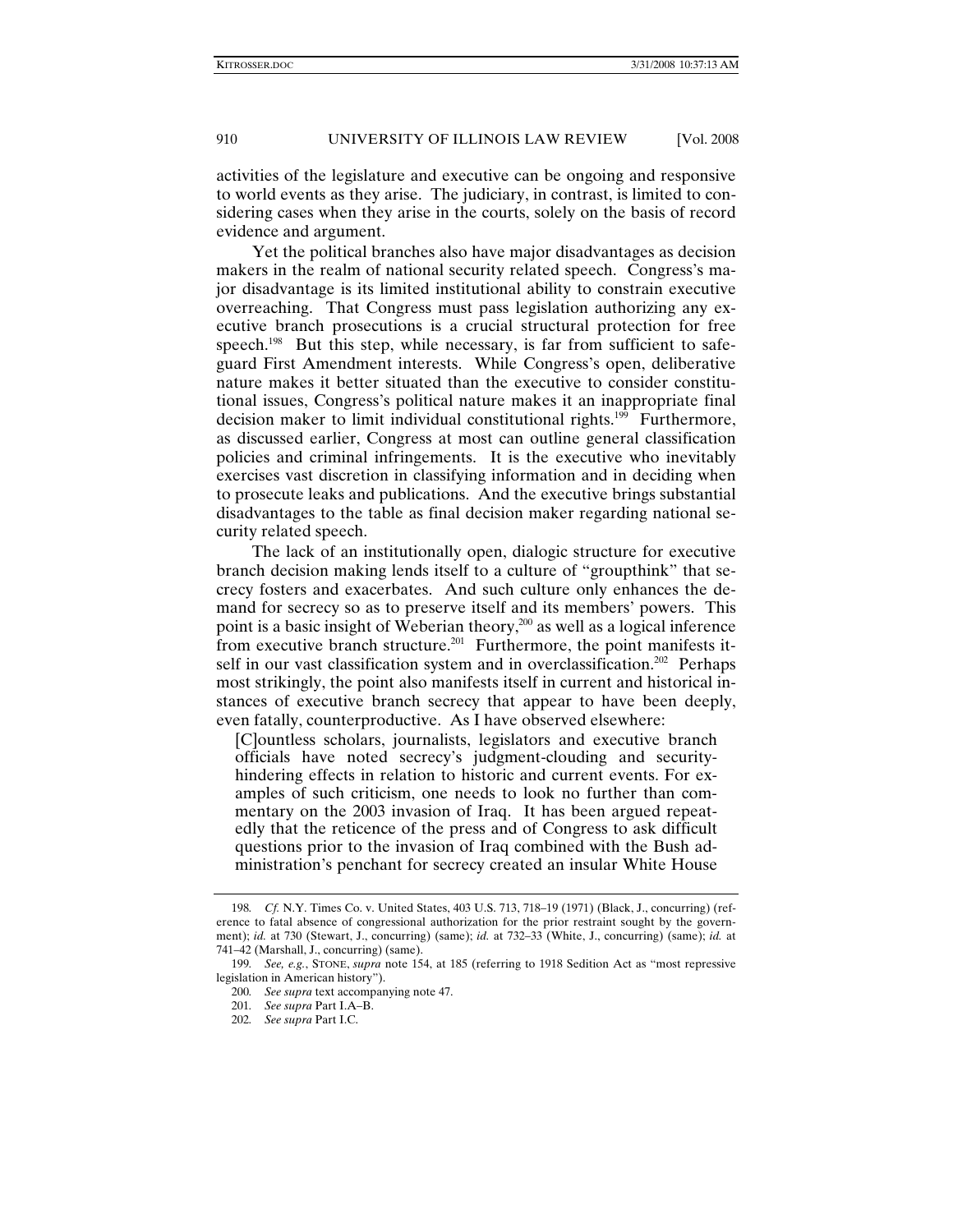. . . .

. . . .

. . . .

## No. 3] INFORMATION LEAKS AND FREE SPEECH 911

environment in which debate was stifled, "groupthink" flourished, and questionable data on weapons of mass destruction were embraced while predictions of a peaceful, post-invasion Iraq similarly went unquestioned.

Similar concerns have been raised about the negative impact of secrecy on homeland security, both prior to, and in the wake of, 9-11.

Similar analyses about more distant historical events [including the Vietnam War and the Cold War] abound.

[There also is a risk] that secrecy not only will be misused by well-meaning yet overzealous officials, but that it will intentionally be misused by those set on manipulating public debate toward their own ends. Indeed, McCarthy's exploitation of government secrecy calls to mind Vice President Cheney's recent attempts to perpetuate the theory of a link between Al Qaeda and Saddam Hussein through vague public allusions to evidence in the administration's possession of which others, including the 9-11 Commission, supposedly were not aware. Similarly, concerns long have been raised about executive branch "spinning of information" through selective declassification or leakage of otherwise classified information.203

In short, examples past and present abound of the disadvantages that offset any advantages of executive branch decision making regarding government secrecy.

a. Lessons About Relative Competence from the *Brandenburg* Line of Cases

Lessons about the relative advantages of the branches in the realm of national security related speech are reflected in the history leading to the *Brandenburg* decision. The Supreme Court first considered the constitutional protection for political advocacy in a series of 1919 cases during World War I.204 In these cases, the Court upheld convictions for speech best characterized as heated advocacy about the draft, militarism, and capitalism.205 In the first of these cases, *Schenck v. United States*, the Court introduced the now-famous admonition that:

The question in every case is whether the words used are used in such circumstances and are of such a nature as to create a clear and

 <sup>203.</sup> Kitrosser, *supra* note 29, at 537–41 (internal citations omitted).

<sup>204</sup>*. See* Abrams v. United States, 250 U.S. 616 (1919); Debs v. United States, 249 U.S. 211 (1919); Frohwerk v. United States, 249 U.S. 204 (1919); Schenck v. United States, 249 U.S. 47 (1919).

 <sup>205.</sup> For discussions to this effect, see, e.g*.*, STONE, *supra* note 154, at 195–98, 203–07; Martin H. Redish, *Advocacy of Unlawful Conduct and the First Amendment: In Defense of Clear and Present Danger*, 70 CAL. L. REV. 1159, 1166–69 (1982).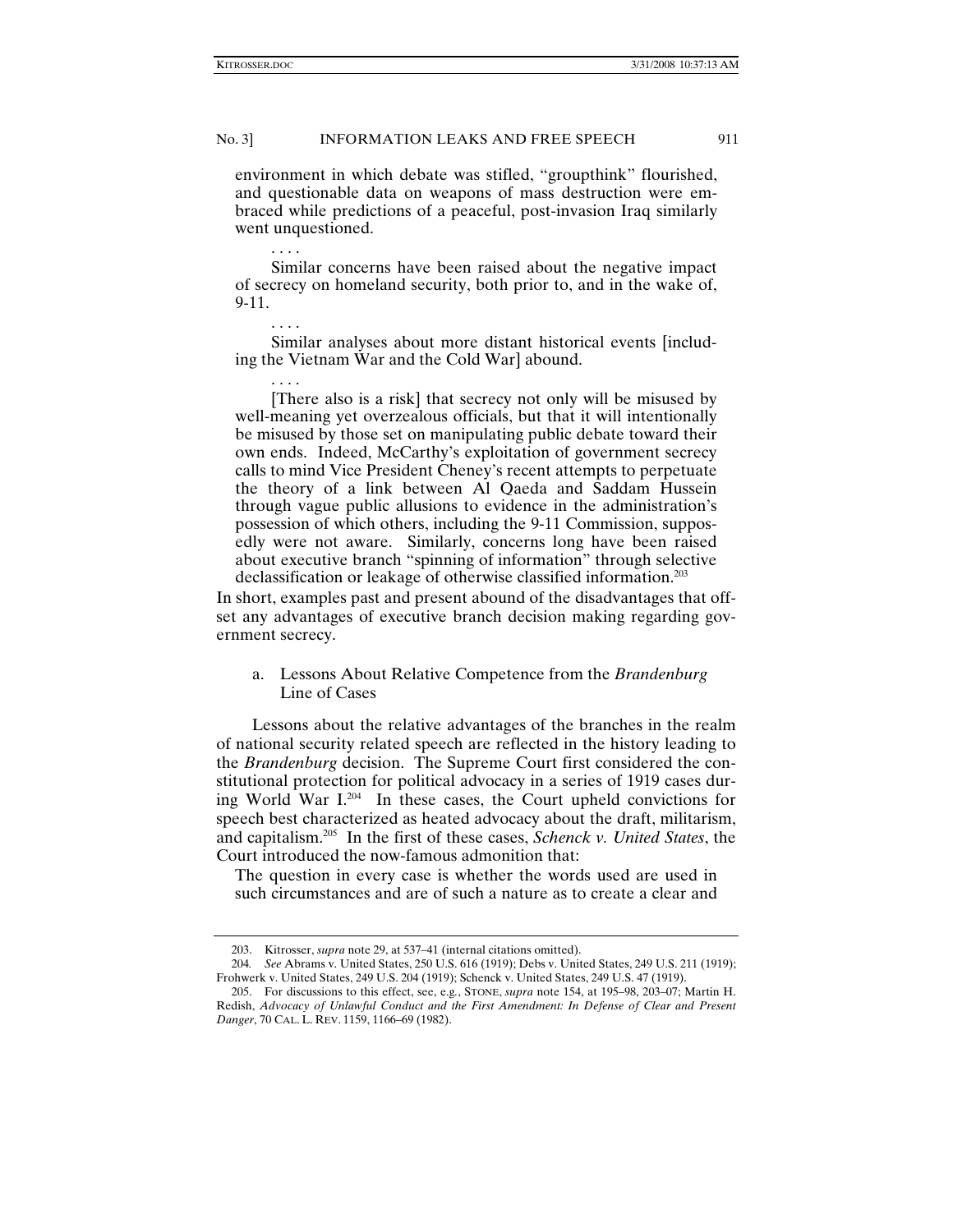present danger that they will bring about the substantive evils that Congress has a right to prevent. It is a question of proximity and degree. When a nation is at war many things that might be said in time of peace are such a hindrance to its effort that their utterance will not be endured so long as men fight and that no Court could regard them as protected by any constitutional right.206

While the phrase "clear and present danger" sounds fairly speech protective, $207$  it leaves substantial room for maneuvering. Indeed, the Court, as just noted, applied the standard to uphold the punishment of heated political speech of at most diffuse practical consequence. By leaving the level of First Amendment protection so malleable, the Court deferred substantially to the political branches—to Congress's judgment in passing the applicable legislation and to executive branch prosecutions. The Court at times was very explicit about this deference. In *Frohwerk v. United States*, one of the 1919 cases, the Court explained that "[w]hen we consider that we do not know how strong the Government's evidence may have been we find ourselves unable to say that the articles could not furnish a basis for a conviction [for obstructing military recruitment.]"<sup>208</sup> Such deference reached its height in the 1925 case of *Gitlow v. New*  York,<sup>209</sup> where the Court held that legislation specifying the content of criminally dangerous advocacy is constitutional if reasonable on its face and as applied by the executive branch.<sup>210</sup> The Court reversed course in 1969 when it adopted the *Brandenburg* standard.<sup>211</sup> The Court also repudiated *Gitlow*'s holding in later cases when it explained that "[d]eference to a legislative finding cannot limit judicial inquiry when First Amendment rights are at stake."<sup>212</sup> These doctrinal turnabouts reflect historical lessons learned about the inadequacy of political branch judgments to protect free speech, particularly in wartime, and the competence and duty of the judiciary to check these judgments.213

*Brandenburg*'s recognition of the judiciary's competence and duty to check political branch judgments reflects not only a history of political branch abuses but also at least two realities of judicial oversight. First, as noted above, the political branches, especially the executive branch, possess substantial institutional knowledge about national security that the

<sup>206</sup>*. Schenck*, 249 U.S. at 52.

<sup>207</sup>*. See, e.g.*, STONE, *supra* note 154, at 194; Redish, *supra* note 205, at 1166.

<sup>208</sup>*. Frohwerk*, 249 U.S. at 209.

 <sup>209. 268</sup> U.S. 652 (1925).

<sup>210</sup>*. Id.* at 668–71.

<sup>211</sup>*. See* Brandenburg v. Ohio, 395 U.S. 444, 447–49 (1969).

 <sup>212.</sup> Landmark Commc'ns, Inc. v. Virginia, 435 U.S. 829, 843 (1978). See also sources cited in *Landmark Commc'ns*, 435 U.S. at 843–44.

 <sup>213.</sup> This point is illuminated by juxtaposing this doctrinal evolution, see, e.g., HARRY KALVEN, JR., A WORTHY TRADITION: FREEDOM OF SPEECH IN AMERICA 227–36 (Jamie Kalven ed.) (1988) (describing liberalizing evolution from *Schenck* to *Brandenburg*); Kitrosser, *supra* note 174, at 853 n.43 (same), with the historical consensus as to the dramatic, speech-infringing abuses wrongly permitted by decades of wartime judicial deference, see, e.g., STONE, *supra* note 154, at 179, 303–07; *supra* note 205 and accompanying text.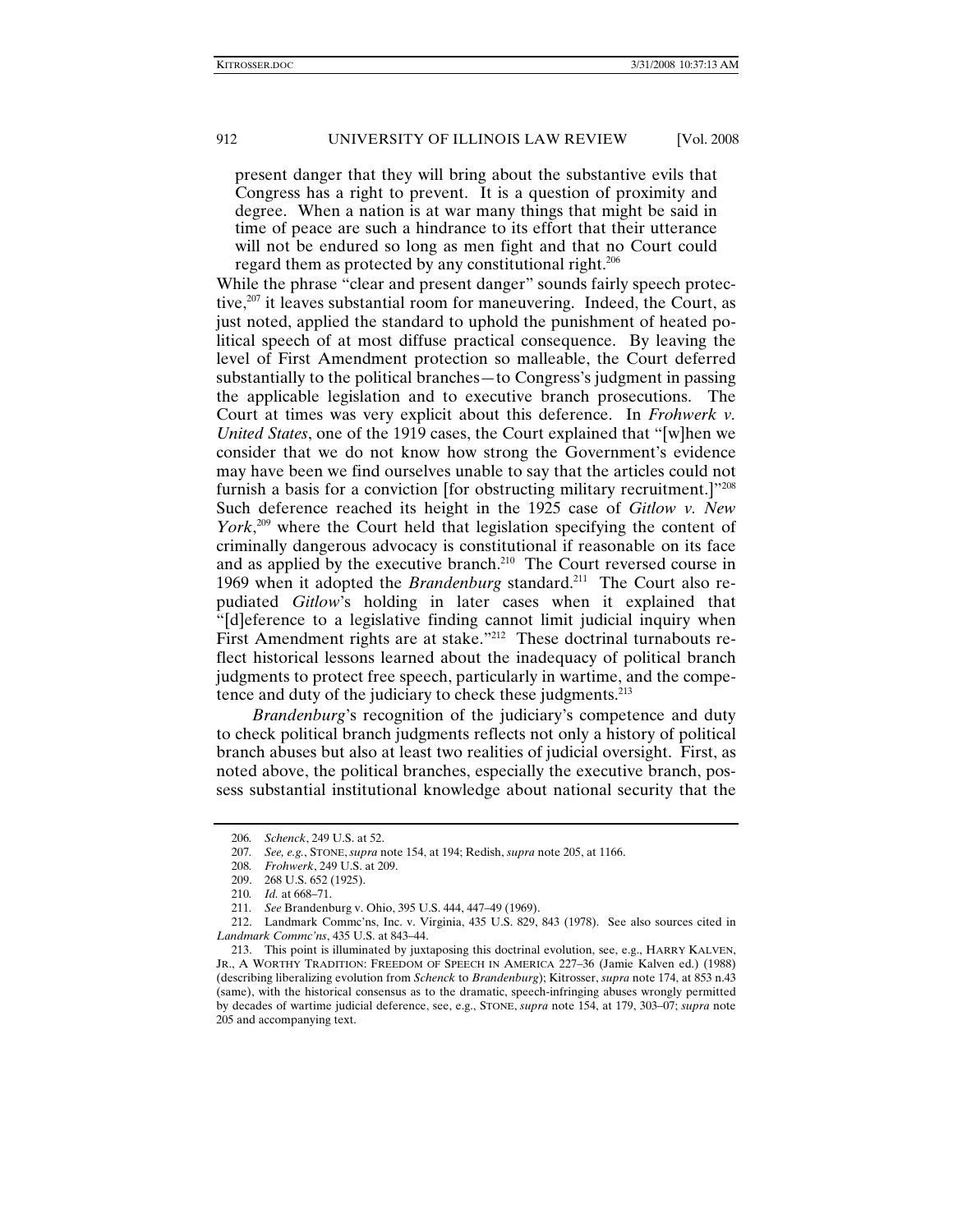judiciary does not possess.<sup>214</sup> Given its functions, the judiciary does not gather or study such information on a regular basis apart from specific cases that come before it. But this is no different from the judiciary's relationship to complex factual information possessed by parties in many cases. This is true in the realms both of private parties litigating factually complex cases and of government agencies litigating complex environmental, financial, scientific, or other matters. $215$  In such cases, parties bring the courts up to speed through evidence and briefings. Among the judiciary's strengths in this respect are its familiarity with studying complex factual records and accompanying briefings, its ability to demand additional information and expert assistance from the parties, and its ability to call in court-appointed experts for additional assistance. Most of the well-known incitement cases do not appear to have raised issues so complicated as to call for such measures. $216$  But the fact that courts can and do inform themselves with respect even to very complex cases seems implicit in the judicial embrace of heavy scrutiny in *Brandenburg*.

Second, the doctrinal evolution leading to and including *Brandenburg* reflects an understanding not only that the judiciary can be educated in areas outside of its expertise, but that the judiciary is obligated to undertake such education to reach issues within its spheres of advantage and responsibility. With respect to free speech and free press issues, judicial independence combined with the judiciary's relative legal expertise makes the judiciary a crucial final check. This is not to say that the judiciary is impervious to political pressure. Indeed, as much wartime case law on individual rights reflects, the judiciary too is susceptible to "war hysteria."217 Still, given its independence and its orientation in legal principal, the judiciary is relatively advantaged as a final check on the political branches in the realms of free speech and free press. Indeed, the judiciary, recognizing its own susceptibility to national security hysteria, can impose doctrinal standards on itself that make it more difficult, albeit

<sup>214</sup>*. See supra* text accompanying notes 193–95.

 <sup>215.</sup> It is true that the Administrative Procedure Act (APA) generally counsels judicial deference in courts' review of agencies' factual and policy conclusions. *See* 5 U.S.C. § 706 (2000). There are, however, two important caveats to this general rule. First, some agencies' organic statutes supplant the APA's judicial review standards with heavier scrutiny levels. *See, e.g.*, 2 RICHARD J. PIERCE, JR., ADMINISTRATIVE LAW TREATISE §§ 11.2, 11.3 (4th ed. 2002). This suggests that the APA's standards largely reflect a judgment that agencies should have leeway to effectuate their own statutory mandates, not a judgment that courts lack the expertise to heavily scrutinize agency actions. Second, the Supreme Court has stated that courts must take a thorough and probing look at agency actions to determine whether even the relatively lenient APA standards are met. *See, e.g.*, Motor Vehicle Mfrs. v. State Farm, 463 U.S. 29, 43 (1983); Citizens to Pres. Overton Park v. Volpe, 401 U.S. 402, 415–16 (1971).

 <sup>216.</sup> The major incitement cases have involved relatively straightforward fact patterns that courts approached from essentially common sense perspectives, assessing perceived potential harms in light of the articulated judicial test. *See generally, e.g.*, Brandenburg v. Ohio, 395 U.S. 444 (1969); Abrams v. United States, 250 U.S. 616 (1919); Debs v. United States, 249 U.S. 211 (1919); Frohwerk v. United States, 249 U.S. 204 (1919); Schenck v. United States, 249 U.S. 47 (1919).

 <sup>217.</sup> STONE, *supra* note 154, at 179; *see also, e.g.*, *id.* at 160, 170–80, 192–98, 297–307.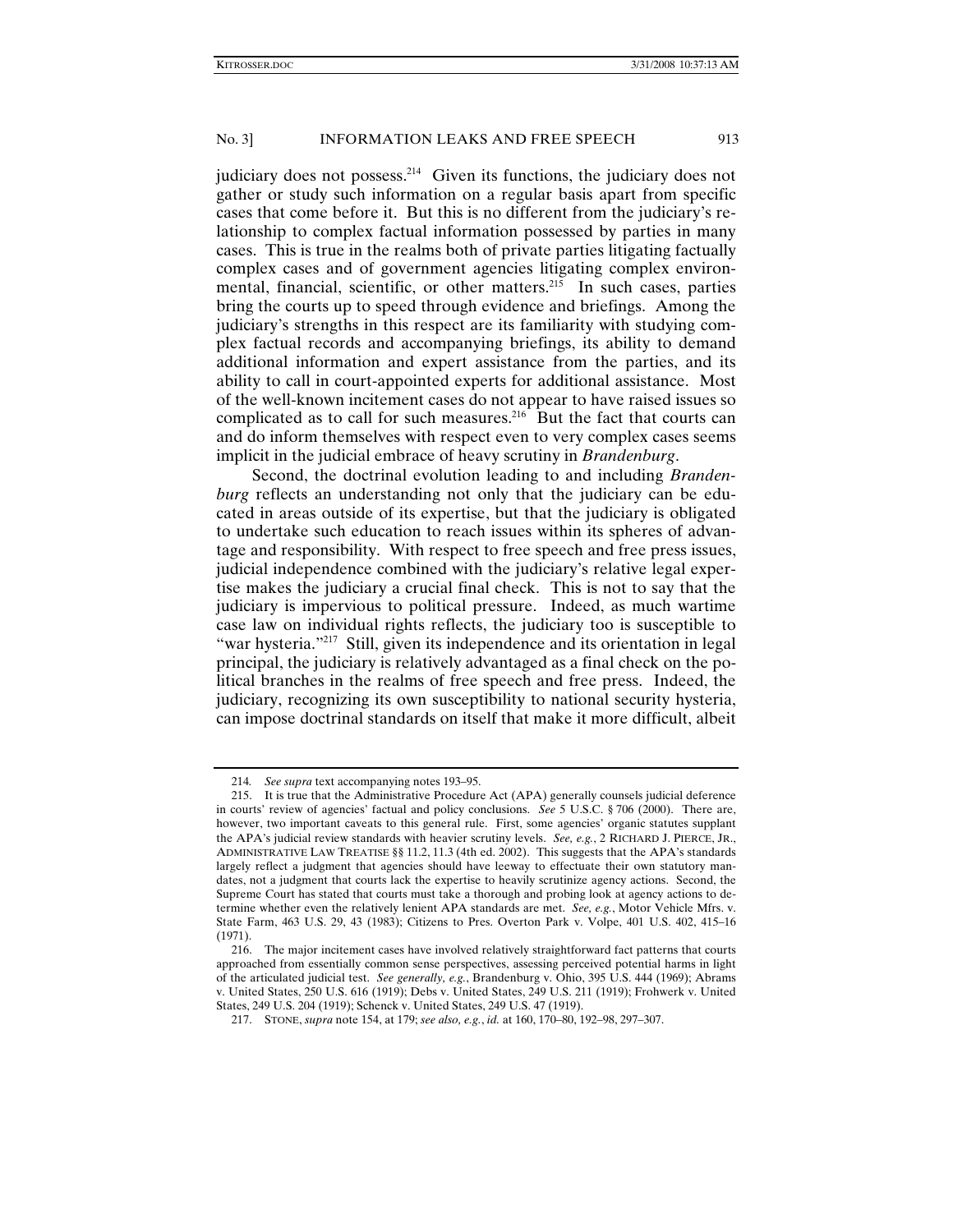not impossible, for it to repeat old mistakes.<sup>218</sup> The *Brandenburg* test reflects such an effort.<sup>219</sup>

Such self-imposed doctrinal restraint also reflects the judiciary's correct perception that it does not weigh policy concerns in the same manner as does a legislature or executive. Rather, the judiciary initially must determine the appropriate weight to give the various policy factors in light of the constitutional interests at stake. For example, it is commonly said that *Brandenburg* is responsive to earlier, dissenting statements by Justice Holmes to the effect that the First Amendment is grounded in the belief that social good is best "reached by free trade in ideas."220 In this sense, the *Brandenburg* test is motivated not simply by the notion that free speech must be weighed against other values such as security and efficiency, but that the latter values themselves suffer when speech is restricted.<sup>221</sup> The drawing of this conclusion and of resulting doctrinal tests falls well within the expertise of the judiciary.

# b. Expertise and the Secrecy Factor

In the context of government secrets, the expertise factor takes on two additional twists. First, one might argue that government secrets involve unusually complex matters of foreign affairs and national security. Second, one might argue that the government cannot convey this complexity to courts without revealing state secrets. Both of these arguments should be rejected.

The secrecy-based complexity point suffers from the same failings as do arguments about national security complexity generally. With secrecy, as with national security related speech matters generally, the political branches have relative advantages and relative disadvantages as final decision makers. As with cases about national security speech generally, executive branch expertise should generally be conveyable to courts. This point is illustrated by an observation made by Meredith Fuchs of the National Security Archive. Fuchs analyzes judicial treatment of national security secrets in contexts including challenges to information withholding under the Freedom of Information Act<sup>222</sup> and motions by the government to dismiss cases against it to protect "state

<sup>218</sup>*. See* Kitrosser, *supra* note 174, at 871–72 (describing relative speech protectiveness of certain types of standards).

<sup>219</sup>*. See id.* at 872, 853 n.43.

<sup>220</sup>*. Abrams*, 250 U.S. at 630 (Holmes, J., dissenting); *see also* Kitrosser, *supra* note 174, at 853 n.43.

 <sup>221.</sup> Or that this notion, "at any rate is the theory of our Constitution." *Abrams*, 250 U.S. at 630 (Holmes, J., dissenting).

<sup>222</sup>*. See* Meredith Fuchs, *Judging Secrets: The Role Courts Should Play in Preventing Unnecessary Secrecy*, 58 ADMIN. L. REV. 131, 156–63 (2006) (discussing judicial review of FOIA exemption claims based on information classification); *see also* text accompanying *supra* note 80 (explaining how such claims arise).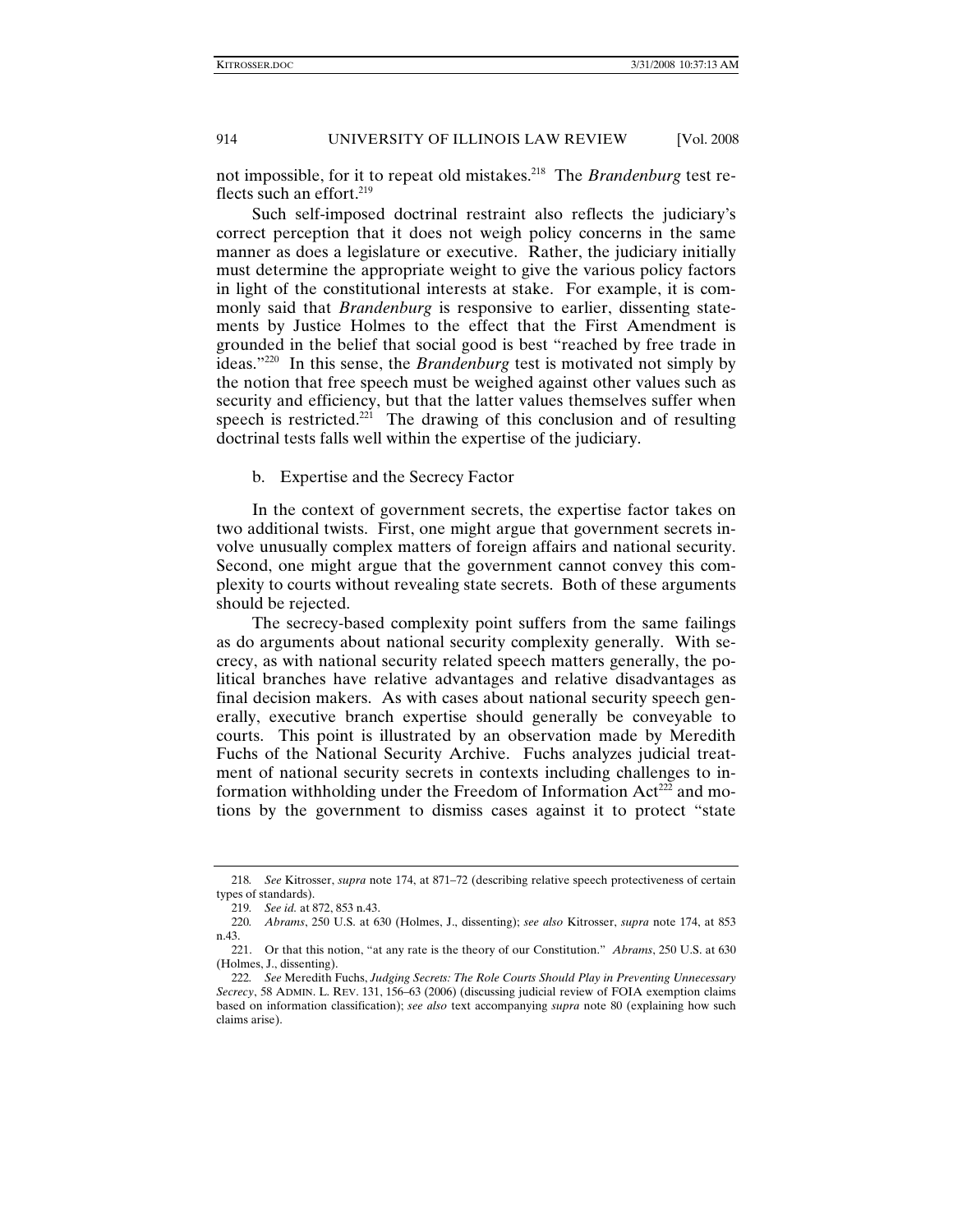secrets."<sup>223</sup> Fuchs concludes that courts typically defer very heavily to executive expertise claims, generally failing even to review the claimed secrets *in camera*.<sup>224</sup> Yet "[i]nterestingly," she notes, "while the judiciary has taken a deferential approach when faced with [secrets not revealed to it], it has taken a very different approach when faced with known 'secrets,'" or secrets that leaked out in whole or in part prior to the litigation.225 Fuchs calls the *Pentagon Papers Case* a "perfect example" of the latter.<sup>226</sup> There, the papers already had been published in part prior to the litigation, and the courts required the government to reveal remaining secrets *in camera* to explain why their publication would be dangerous. Of course, the Supreme Court ultimately deemed the government's showing insufficient.<sup>227</sup> As Fuchs astutely observes, " $[n]$ <sup>o</sup> clear reason explains why the Court would judge itself more competent to assess the need to keep information secret simply because the information had already been leaked to the press."<sup>228</sup> And courts typically have far more time to familiarize themselves with relevant information than was the case in the very rushed Pentagon Papers litigation.<sup>229</sup> Given these realities, it is not surprising that Chief Judge Patricia Wald of the U.S. Court of Appeals for the D.C. Circuit once lamented "that the courts may be approaching too timidly what is, in my view, their clear responsibility to inquire into whether national security claims override traditional constitutional rights or liberties."230

Nor is a state secrets argument—that is, an argument that courts should defer to the executive branch to avoid probing national security  $s$ ecrets<sup>231</sup>—itself viable in the context of classified information leak prosecutions. Courts have made clear that the government may not use a state secrets argument to curtail their proof burden in a criminal prosecution.232 Rather, courts have allowed the government to use the privilege to withhold information or to have the plaintiff's case dismissed only when it is sued civilly.<sup>233</sup> Because the state secrets doctrine cannot be used to restrain a defendant's criminal defense, the government must make the choice between prosecuting with any information that they

<sup>223</sup>*. See* Fuchs, *supra* note 222, at 167–68 (discussing judicial review of state secrets claims); *see also, e.g.*, Robert M. Chesney, *State Secrets and the Limits of National Security Litigation*, 75 GEO. WASH. L. REV. 1249 (2007) (describing state secrets doctrine); William G. Weaver & Robert M. Pallitto, *State Secrets and Executive Power*, 120 POL. SCI. Q. 85, 86–87 (2005) (same).

<sup>224</sup>*. See* Fuchs, *supra* note 222, at 163–68.

<sup>225</sup>*. Id.* at 170.

<sup>226</sup>*. Id.*

 <sup>227.</sup> N.Y. Times Co. v. United States, 403 U.S. 713, 714 (1971).

 <sup>228.</sup> Fuchs, *supra* note 222, at 170.

 <sup>229.</sup> For discussion of the very rushed nature of the litigation, see *N.Y. Times Co*., 403 U.S. at 752–56 (Harlan, J., dissenting).

 <sup>230.</sup> Patricia M. Wald, *Two Unsolved Constitutional Problems*, 49 U. PITT. L. REV. 753, 764 (1988).

<sup>231</sup>*. See supra* note 223.

 <sup>232.</sup> Chesney, *supra* note 223, at 1285–86.

<sup>233</sup>*. Id.*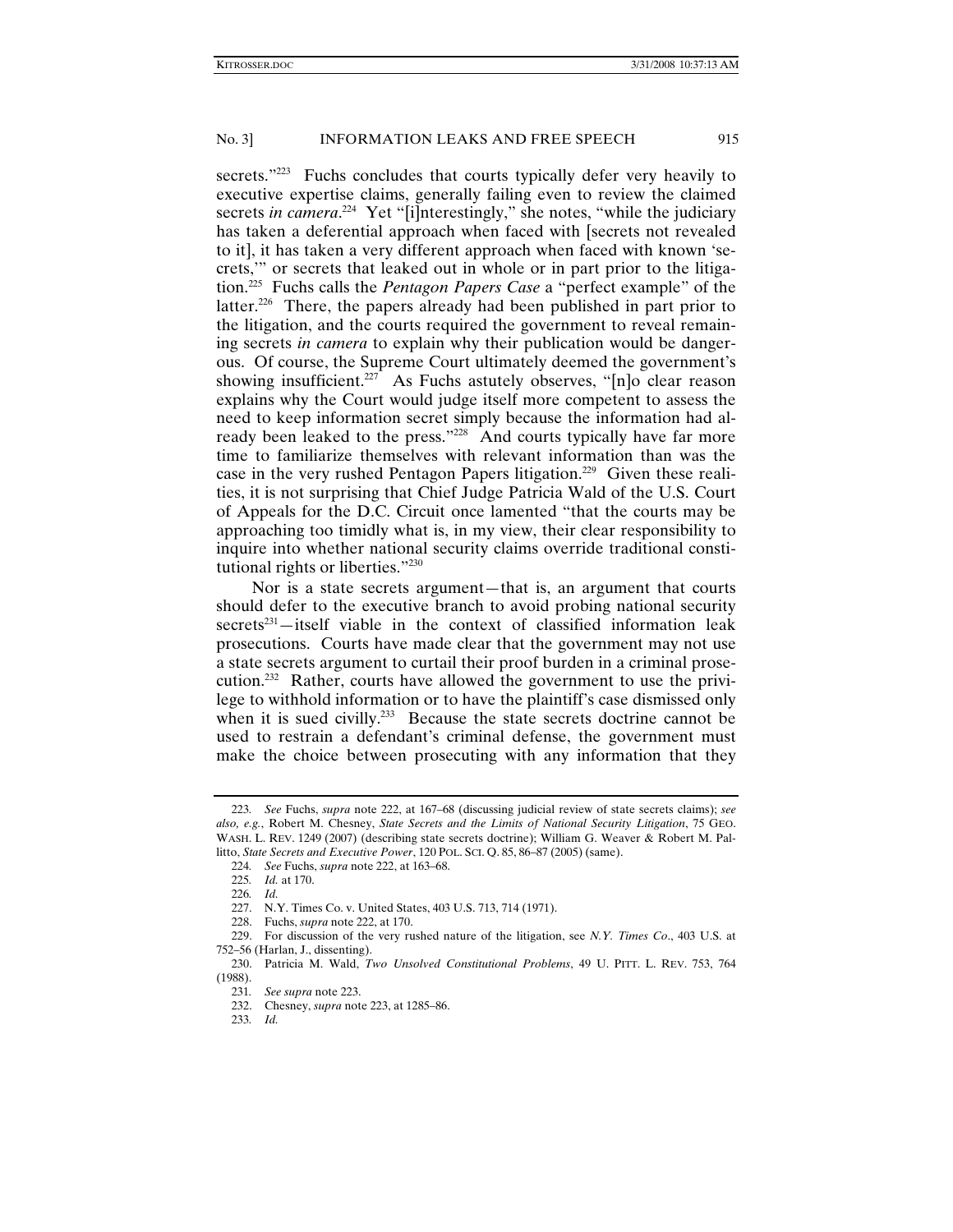deem relevant, prosecuting but withholding some information, or foregoing prosecution. Given the defense rights acknowledged by the courts, it is entirely inappropriate to lighten judicial scrutiny to minimize the risk of disclosure to the judiciary.

In any event, the risk of disclosing state secrets is unlikely to pose serious practical problems for two reasons. First, a prosecution, as opposed to a prior restraint, occurs after publication has taken place. As such, the information at issue will likely have been leaked or published already. Second, to the extent that additional information disclosure is necessary because the leaks were incomplete or because additional secrets must be disclosed to educate the court, courts are well-equipped to handle security concerns. Commentators have suggested a number of viable security measures, including *in camera* review, the preparation of summary indexes by the government with information sufficient to evaluate the claimed secrecy needs, and the use of special masters to assess secrecy needs.<sup>234</sup>

# *C. The Fallacy of the "Pure" Strength Equals Prerogative Argument: Strength Meets Checking*

The failure of the conduct and expertise arguments leaves us with the strength equals prerogative argument in its purest form: that the executive branch's substantial capacity to keep secrets implies a legal prerogative to enforce secret keeping in the face of structural or individualrights based checks. This argument not only is wrong, it gets things backwards. First, while it is true that the Constitution creates an executive branch with significant secret-keeping capacity, this does not necessarily encompass a legal prerogative to silence those who compromise secrecy. Second, constitutional structure, text, and history suggest that the executive's capacity for secrecy is a necessary evil that should be subject to checking by robust structural and individual forces. Section 1 discusses structural checking mechanisms on executive branch secrecy. Section 2 discusses individual rights based checking mechanisms, including the potential to leak and disseminate official secrets.

# *1. Structure as a Check*

As I noted earlier, pure strength equals prerogative arguments generally arise in scholarship in the context of disputes over structural checks by Congress against executive branch secrecy.235 These arguments also surface in the limited case law about such disputes.236 An example of a structural checking dispute is where a congressional committee seeks

<sup>234</sup>*. See id.* at 1313; Fuchs, *supra* note 222, at 173–74.

<sup>235</sup>*. See supra* text accompanying notes 159–62.

<sup>236</sup>*. See* Kitrosser, *supra* note 29, at 501–04 (discussing executive privilege cases).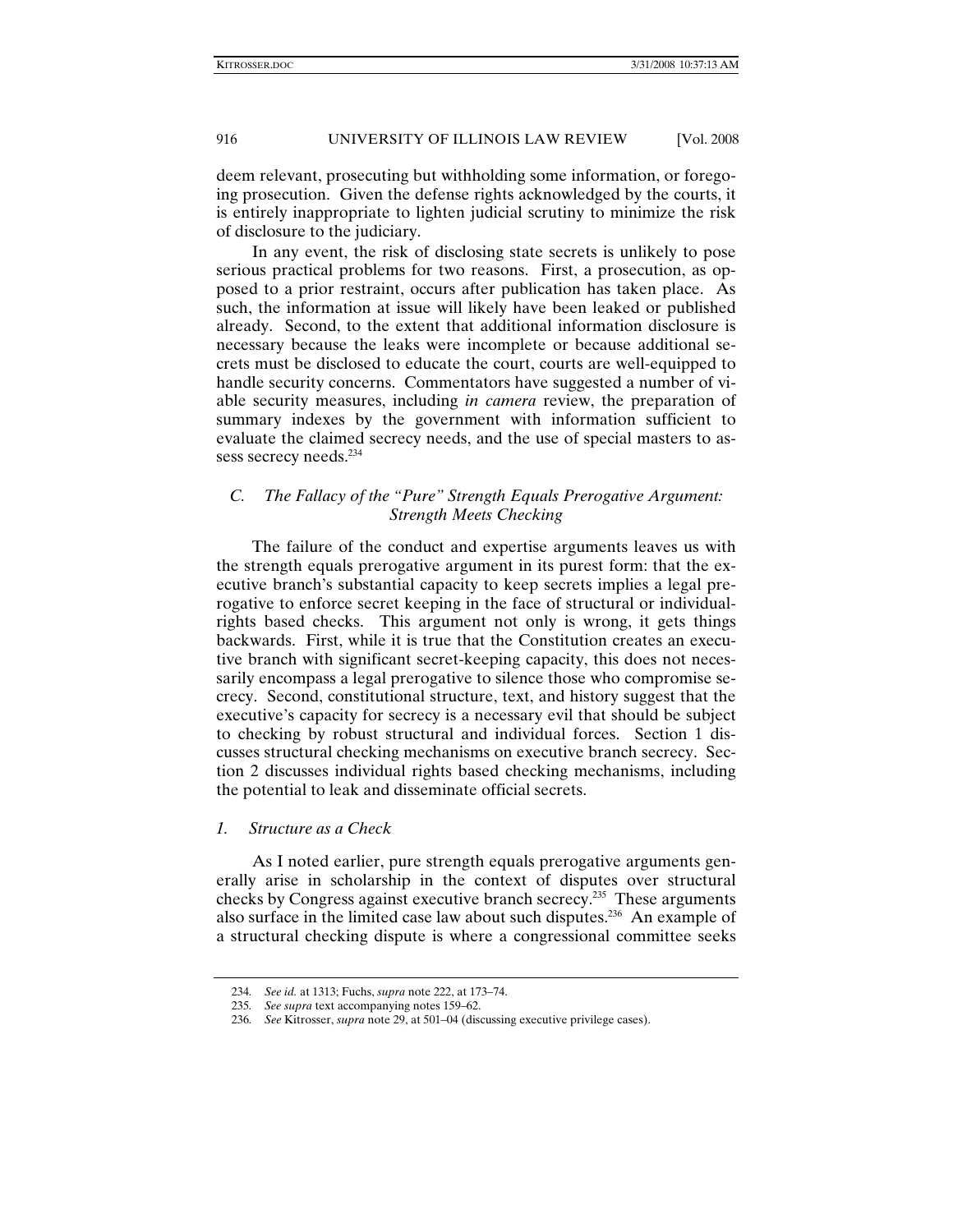executive branch testimony or documents and the President refuses, citing executive privilege.237 The core of a pro–executive privilege argument is that the Presidential office was structured as it is partly to facilitate Presidential secret-keeping, and that allowing Congress to demand information from the President or his inferiors would obstruct this structural and historical goal. $238$  In short, the fundamental pro–executive privilege argument is that the President's special adeptness at secretkeeping implies a legal prerogative to keep secrets, including from an inquiring Congress. Similar arguments are made with respect to other attempts by Congress to check executive secret-keeping, such as where Congress passes a statute restricting the executive branch's ability to conduct secret domestic wiretapping.239

As I noted earlier, it simply does not follow from the executive branch's institutional skill at secret-keeping that it has a legal prerogative to keep secrets in the face of checking mechanisms, including congressional requests. Saikrishna Prakash makes this point in his analysis of executive privilege doctrine. Prakash points out that historical references to Presidential secrecy

"hardly demonstrate that the proposed executive would enjoy a constitutional right to an executive privilege." The references instead serve only to describe "one of the common attributes of a single executive . . . . In the ordinary course, the President would be able to keep some matters secret." Whether the President has a constitutional right to keep secrets in the face of Congressional requests is another matter.240

Constitutional structure, text, and history not only fail to equate Presidential secret-keeping capacity with a secret-keeping right, they indicate that Presidential capacity necessitates robust structural checking. As I have explained elsewhere, the Constitution designs a system that seems to leave room only for political branch secrecy that itself can be checked through the political process.<sup>241</sup> Thus, while the President has much capacity to engage in secret activities, secrecy's dangers are mitigated because Congress may pass legislation limiting such activities or permitting itself or others to obtain information under certain conditions.242 This constitutional design is evidenced by a number of factors. First, there is a negative correlation between the relative openness of each political branch and the relative control that each branch has over the other. Congress is a relatively transparent and dialogue-driven branch, and its core tasks are to pass laws that the executive branch executes and to oversee such execution. The executive branch, in contrast,

<sup>237</sup>*. See id.* at 499–500 (elaborating on this example).

<sup>238</sup>*. See id.* at 501–02, 505–06, 505 n.70.

<sup>239</sup>*. See* Kitrosser, *supra* note 15, at 1195–99.

 <sup>240.</sup> Prakash, *supra* note 45, at 1176 (internal citations omitted).

<sup>241</sup>*. See* Kitrosser, *supra* note 29, at 522–27.

<sup>242</sup>*. Id.* at 524–26.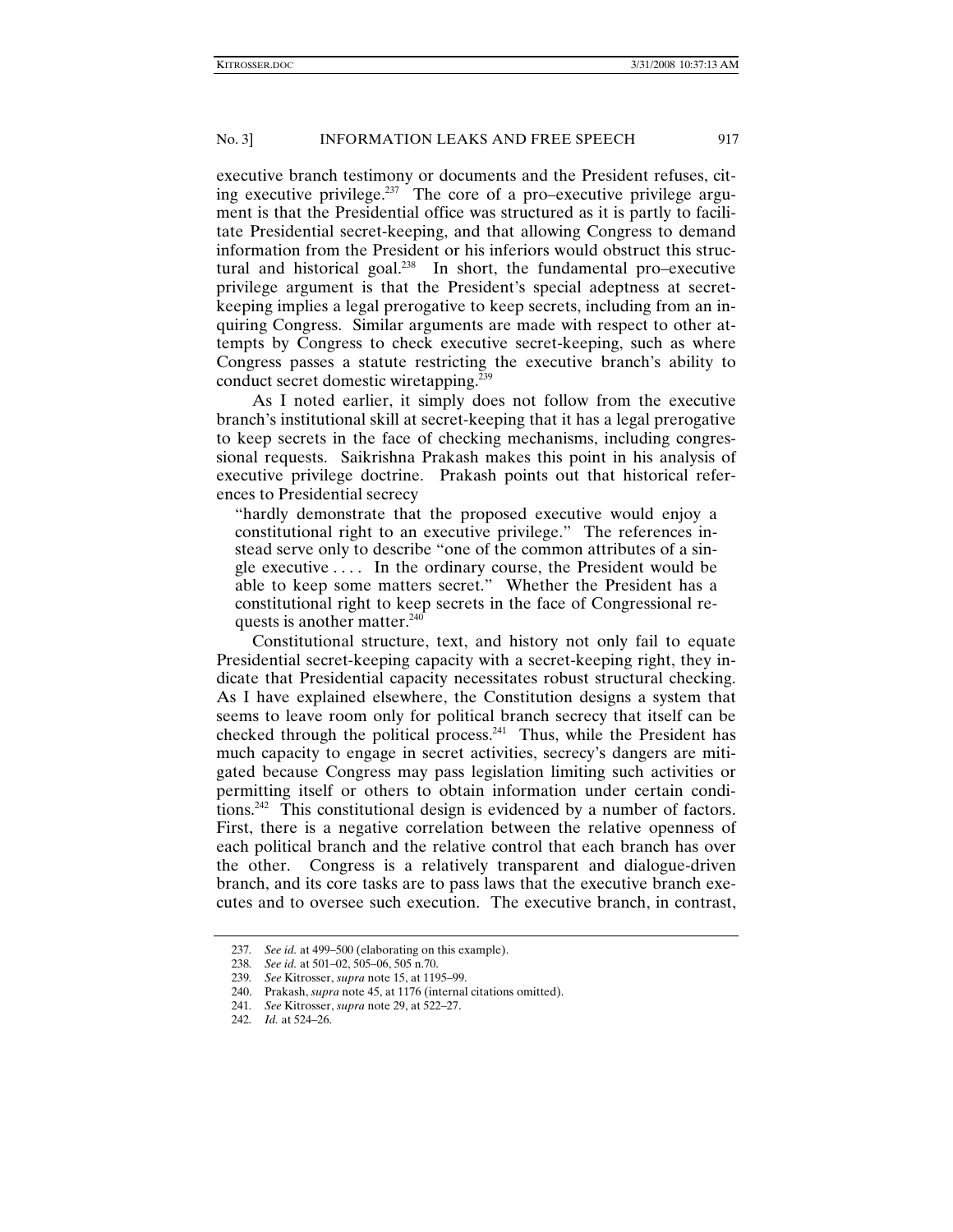is capable of much secrecy, but also is largely beholden to legislative directives in order to act. This creates a rather brilliant structure in which the executive branch can be given vast leeway to operate in secret, but remains subject to being overseen or otherwise restrained in its secrecy by the legislature.<sup>243</sup> Second, historical references to secrecy as an advantage of the unitary President—particularly two widely cited Federalist papers<sup>244</sup>—also cite accountability and the ability of other branches and the people to uncover wrongdoing as a major advantage of the unitary President. This indicates, again, a balanced constitutional design whereby Presidential secrecy is expected but remains on a leash of political accountability.<sup>245</sup> Third, the only explicit textual reference to secrecy occurs in Article I, Section 5 of the Constitution, which requires Congress to keep journals of its proceedings, but allows each chamber to exempt "such Parts as may in their Judgment require Secrecy."246 That fact by itself does not tell us very much, as one could argue that a secretkeeping prerogative is intrinsic in the President's executive and commander-in-chief duties. What it does reflect, however, is a constitutional structure that permits secrecy only under conditions that will ensure some political awareness of and ability to check such secrecy.

The very framing of the congressional secrecy provision as an exception to an openness mandate, combined with [a logical and historical] expectation that a large and deliberative legislative body generally will operate in sunlight . . . suggest a framework wherein final decisions as to political secrecy are trusted only to bodies likely to face internal and external pressures against such secrecy.<sup>247</sup>

Finally, an executive branch that can keep secrets but that can be reigned in by Congress reflects the most logical reconciliation of competing constitutional values. On the one hand, the Constitution clearly values transparency as an operative norm. This is evidenced by myriad factors, including the necessities of self-government, the First Amendment, and Article I's detailed requirements for a relatively open and dialogic legislative process.<sup>248</sup> On the other hand, the Constitution reflects an understanding that secrecy sometimes is a necessary evil, evidenced both by the congressional secrecy allowance and by the President's structural secrecy capabilities.249 Permitting executive branch secrecy, but requiring it to operate within legislative parameters, themselves open and subject to revision, largely reconciles these two values.250

<sup>243</sup>*. See* Kitrosser, *supra* note 15, at 1167–78.

<sup>244</sup>*. See* THE FEDERALIST NO. 51 (James Madison), NO. 70 (Alexander Hamilton).

<sup>245</sup>*. See* Kitrosser, *supra* note 29, at 524–26.

 <sup>246.</sup> U.S. CONST. art. I, § 5, cl. 3.

 <sup>247.</sup> Kitrosser, *supra* note 29, at 523–24.

<sup>248</sup>*. See id.* at 515–20.

<sup>249</sup>*. See id.* at 520–22.

<sup>250</sup>*. See id.* at 522.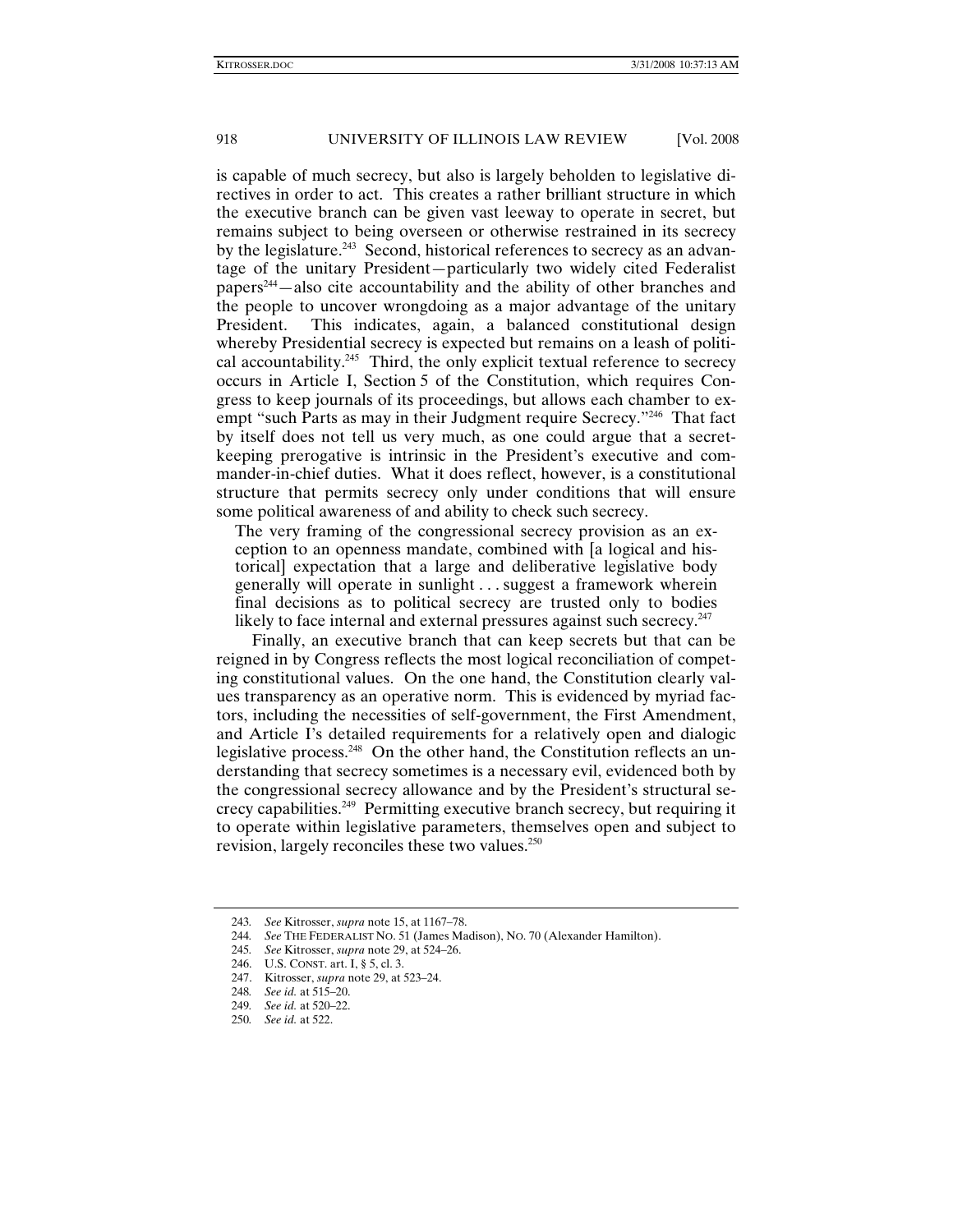#### *2. Speech as a Check*

Structural checks are not the only means to protect the people from their government. The Constitution provides important individual-rights based checks that disable the government from taking certain actions even when the legislature and the executive are aligned. The First Amendment's free speech and related guarantees—including the free press clause and the right to petition the government—are chief among these checks. Subsection a of this Section provides a basic grounding in relevant aspects of free speech theory. It explains that existing theories provide some basis for the First Amendment protection of classified information leaks and publications. It notes, however, that substantial theoretical gaps remain. Most importantly, existing work does not confront separation of powers based objections in any depth, leaving it vulnerable to the same. Because of this omission, existing work also leaves unclear what free speech theory tells us about leakers who come from within the government, as opposed to the press or members of the public who disseminate leaked information. Subsection b attempts to fill these gaps by connecting free speech analysis and separation of powers analysis. This joint analysis strengthens the argument for substantial protection for press and public dissemination. Furthermore, it provides greater insight into the appropriate treatment of leaks by those with special access to government information.

a. What We Can Learn from Existing Theories, and What Work Remains

It is widely accepted that a core part of the First Amendment's value is its facilitation of self-government and its related utility for helping the people check mistakes and abuses by their governors.<sup>251</sup> This includes not only exchanging opinions but exchanging information, as the former would be meaningless without the latter.<sup>252</sup> None of these propositions are controversial in the case law.<sup>253</sup>

The scholars most closely associated with self-government theory and with checking theory, respectively, are Alexander Meiklejohn and Vincent Blasi. Each uses his theory of free speech value to address the topic of official government secrets, among other things. Meiklejohn argued, for example, that

[w]hen a free man is voting, it is not enough that the truth is known by someone else, by some scholar or administrator or legislator. The voters must have it, all of them. The primary purpose of the First Amendment is, then, that all the citizens shall, so far as possi-

<sup>251</sup>*. See supra* notes 176–78 and accompanying text.

<sup>252</sup>*. See supra* notes 179–88 and accompanying text.

<sup>253</sup>*. See supra* notes 176–88 and accompanying text.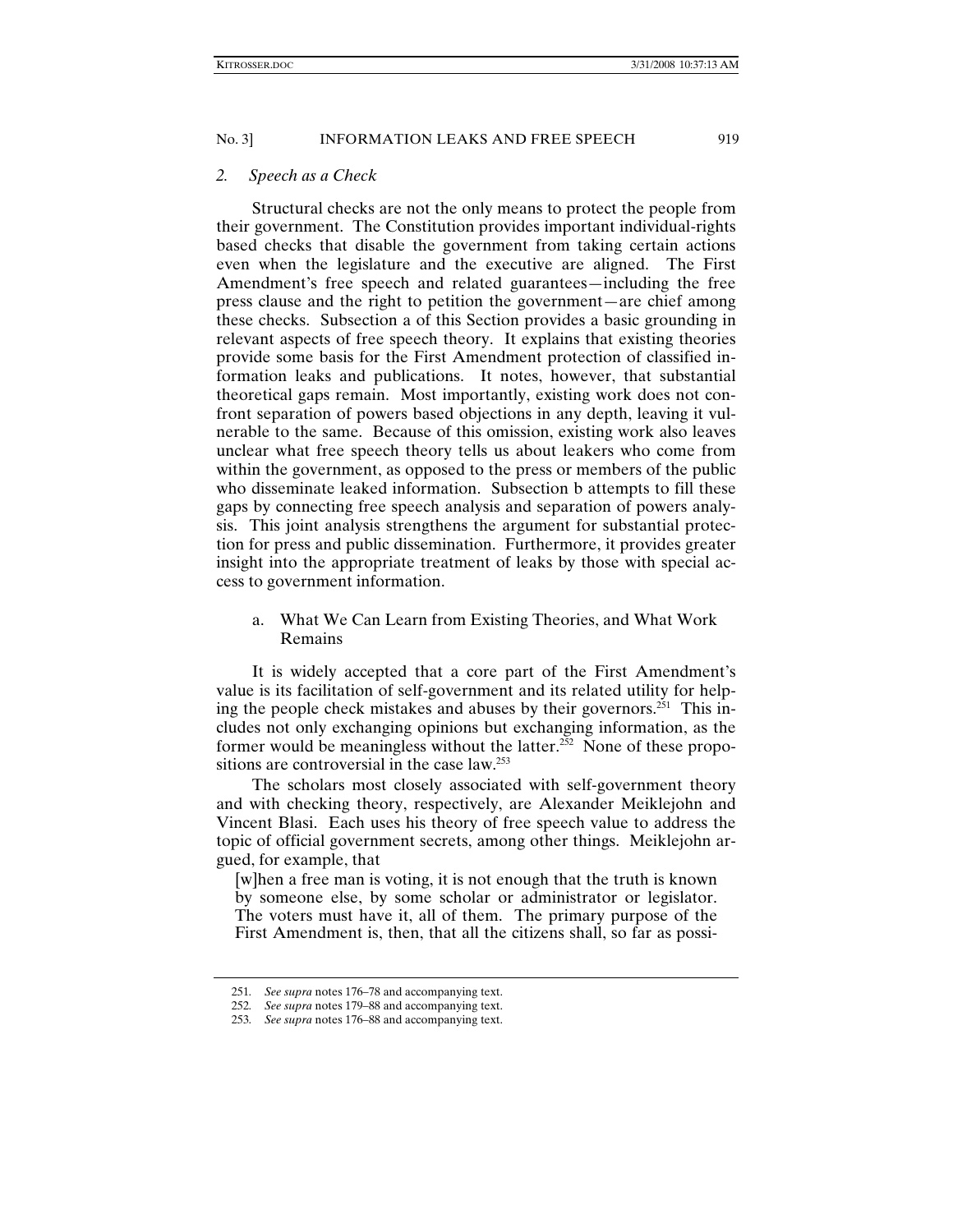ble, understand the issues which bear upon our common life. That is why no idea, no opinion, no doubt, no belief, no counterbelief, no relevant information, may be kept from them.254

And Blasi counsels against "[a] complete prohibition on the publication of anything the government stamps 'classified.'"255 Instead, Blasi would support a qualified prohibition "which provided that classification decisions had to be made carefully . . . and had to be periodically reviewed, and that criminal sanctions could be imposed only upon detailed proof that the disclosure . . . in fact caused serious harm to the government's ability to implement a legitimate and authorized policy. $256$  Blasi also notes generally the special importance of speech protections for government employees, given their unique access to inside information.<sup>257</sup>

While these theories offer important grounding for First Amendment based arguments about classified information, both leave work to be done to contend in depth with separation of powers based objections. As Lillian BeVier explains, self-government theory is open to the basic objection that the "democratic processes embodied in the Constitution prescribe a considerably more attenuated role for citizens in the actual decision of public issues" than do open government arguments grounded in self-government theory.<sup>258</sup> With respect to classified information leaks, self-government theory is vulnerable to the points that the people govern indirectly and that they do so partly through a presidency structured to facilitate "secrecy, vigor and dispatch."<sup>259</sup> Checking theory addresses the indirectness of self-government, as Blasi acknowledges that citizens may "concern themselves almost exclusively with private pursuits."<sup>260</sup> Blasi argues, however, that information flow must keep the people informed enough to mobilize when government misconduct occurs.261 Blasi's theory leaves standing at least two important objections. First, the theory does not directly address arguments that the President's structural role includes designating and keeping secrets for the people. As such, Blasi's reference to special speech protections for government employees and his classified information arguments remain vulnerable to the objection that the President constitutionally is the final decision maker as to what government information is too dangerous to disclose.<sup>262</sup>

 <sup>254.</sup> ALEXANDER MEIKLEJOHN, FREE SPEECH AND ITS RELATION TO SELF-GOVERNMENT 88–89 (1948).

 <sup>255.</sup> Vincent Blasi, *The Checking Value in First Amendment Theory*, 3 AM. B. FOUND. RES. J. 521, 644 (1977).

<sup>256</sup>*. Id.* at 645.

<sup>257</sup>*. Id.* at 608.

 <sup>258.</sup> Lillian R. BeVier, *An Informed Public, an Informing Press: The Search for a Constitutional Principle*, 68 CAL. L. REV. 482, 505 (1980).

<sup>259</sup>*. See supra* note 29 and accompanying text.

 <sup>260.</sup> Blasi, *supra* note 255, at 562.

<sup>261</sup>*. See id.* at 541, 605.

 <sup>262.</sup> Indeed, separation of powers is addressed mainly in a paragraph in Blasi's checking theory paper. While Blasi notes in this paragraph that public and press checks can help to bolster separated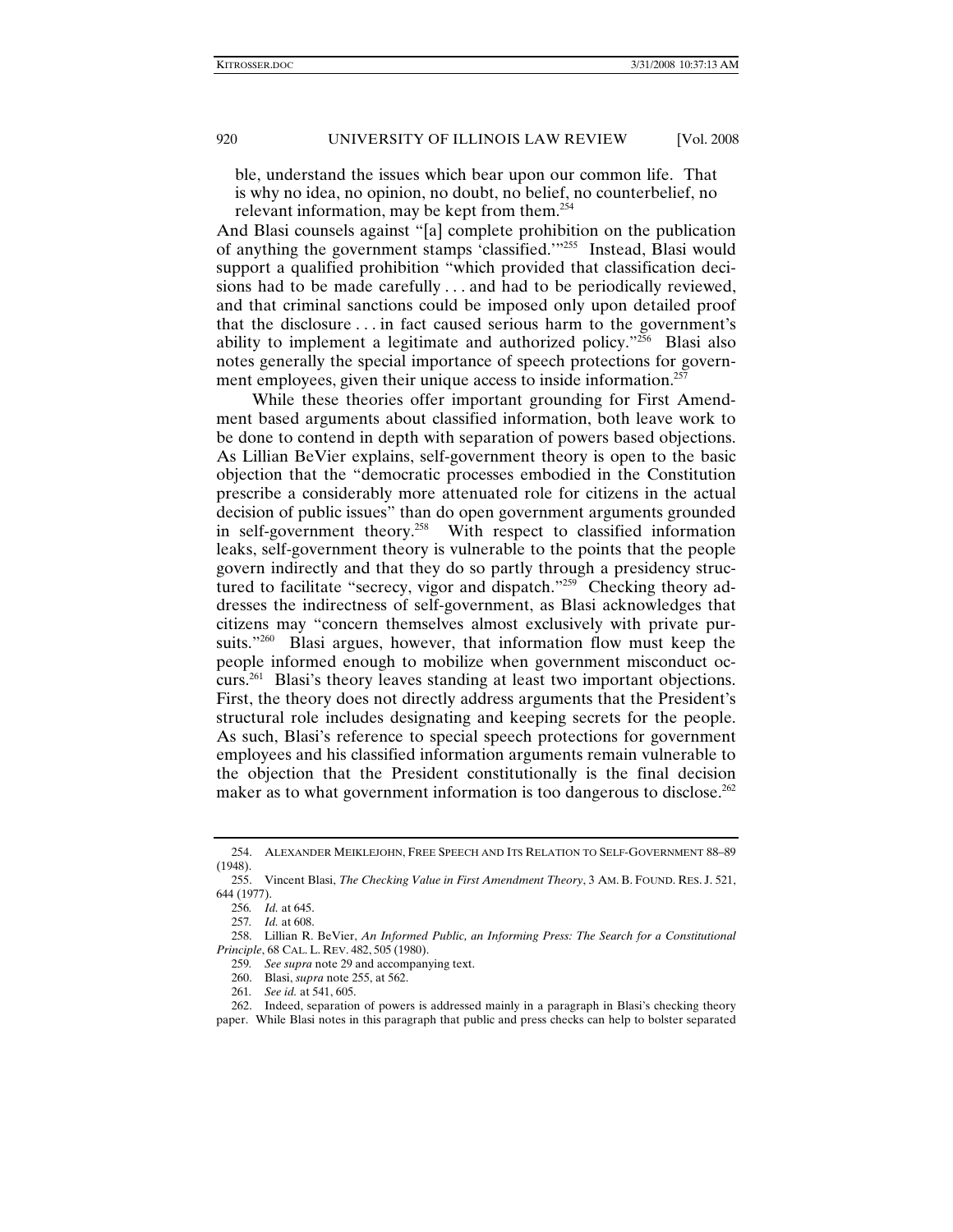Second, checking theory's narrowness limits its explanatory power generally and with respect to executive branch secrecy in particular. Checking theory suggests that information leaks are valuable to the extent that they check government misconduct. But the tension between official secrets and constitutional structure does not arise solely from cloaked misconduct. The tension is a broader one, between a Constitution that contemplates multiple checks and balances and a system that shields vast amounts of information from potential critics within the government and the populace. Recognition of this broader tension casts light on the extent of the damage that unfettered classification does to our system's structural and individual checking forces.

Finally, there is one more thread in the existing literature that advances arguments about classified information and free speech considerably, although it too leaves unanswered questions regarding separated powers. Alexander Bickel and Lillian BeVier, writing in 1975 and 1980 respectively, each construed the positive law as prescribing a "contest" between government and the press, with government entitled to "guard mightily" against information leaks and the press entitled to publish most information.<sup>263</sup> More important for our purposes, both deemed this scenario consistent with the First Amendment, enabling the government to conceal information as it sees fit, while also leaving the press and the public as crucial checks against such secrecy. BeVier argues, for example, that:

A system that resolves questions of public access to government information by turning to the political marketplace, while at the same time leaving the press free to publish whatever information it can obtain by one means or another, is consistent not only with the aspect of our constitutional scheme that assigns power to decide all but questions of constitutional principle to the democratic processes but also with the aspect that checks governmental power by dividing and diffusing it among various institutions. Professor Bickel made this point when he described first amendment doctrine as creating an "adversary game between the press and government" which is analogous to the constitutional system of separation and balance of powers among the institutions of government.<sup>264</sup>

This adversarial conception of the press/government relationship moves us substantially closer to a satisfying theory of classified information leaks. It acknowledges the role that the government legitimately may play in safeguarding information on the people's behalf while also recognizing the danger of that role and the consequent value of a "dependably

powers, the paragraph's main point is that the existence of separated powers does not undermine the need for additional checking by the public and the press. *See id.* at 539.

 <sup>263.</sup> ALEXANDER M. BICKEL, THE MORALITY OF CONSENT 79–81 (1975); BeVier, *supra* note 258, at 513–14.

 <sup>264.</sup> BeVier, *supra* note 258, at 514 (quoting BICKEL, *supra* note 263, at 80).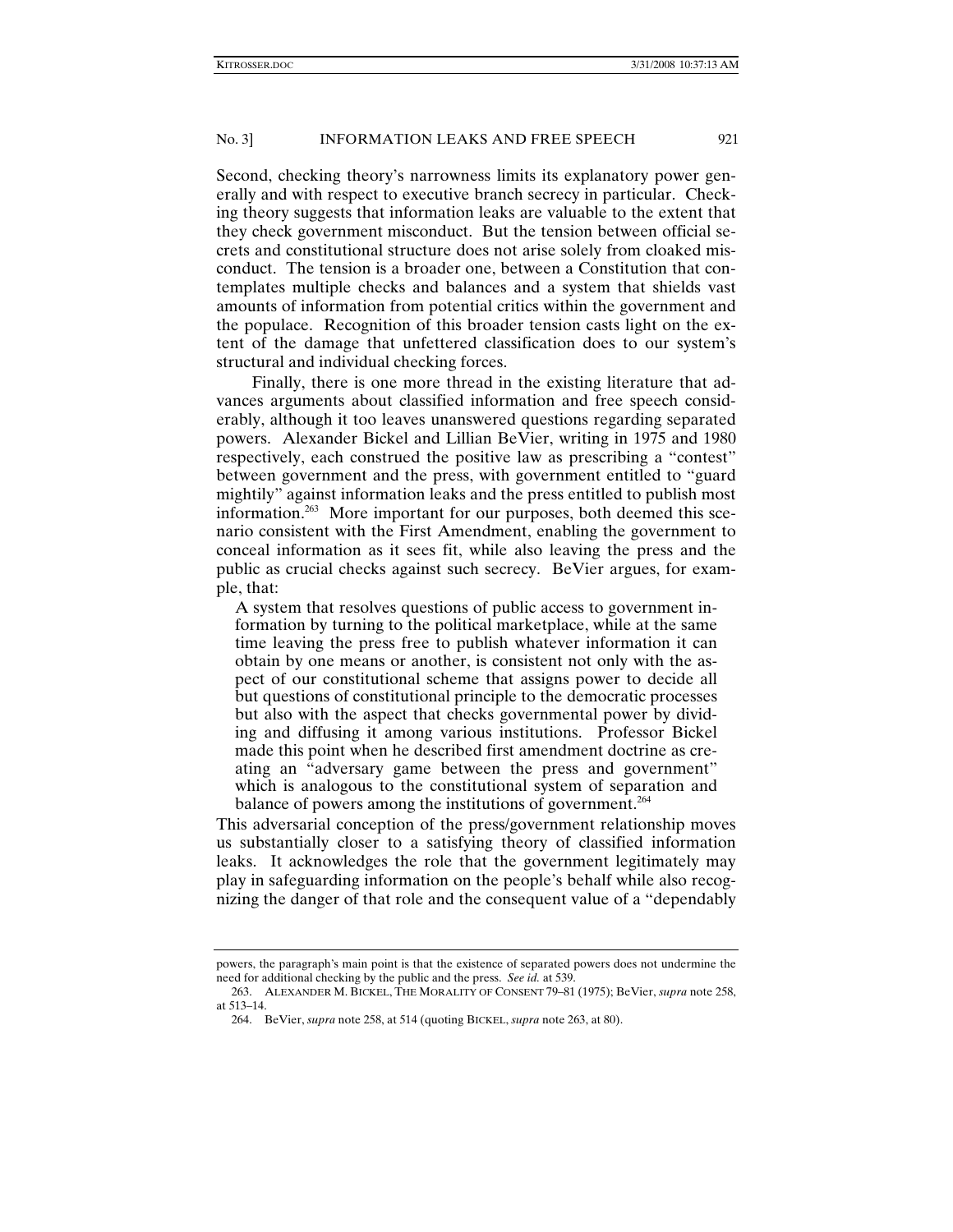unruly struggle" between government and press, $265$  with each checking the excesses of the other.<sup>266</sup>

Still, the adversary model does not grapple with the details of the separated powers system. It thus is not equipped to address counterarguments grounded in the notion that the presidency intentionally is structured to have a unique capacity for secrecy and that this capacity encompasses the power to enforce official secrecy. While Bickel does note the importance of any secrecy laws being legislatively prescribed, $267$ neither he nor BeVier provide the tools to combat counter-arguments to the effect that the President should be autonomous in this task. Nor is the adversary model fully equipped to explain the reverse point, that even legislative sanction is insufficient to check executive branch abuses in prosecuting classified information leaks and publications. Finally, the relative inattention to Article II based considerations leaves unclear what should be made of government employees who leak information. In the contest between government and press, it is not clear whether government employees should be treated solely as part of the government secret-keeping system, solely as potential speakers, or as something in between.<sup>268</sup>

# b. Integrating the Free Speech and Separated Powers Analyses

At this point, we can identify several factors that shed light on the free speech implications of classified information leaks and publications. First, the presidency and the executive branch constitutionally are designed to have a strong secret-keeping ability.<sup>269</sup> Second, a major manifestation of this design is the classification system.<sup>270</sup> This includes near total control by the President over classification policy.271 It also includes virtually total control by the executive branch over classification implementation.<sup>272</sup> And it includes dramatic overclassification.<sup>273</sup> While executive branch control over all classification policy is not inevitable, its control over implementation, including much *de facto* policymaking, is inevitable.<sup>274</sup> A degree of overclassification also is inevitable.<sup>275</sup> Third,

<sup>265</sup>*. See id.* at 513.

<sup>266</sup>*. See* BICKEL, *supra* note 263, at 80–81.

<sup>267</sup>*. See id.* at 78–79.

 <sup>268.</sup> Bickel confronts the issue somewhat indirectly and in passing, noting that the distinction between press and source may blur where that person is one and the same or close, as with Daniel Ellsberg. *See id.* at 67. Bickel also confronts this indirectly in discussing the matter of press privilege and the fact that a qualified such privilege should exist to protect a degree of newsgathering while not insulating the press completely from legitimate government investigations. *See id.* at 82–85.

<sup>269</sup>*. See supra* Parts I.A., I.B.

<sup>270</sup>*. See supra* Part I.C.

<sup>271</sup>*. See supra* Part I.C.1.a.

<sup>272</sup>*. See supra* Part I.C.1.b.

<sup>273</sup>*. See supra* Part I.C.2.

<sup>274</sup>*. See supra* Part I.C.1.c.

<sup>275</sup>*. See supra* Part I.C.2.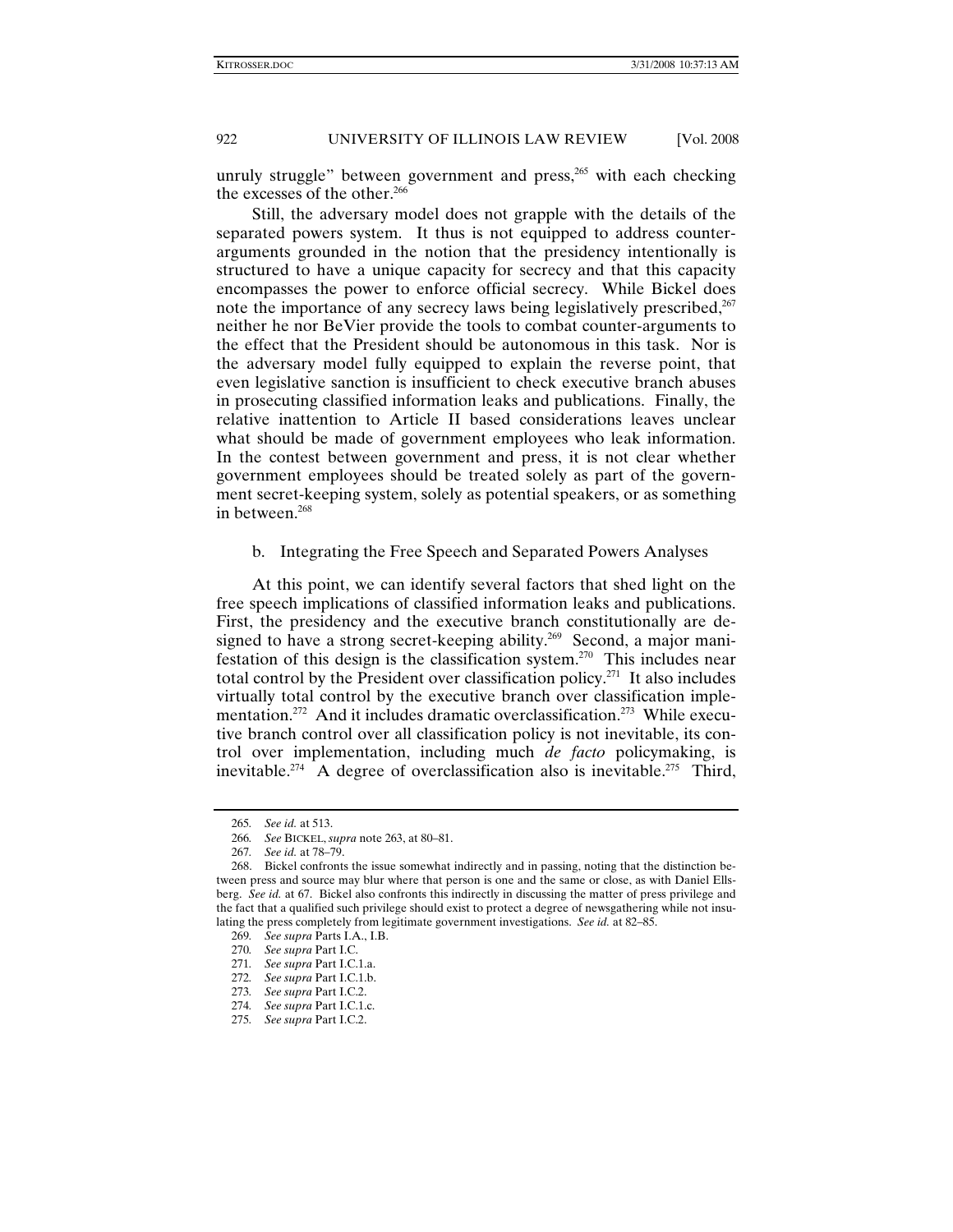structurally, some but not all risks of executive secret-keeping are mitigated by Congress's ability to curtail the same through legislation and oversight.276 Fourth, self-government and checking of governors are among the core values protected by the free speech and related clauses of the First Amendment. These clauses protect information dissemination as well as opinion sharing. They supplement the Constitution's structural checks and balances.<sup>277</sup>

#### i. Disclosures by Press and Public

The factors listed above provide substantial bases to strongly protect classified information dissemination by the press and public. Beginning with separated powers, we see that the President and the executive branch by design are especially well-equipped to keep secrets. Yet given the dangers of such capacity, Congress can impose structural checks on it. Congress can, for example, limit the categories of classifiable information by statute. Congress also can refuse to pass legislation permitting the criminal punishment of official secret disclosure. And Congress can make discrete information requests in the context of conducting oversight.<sup>278</sup>

But structural checks alone are not sufficient, and the Constitution protects individual rights that even Congress and the executive together may not infringe. Chief among these protections are the free speech and related clauses of the First Amendment.<sup>279</sup> These protections provide an additional, deeply decentralized check on government. The complementary nature of structural and speech-based checks is exemplified by history. As Jeffrey A. Smith has chronicled, "colonial journalists . . . declared the importance of their serving as checks on the government."280 Even before the First Amendment was introduced, press and speech freedom from federal constraints were largely assumed from limitations on Congress's enumerated legislative powers.<sup>281</sup> Starting from this premise, Alexander Hamilton wrote in the Federalist of the complementary checks provided by intragovernmental divisions and a free press and public.<sup>282</sup> Hamilton explained that the geographic distance between citizens and the seat of the federal government will be of no serious moment, as

[t]he executive and legislative bodies of each State will be so many sentinels over the persons employed in every department of the na-

<sup>276</sup>*. See supra* Part III.C.1.

<sup>277</sup>*. See supra* Parts III.C.2, III.C.2.a.

<sup>278</sup>*. See supra* Part III.C.1 (discussing Congress's constitutional ability to impose structural checks on executive secrecy).

 <sup>279.</sup> U.S. CONST. amend. I.

 <sup>280.</sup> JEFFREY A. SMITH, PRINTERS AND PRESS FREEDOM 7 (1988).

<sup>281</sup>*. See, e.g.*, THE FEDERALIST NO. 84 (Alexander Hamilton), *supra* note 30, at 512–14.

<sup>282</sup>*. Id.*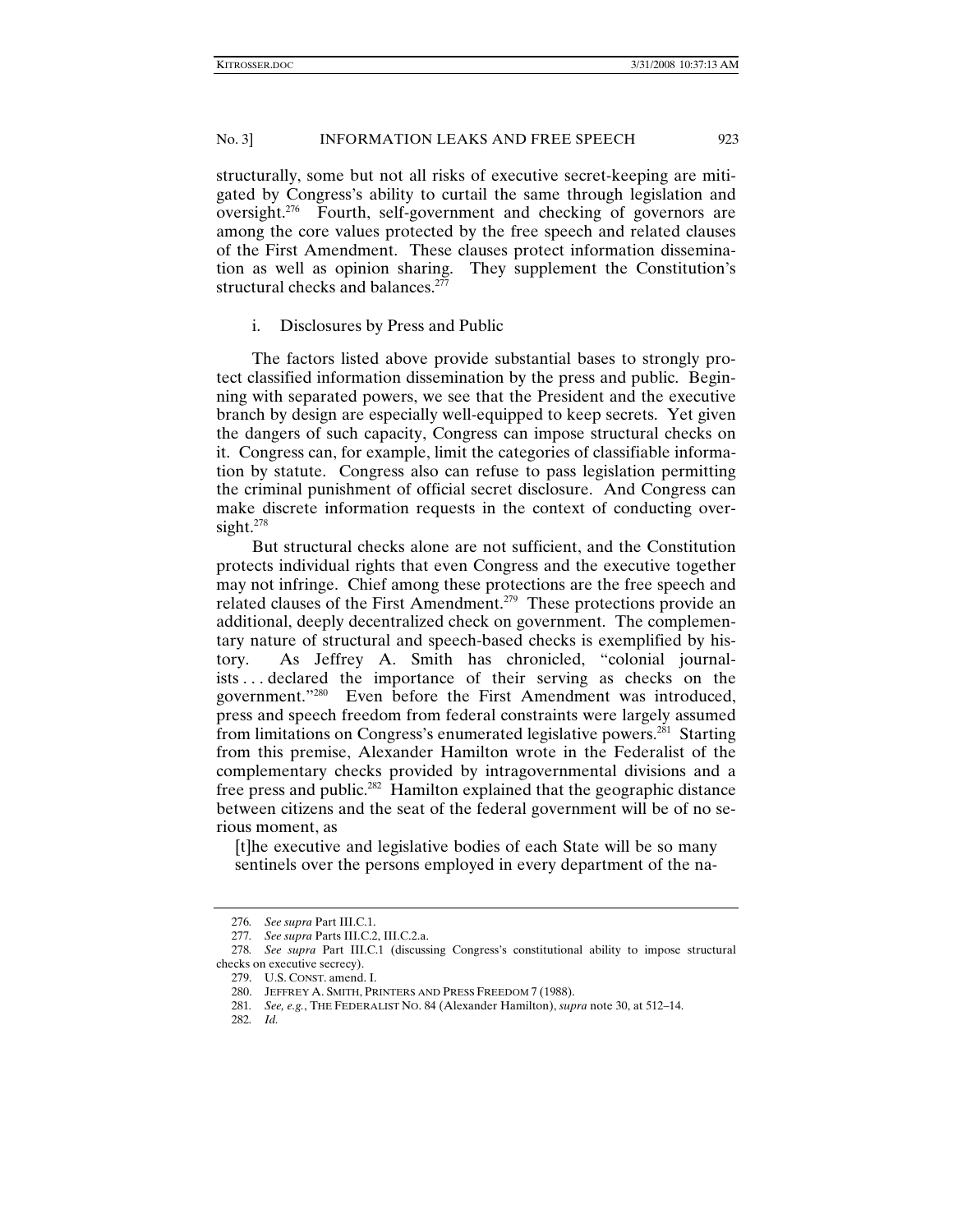tional administration; and as it will be in their power to adopt and pursue a regular and effectual system of intelligence, they can never be at a loss to know the behavior of those who represent their constituents in the national councils, and can readily communicate the same knowledge to the people.<sup>283</sup>

He also assured that

[t]he citizens who inhabit the country at and near the seat of government will, in all questions that affect the general liberty and prosperity, have the same interest with those who are at a distance, and that they will stand ready to sound the alarm when necessary, and to point out the actors in any pernicious project. The public papers will be expeditious messengers of intelligence to the most remote inhabitants of the Union.284

Free speech and structural protections thus do not merely parallel each other.<sup>285</sup> They compliment each other. Each furthers openness values through means for which the other is not functionally equipped. Hence, Congress can aggressively pursue discrete topics by requesting and analyzing testimony and documents. Congress also can pass executive-restricting legislation. On the other hand, Congress is not a very fit match for a robust classification system. Congress cannot fully and effectively oversee the current system, with its broad classification categories that intrinsically lend themselves to wide implementation discretion, de facto executive policymaking, and massive use and overuse. This is not to say that structural measures cannot mitigate problems. Certainly, legislation directing and curtailing aspects of the system's policies would be very welcome.286 And legislation or executive orders providing for caseby-case reviews of classification decisions, as currently exist to a limited extent,<sup>287</sup> similarly are necessary. Overall, however, the vast and scattered breadth of any substantial classification system—exemplified by the millions of official secrets created each year—cannot be matched by structural mechanisms alone. This is where the supplemental checking function of the press and the public come into play. The checking of scattered, nationwide mechanisms to horde information is among the major tasks preserved for the press and the public—themselves a vast, relatively decentralized group—by the First Amendment.

Even with strong First Amendment protections, the people and the press remain at a substantial disadvantage relative to the executive

<sup>283</sup>*. Id.* at 516.

<sup>284</sup>*. Id.* at 517.

<sup>285</sup>*. See, e.g.*, *supra* note 262 (citing Vincent Blasi's discussion of the parallel relationship between the two).

<sup>286</sup>*. See* DANIEL PATRICK MOYNIHAN, REPORT OF THE COMMISSION ON PROTECTING AND REDUCING GOVERNMENT SECRECY, S. DOC. NO. 105-2, at Chairman's Foreword, xxxvii–xxxviii (1997) (proposing statutory control of the classification system); *id.* at 11–15.

<sup>287</sup>*. See* RELYEA, *supra* note 49 at 27–29 (citing executive order provision for internal review of classification decisions); Fuchs, *supra* note 222, at 158–63 (citing statutory provision for judicial review of classification decisions).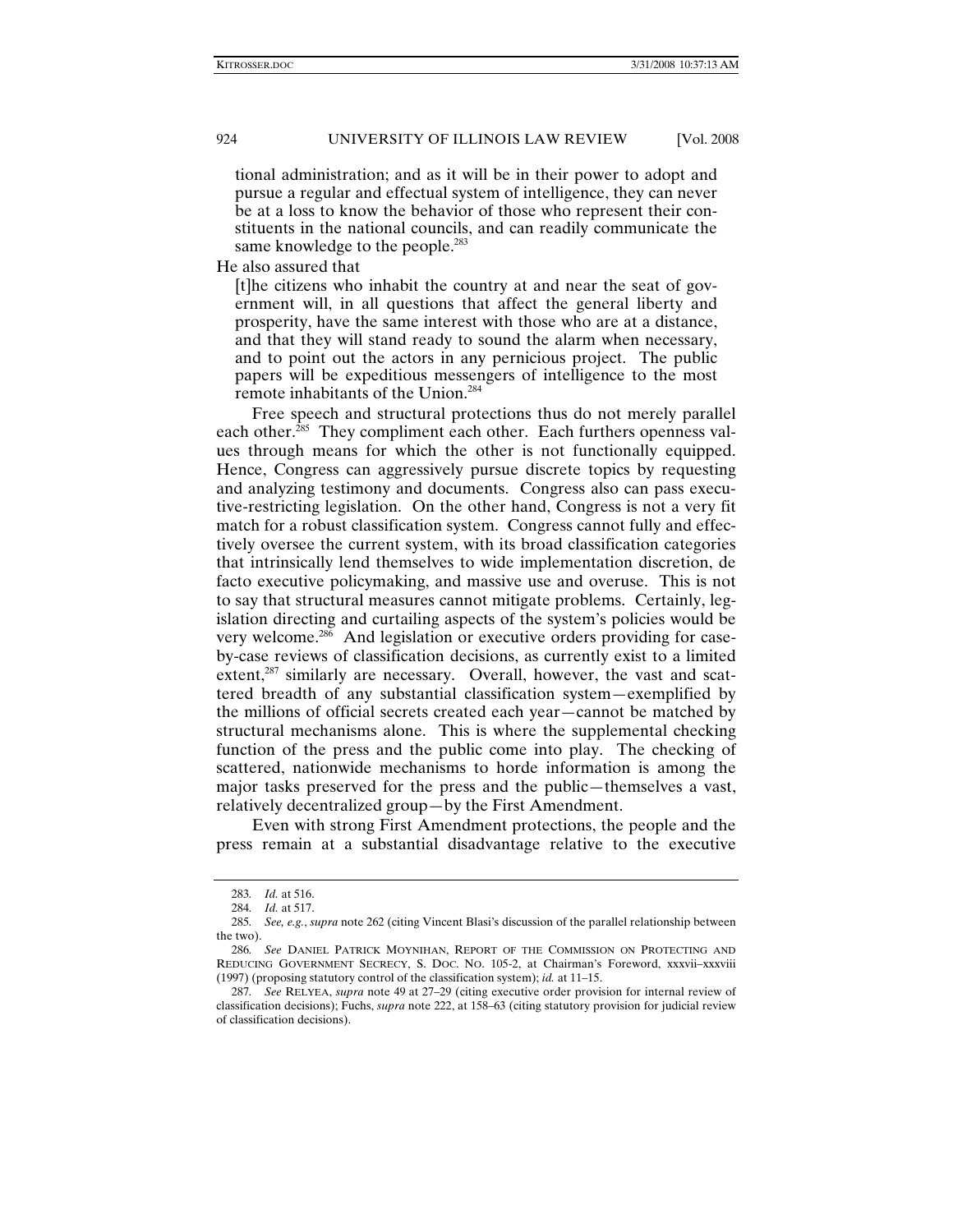branch. The latter creates and holds secrets in the first place. Outsiders must know where and from whom to look and often must piece together multiple pieces of information from multiple sources over time.<sup>288</sup> Furthermore, the presence of strong First Amendment protection does not negate the possibility of prosecution or conviction.

In short, the strong First Amendment protections elaborated on in Part IV, and justified theoretically here, do not turn every person into a law unto herself with respect to national security information. Such protections do not diminish the bulk of the structural and practical disadvantages that the public and the press already face. Such protections simply mitigate the inroad made on the free flow of ideas by a classification system. Such mitigation is entirely consistent with, and indeed demanded by, the individual-rights based checks embodied in the First Amendment.

ii. Leaks by Government Employees

The relevant separated powers and free speech factors also shed light on the prosecution of leakers with special access to classified information. Such persons include current or former government employees or contractors who were cleared to access information that they subsequently leaked.<sup>289</sup> Such leaks raise two questions somewhat distinct from those raised by press and public dissemination. First, do such leaks involve the First Amendment at all, or are they simply contractual breaches? Second, should the government insider be denied constitutional protection because they abused the trust that earned them information access in the first place?

The first question was addressed earlier in this article. I noted that the fact that a government employee has agreed not to release classified information as a condition of employment [does not] transform all employee disclosures into the "pure" conduct of breaching an agreement. Because the relevant condition is a condition on speech, and particularly on core political speech, one must assess whether the condition is an unconstitutional one, generally or as applied to a particular disclosure or punishment.<sup>290</sup>

Because the employment term breach does not automatically invalidate First Amendment protection, the first and the second questions merge, as we must consider the extent to which such a breach impacts First Amendment rights. Considering the applicable separated powers and free speech factors yields the conclusion that an intermediate level of protection, a level defined with more precision in Part IV, is warranted.

<sup>288</sup>*. See, e.g.*, Robert G. Kaiser, *supra* note 167 (noting reporters must assemble a story "brick by brick").

 <sup>289.</sup> For example, in addition to the prosecutions of Rosen and Weissman, their alleged Defense Department source, Lawrence Franklin, was charged and pled guilty under the Espionage Act. *See supra* note 158.

<sup>290</sup>*. Supra* p. 908.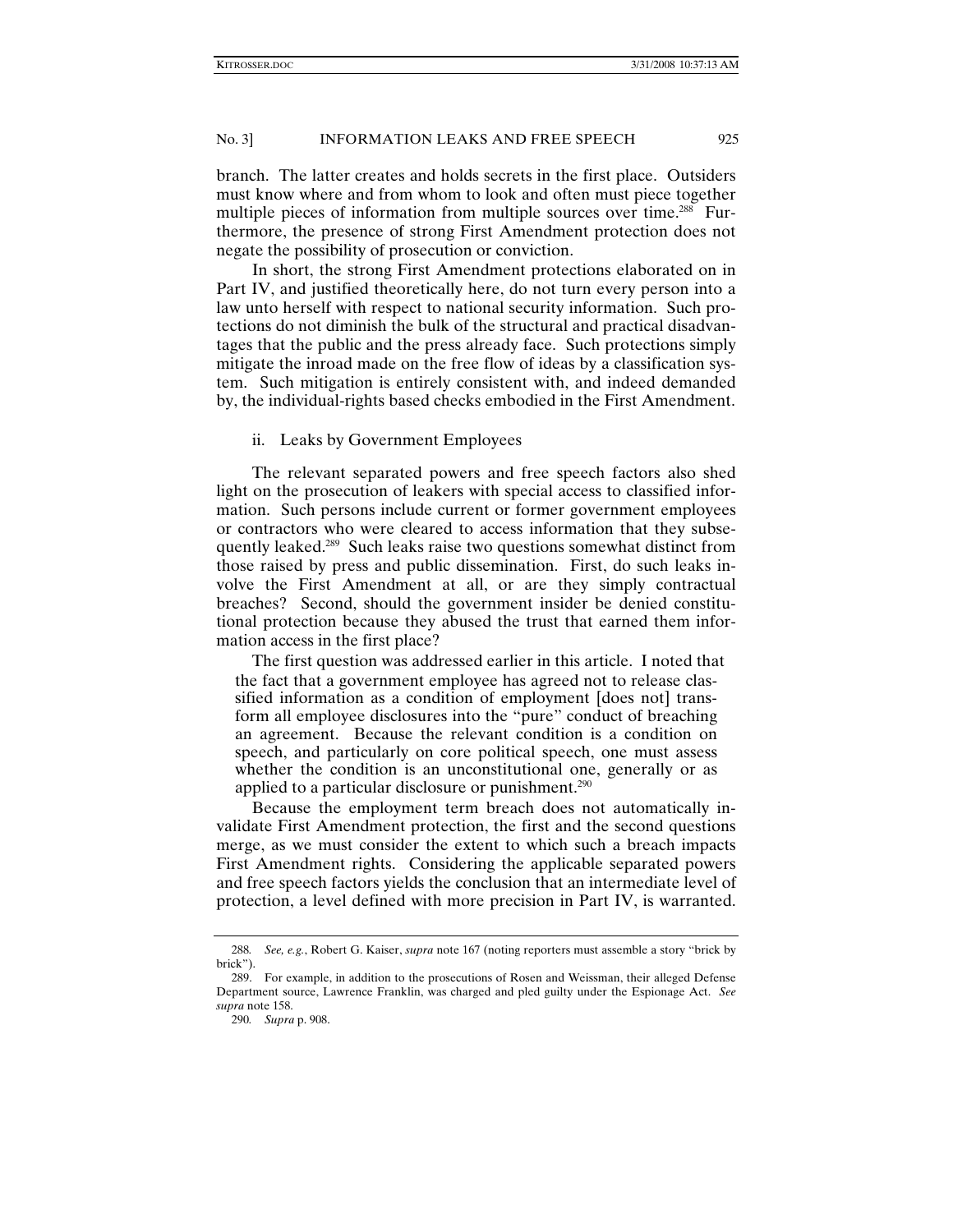This conclusion is based on the position of the government employee in the balance of powers. Unlike the press and the public, government employees do not fall within the realm of critics that structurally stand outside of government, looking in, inquiring, and ready to "sound the alarm" when necessary.291 Rather, government employees are part of the President's Article II machinery. They thus are positioned to play some role on the side of the executive branch in the "unruly struggle" between press and government. They also have access advantages that outside speakers lack in the information control struggle. It would upset the balance of powers if insiders could exploit their special access while enjoying the same protection accorded outside speakers.

At the same time, government insiders are gatekeepers to much information of First Amendment value. Indeed, the Supreme Court has acknowledged this with respect to government employees generally: "'Were [public employees] not able to speak on [the operation of their employers], the community would be deprived of informed opinions on important public issues. The interest at stake is as much the public's interest in receiving informed opinion as it is the employee's own right to disseminate it." $2^{52}$  The potential for high speech value is heightened in the national security context, given the secrecy and consequent public ignorance of so much information.

The government insider with special information access thus occupies a unique place from the perspective of free speech theory and doctrine. On the one hand, the insider is an Article II functionary with special constitutional responsibilities attached to that role. On the other hand, the insider possesses great free speech value, given her potential access to important policy information that may carelessly or maliciously be withheld from the public. Any leaking of information by such persons thus calls for a roughly intermediate level of speech protection, one tailored to account for each part of the constitutional balance in which the leaker plays a role.

# IV. CLASSIFIED INFORMATION LEAKS AND FREE-SPEECH DOCTRINE

Part III made the theoretical case for relatively strong First Amendment protections for leaks and publications of classified information. It also explained that public and press publications merit a very high level of protection, while government employee leaks merit an intermediate protection level. Part IV considers more precisely the doctrinal standards that should apply.

<sup>291</sup>*. See supra* text accompanying note 284 (quoting THE FEDERALIST No. 84 (Alexander Hamilton), *supra* note 30, at 516).

 <sup>292.</sup> Garcetti v. Ceballos, 547 U.S. 410, 433 (2006) (quoting San Diego v. Roe, 543 U.S. 77, 82 (2004) (per curiam)).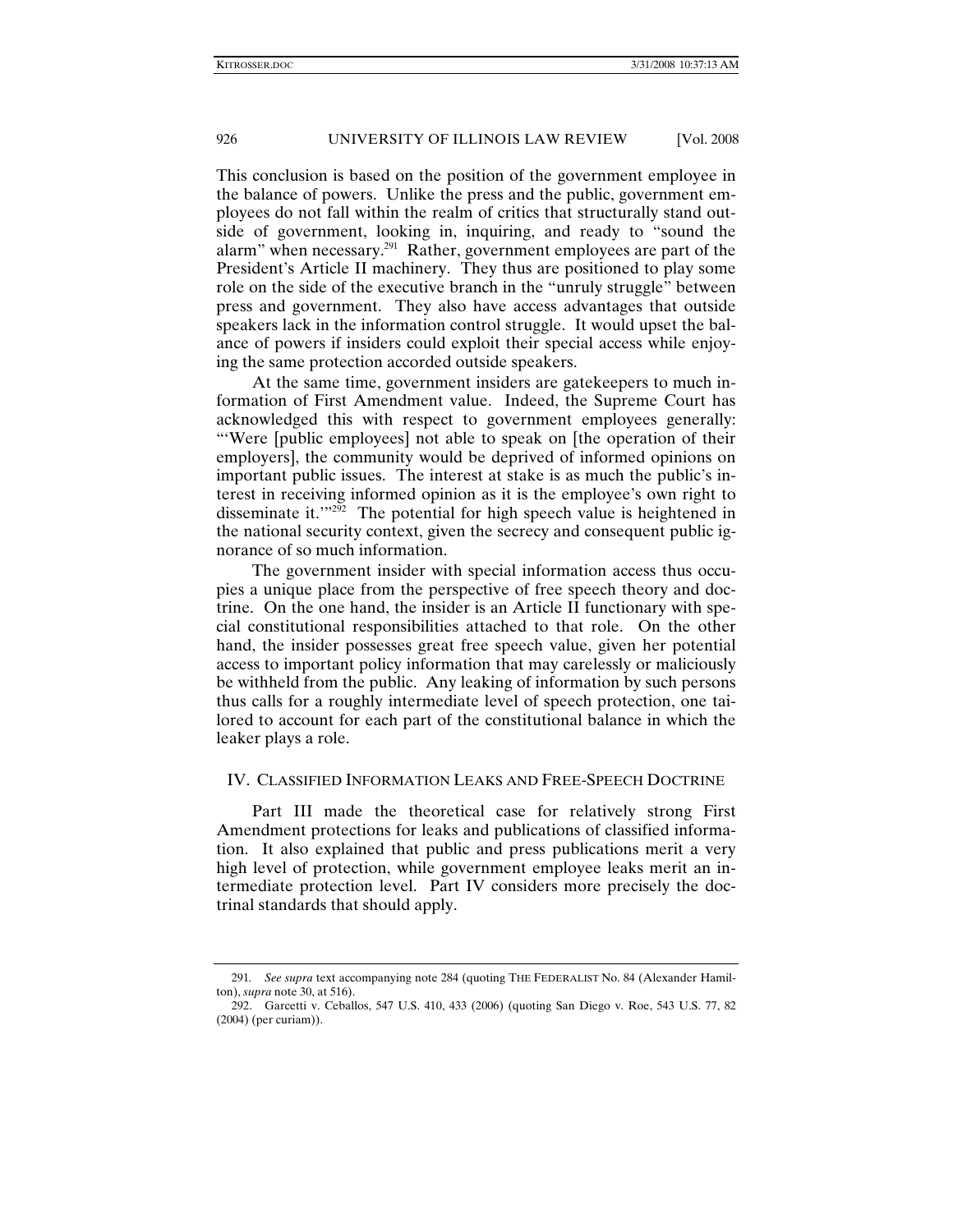#### *A. Prosecuting the Press and the Public*

From Part III's theoretical discussion, one might conclude that classified information dissemination by the press and the public should be protected at the same high level as national security related speech generally. Under this approach, such dissemination could legitimately be prosecuted only if it meets the standard outlined in *Brandenburg v. Ohio.*  It could only be prosecuted, in short, if it is directed toward inciting, and is likely to incite, imminent illegal action. $293$ 

The exact importation of this standard from the advocacy realm to the realm of official secrets raises two possible objections. The first is that the "imminence" requirement does not belong in the realm of official secrets. The imminence requirement arguably reflects a marketplace conception of advocacy, whereby "the best test of truth is the power of the thought to get itself accepted in the competition of the market," and whereby opinions thus must flow freely "unless they so imminently threaten immediate interference with the lawful and pressing purposes of the law that an immediate check is required to save the country."294 One might argue that this logic is not responsive to the dangers created when official secrets are revealed. Such dangers extend beyond the possibility of immediate persuasion. They include the long-term undermining of secret government programs, even where such damage is not immediate.

The second possible objection is that the phrase "illegal action" does not capture the full range of serious harms that official secrets' revelation can cause. Such harms might include the gaining of knowledge by foreign persons, organizations, or nations that enable them to circumvent U.S. defenses without engaging in domestic illegality in the United States.

While both of these objections are reasonable, both are undermined by another factor to which the incitement standard responds. That factor is the malleability of judicial standards, a factor reflected in the long history leading up to the *Brandenburg* case, in which relatively loose standards often were applied to uphold convictions for political advocacy.<sup>295</sup> While no standard is fail-safe, more precise standards help prevent overreaching.296 The imminence standard is particularly important in this respect, as it helps to protect against a historically demonstrated tendency, particularly in wartime, to punish remotely conceivable threats to national security.<sup>297</sup>

Given these competing concerns, the optimal standard would be a slight variation on the *Brandenburg* test. Such an adjusted test should

<sup>293</sup>*. See supra* notes 196–97 and accompanying text (citing the *Brandenburg* standard).

 <sup>294.</sup> Abrams v. United States, 250 U.S. 616, 630 (1919) (Holmes, J., dissenting).

<sup>295</sup>*. See supra* notes 213, 215–17 and accompanying text.

<sup>296</sup>*. See supra* notes 222–23 and accompanying text.

<sup>297</sup>*. See generally* STONE, *supra* note 154.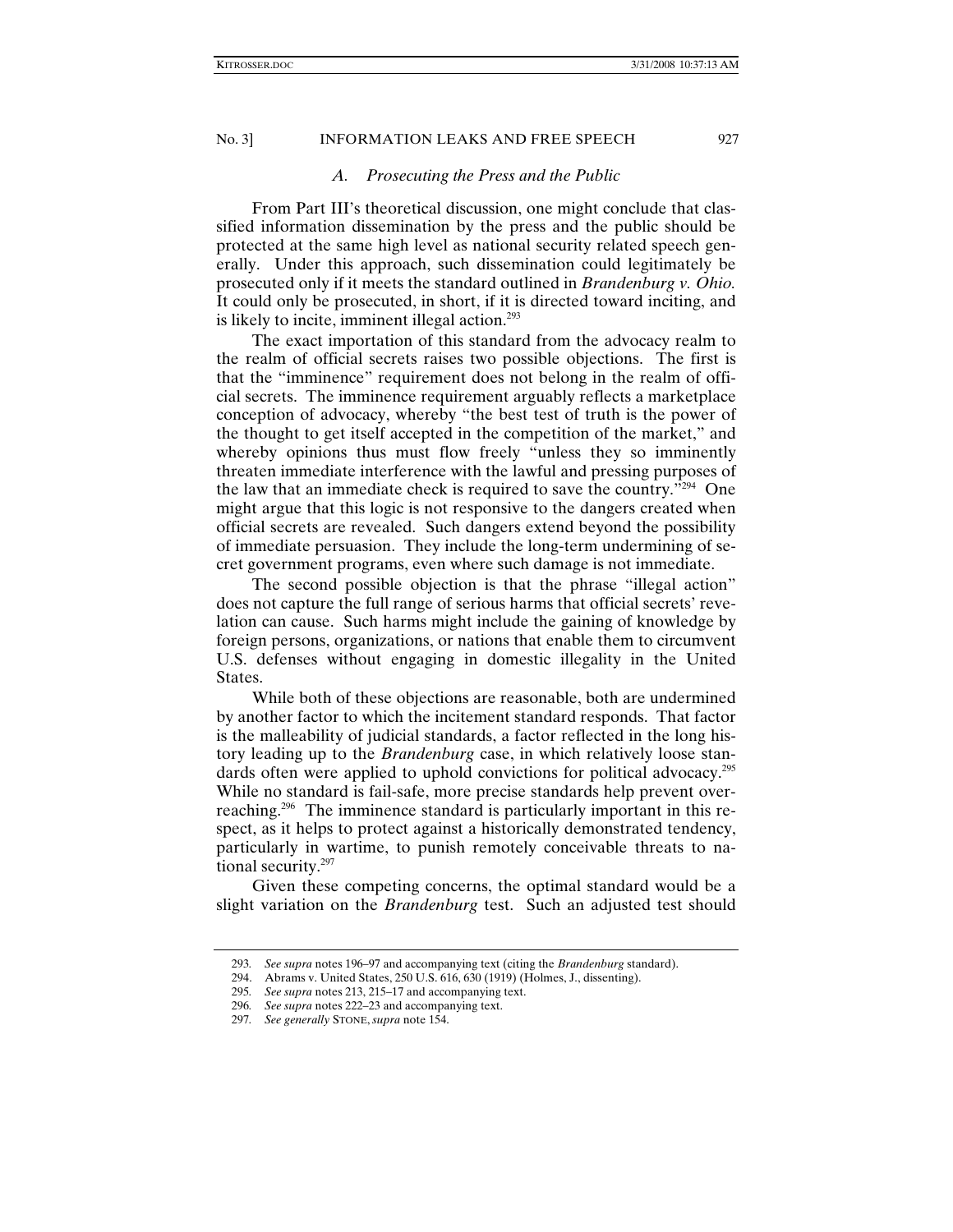respond to the different risks posed in the context of official secrets revelation versus advocacy. It also should attempt to balance any diminution in precision—such as in the strict imminence requirement—with other types of precision better tailored to the official secrets context.

This article thus proposes the following variation on the *Brandenburg* test: The revelation of official secrets cannot constitutionally result in criminal conviction unless such revelation is directed toward causing, and is likely to cause, grave damage to national security that is specific, identifiable, and imminent. Imminence includes the imminent beginning of such damage where the damage will be irreparable.

This standard largely preserves the imminence requirement, although it leaves some room for the possibility of grave harms that will not occur in full imminently. This slight leeway is balanced by accompanying requirements that the harm begin imminently, that it be irreparable, and that it be specific and identifiable. The standard also does not require that any resulting action necessarily be "illegal," but it does require that it involve grave damage to national security. And it requires, again, that it be specific and identifiable. It also is very important that the intent requirement ("directed toward causing") is preserved. Given the possible malleability even of imminence and "grave damage to national security" requirements, the intent requirement safeguards against punishments based on mere policy disagreements over secrecy and openness.

#### *B. Prosecuting Government Employees*

For leaks by those who had special access to the leaked information, I propose a standard along these lines: To demonstrate the constitutionality of a prosecution, the government must show that the employee lacked a substantial basis to believe that the public interest in disclosure outweighed any national security harms. In assessing this question, a court should consider whether the employee had a substantial basis to believe that any internal, government-provided channels to challenge classification were insufficient. The standard, including its consideration of internal channels for challenge, is objective. It asks, in short, whether a reasonable person in the employee's position would have had a substantial basis to believe in the relevant factors.

Two elements of this proposed standard deserve mention. First, the standard as a whole attempts to strike a balance responsive to the competing Article II and First Amendment forces that government employees with special information access embody. The government bears the initial burden of making its case, and it would not suffice for the government to show a theoretical possibility of some harm while disregarding competing public interests in disclosure. At the same time, the government legitimately may penalize even employees who had some reasonable basis for disclosing information if the employee lacked a substantial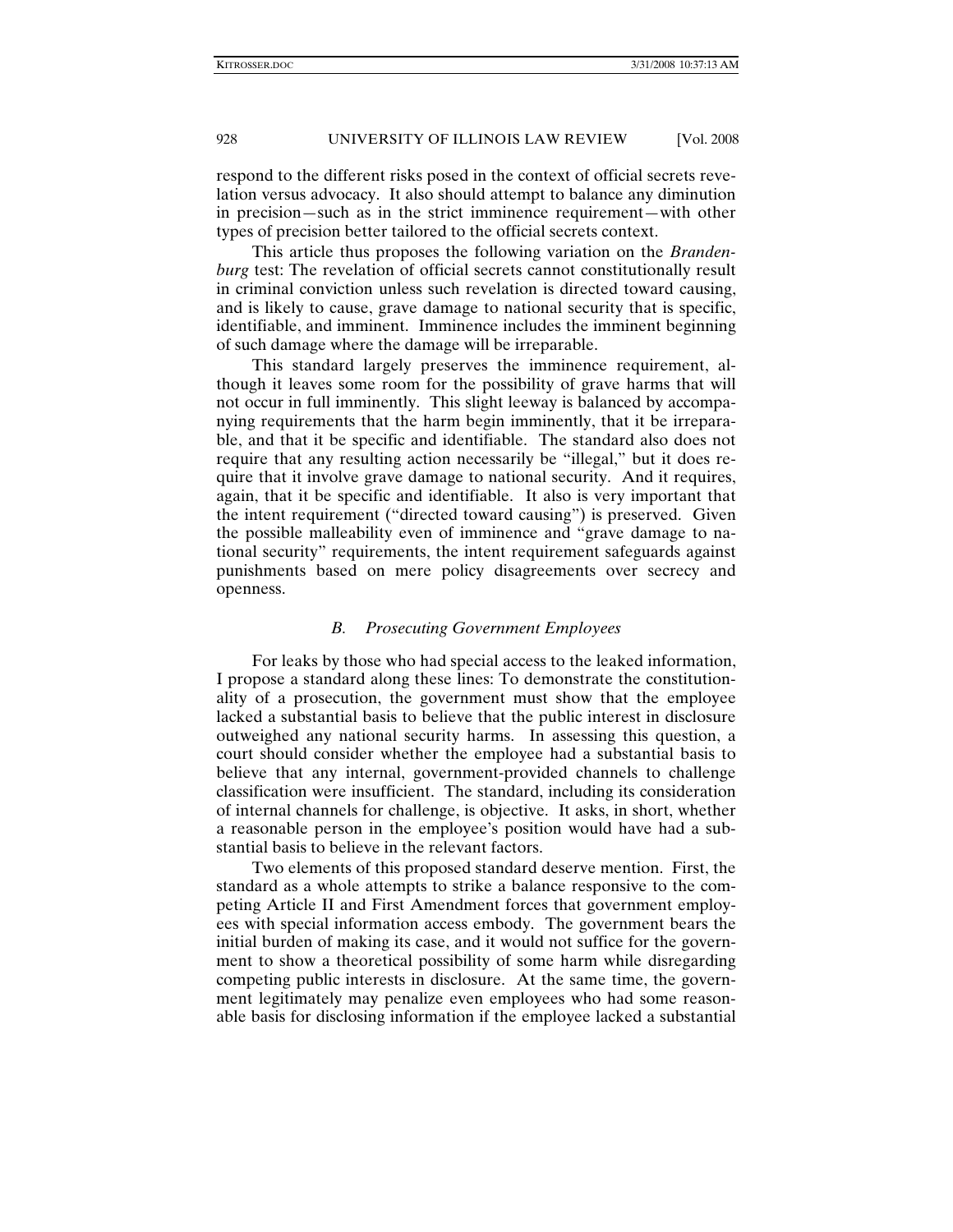basis for so doing. Of course, this standard creates a fair degree of unpredictability in application. But such unpredictability is consistent with the relatively "even" competition between competing constitutional forces that employee disclosures present. In such a case, it is desirable that each player recognize that they take some risks not only in proceeding to litigation, but in engaging in behavior—whether overclassification or leaking—that could lead to litigation.<sup>298</sup>

Second, the standard acknowledges the relevance of internal dissent channels. This is important both as a matter of constitutional principle and of practical incentive. In terms of constitutional principle, employees are functionaries of Article II and of any legislative directives that affect their role. Employees' directives can impact free speech by stifling the flow of information to which employees are privy. Where executive or legislative directives mitigate this risk by providing effective channels to challenge information classification, the need for judicial secondguessing is somewhat diminished. In terms of practical incentive, the proposed standard effectively encourages courts to second-guess the executive branch more vigorously where internal dissent channels are absent or are ineffective. Inefficacy might be signified, for example, by channels taking so long as to be of little use or by a history of employees being penalized for using the channels. The proposed standard thus gives the government incentive to create effective internal dissent channels.299

#### **CONCLUSION**

One objection that I sometimes hear in discussing this article with others is that its proposals would turn leakers and publishers of classified information into a "law unto themselves," determining for all others what it is safe and unsafe to know. This also is a fairly popular refrain in public discourse. Indeed, *The Weekly Standard* began an editorial about recent classified information leaks by asking: "Is the New York Times a law unto itself?"300 Of course, neither this article nor any commentator that I know of advocates suspending all potential punishment against those who disseminate classified information. Nor is it suggested that the executive's structural capacity to keep secrets in the first place should be

 <sup>298.</sup> This point is somewhat parallel to that made by Bickel and BeVier about the desirability of an ongoing "contest" between press and government. *See supra* notes 263–66 and accompanying text.

 <sup>299.</sup> For background on existing statutory protections for national security whistleblowers, see generally LOUIS FISHER, CONG. SERVICE REP., NATIONAL SECURITY WHISTLEBLOWERS (2005). *See also* Neal Kumar Katyal, *Internal Separation of Powers: Checking Today's Most Dangerous Branch from Within*, 115 YALE L.J. 2314, 2328–29 (2006) (discussing importance of internal dissent channels within executive branch).

<sup>300</sup>*. See* Johnson, *supra* note 13.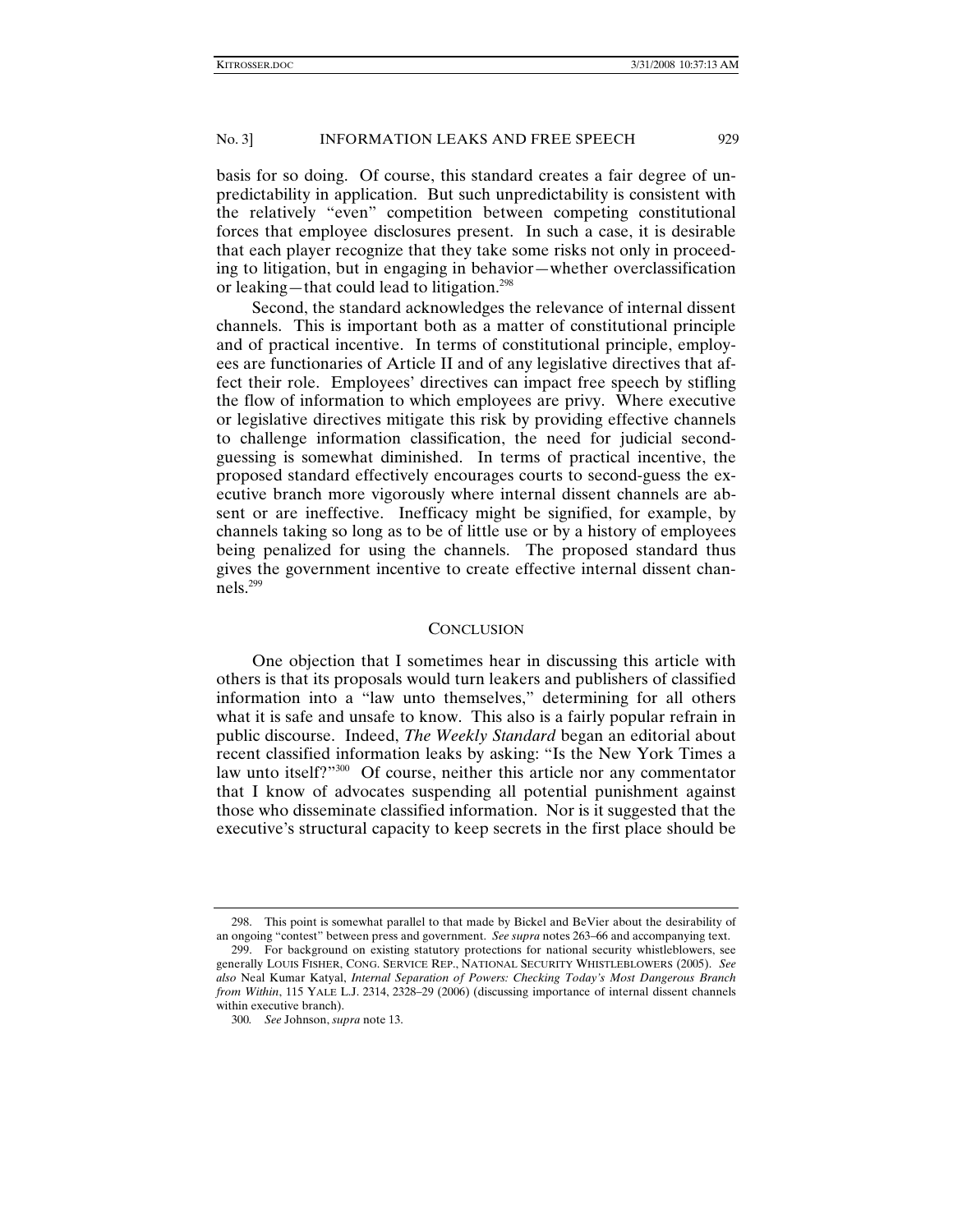eliminated.<sup>301</sup> The objection, then, must stem from a belief in some or all of the strength equals prerogative arguments detailed in Part II of this article. If one believes that classified information legitimately is offlimits by virtue of its very designation, then it makes sense automatically to deem disseminators lawbreakers. Similarly, if one believes that only the political branches have the ability to understand, or the right to declare what shall be secret and what shall be known, then it makes sense to deem disclosures that violate their judgment categorically against the law. On the other hand, if one views classified information as information and disclosures of the same as political speech, then matters are much more complicated. At that point, the question no longer is whether prosecuting such disclosures implicates the First Amendment. Rather, the question is how best to balance the relevant First Amendment values and any competing interests. Most concretely, the question is what standards courts should apply to assess prosecutions for classified information leaks and publications.

Understanding that the question to be asked is how, and not whether, courts should weigh First Amendment interests in the balance sheds light on another refrain in current discourse: arguments that a group is inconsistent to champion the release of some classified information while decrying the release of other information. Some argue, for example, that supporters of the New York Times are hypocritical to champion the Times' release of classified information about secret government programs while decrying an alleged leak from within the Bush Administration of the classified identity of CIA agent Valerie Plame.<sup>302</sup> Yet if one deems classified information disclosures speech, then supporting some disclosures while considering others illegal is akin to supporting most instances of speech while deeming some—say, threats or imminent incitement—illegal. As with speech generally, some disclosures may indeed warrant legal punishment. But judgments as to legal impropriety should not follow automatically from the facts of classification and disclosure. Rather, such judgments must stem from properly crafted doctrinal standards. And such standards must account not only for the speech and national security interests at stake, but also for the tremendous advantages that the political branches, particularly the executive branch, have to create and keep secrets in the first place.

While this article focuses solely on prosecutions, its analysis is relevant to other restrictions on classified information disclosure, including employment based conditions and press privileges against revealing classified information sources. Detailed discussion of these matters is beyond this Article's scope. However, this article's conclusions—including

<sup>301</sup>*. See supra* p. 924–25 (explaining that "[e]ven with strong First Amendment protections, the people and the press remain at a substantial disadvantage relative to the executive branch" and that judicial protection is not absolute).

<sup>302</sup>*. Fit and Unfit to Print*, WALL ST. J., June 30, 2006.